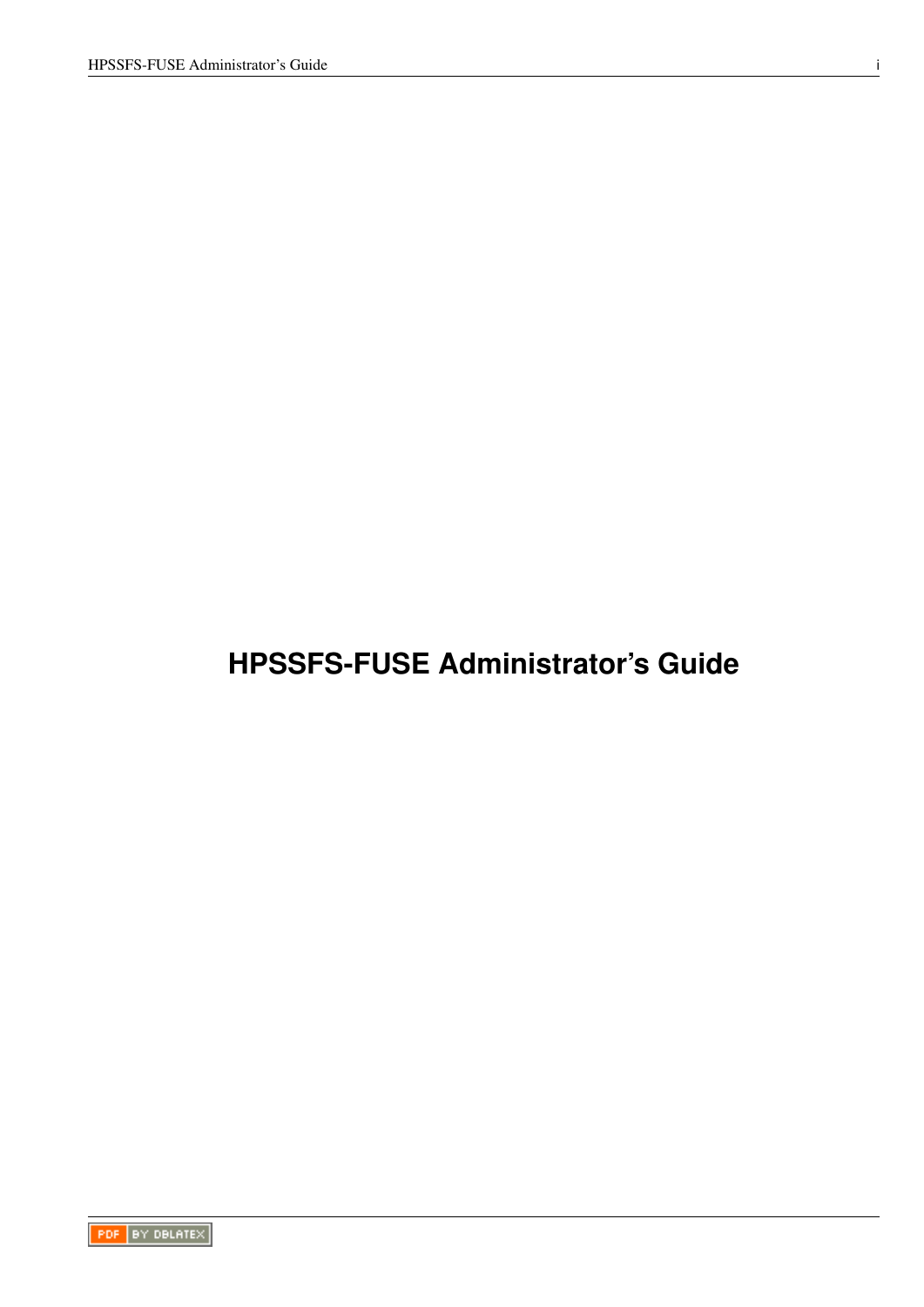Copyright © 2016 International Business Machines Corporation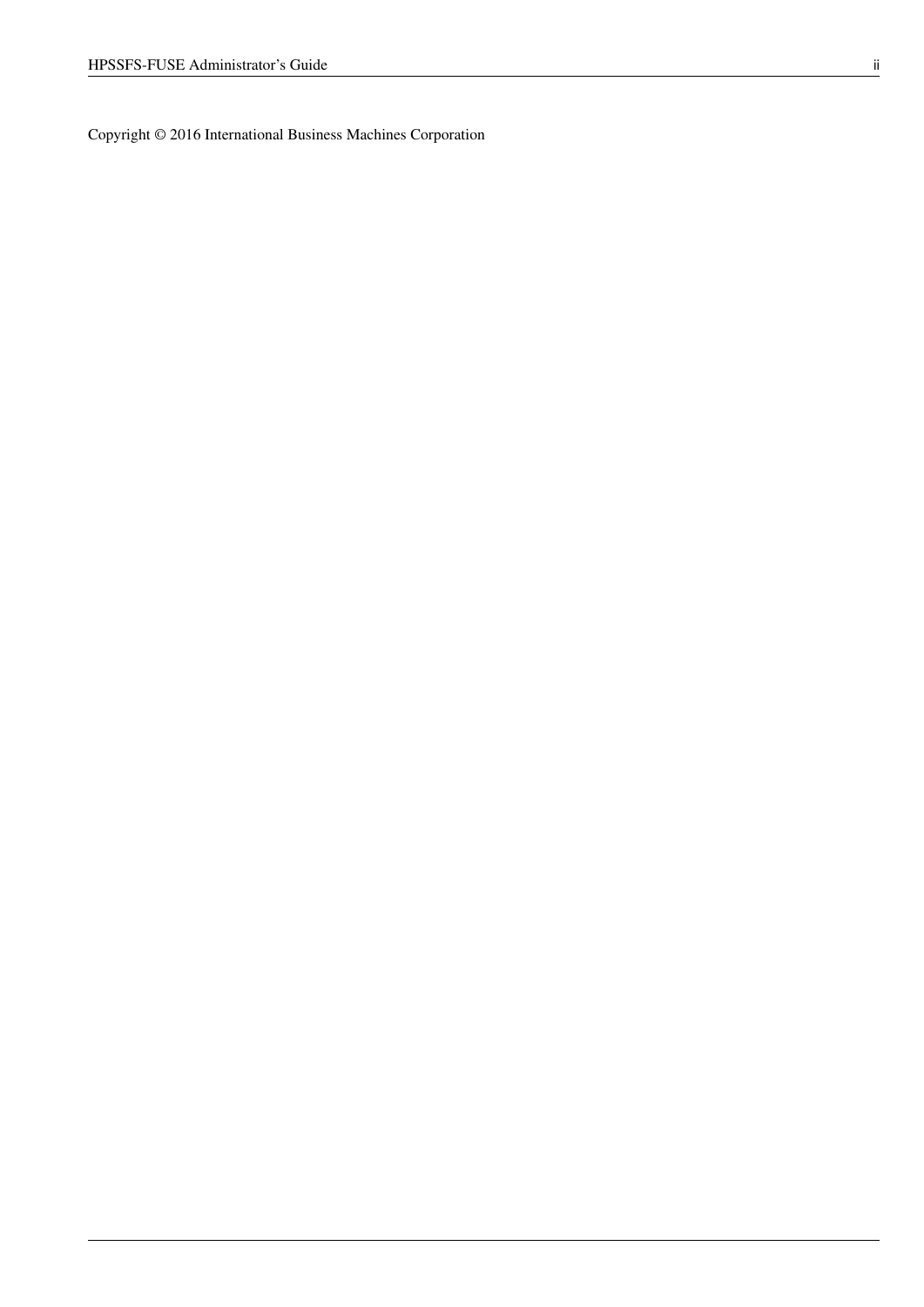$\overline{\phantom{a}}$ 

| <b>NUMBER</b>  | <b>DATE</b> | <b>DESCRIPTION</b>                                        | <b>NAME</b> |
|----------------|-------------|-----------------------------------------------------------|-------------|
|                |             |                                                           |             |
| <b>Rev 631</b> | 12/15/2014  | First draft.                                              | <b>MJT</b>  |
| <b>Rev 634</b> | 12/17/2014  | Better junction support for NFS.                          | <b>MJT</b>  |
| <b>Rev 663</b> | 01/21/2015  | Keep checksum processing synchronous for<br>NFSv4.        | <b>MJT</b>  |
| <b>Rev 679</b> | 02/05/2015  | Fix ioctl(2) example bugs.                                | <b>MJT</b>  |
| <b>Rev 685</b> | 02/05/2015  | Add info about updatedb(8).                               | <b>MJT</b>  |
| <b>Rev 698</b> | 03/02/2015  | Update prerequisites.                                     | <b>MJT</b>  |
| <b>Rev 734</b> | 04/01/2015  | Add ACL support.                                          | <b>MJT</b>  |
| <b>Rev 748</b> | 04/07/2015  | Add capability to undelete.                               | <b>MJT</b>  |
| <b>Rev 753</b> | 04/21/2015  | Add striped I/O.                                          | <b>MJT</b>  |
| <b>Rev 762</b> | 07/02/2015  | Add capability to undelete directories.                   | <b>MJT</b>  |
| <b>Rev 770</b> | 07/17/2015  | Add system.hpss.purgelock xattr.                          | <b>MJT</b>  |
| <b>Rev 781</b> | 08/31/2015  | Add "Upgrading from HPSSFS" section.                      | <b>MJT</b>  |
| <b>Rev 786</b> | 09/03/2015  | Add system.hpssfs.info and system.hpssfs.opens<br>xattrs. | <b>MJT</b>  |
| <b>Rev 804</b> | 02/12/2016  | Add Python examples.                                      | <b>MJT</b>  |
| <b>Rev 806</b> | 02/15/2016  | Add var mount option.                                     | <b>MJT</b>  |
| <b>Rev 809</b> | 02/17/2016  | Remove "Specialized Logging" section.                     | <b>MJT</b>  |
| <b>Rev 848</b> | 06/20/2016  | Update documentation for libfuse 2.9.7 release.           | <b>MJT</b>  |

### **REVISION HISTORY**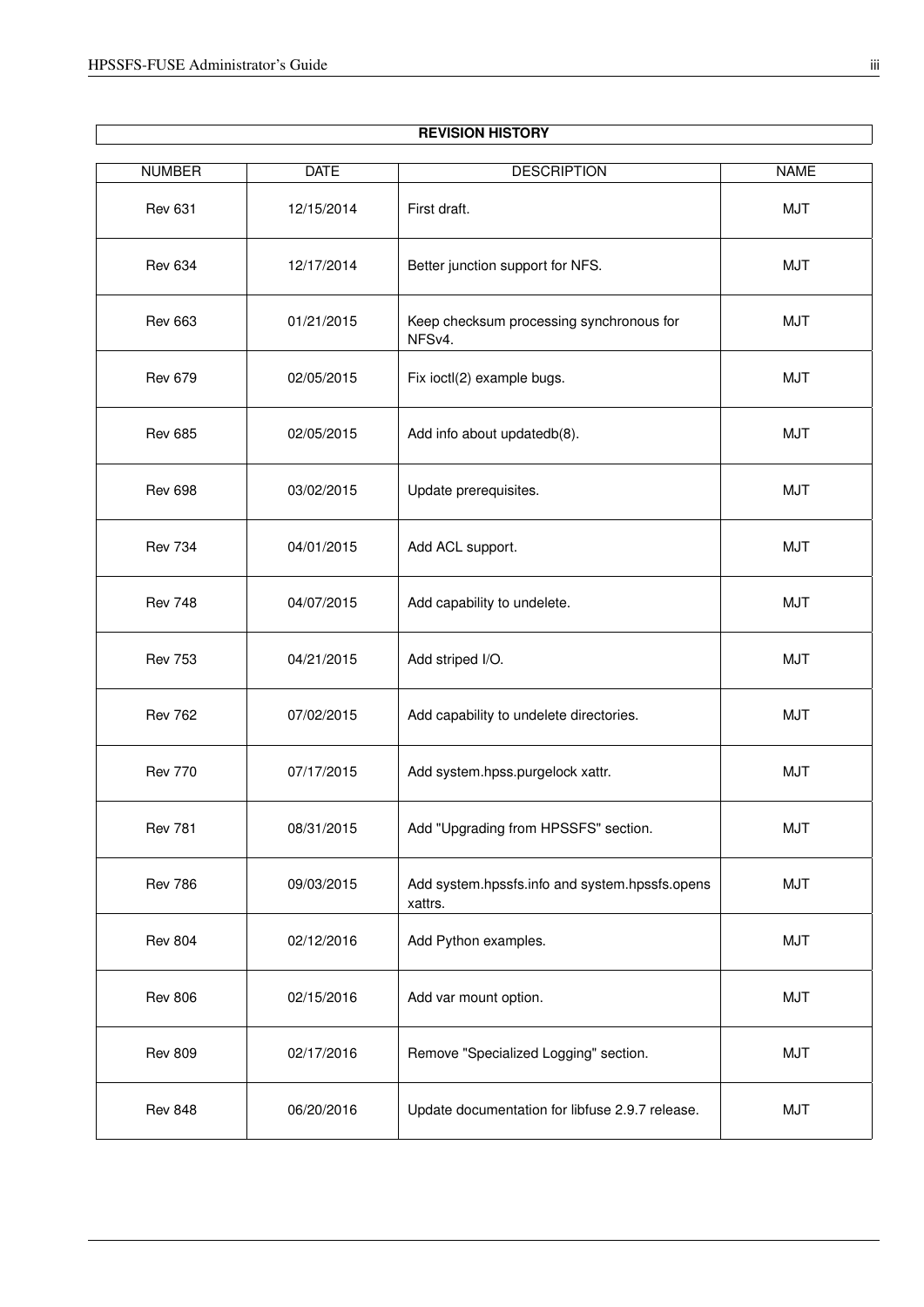$\overline{\phantom{a}}$ 

| <b>NUMBER</b>  | <b>DATE</b> | <b>DESCRIPTION</b>                                      | <b>NAME</b> |
|----------------|-------------|---------------------------------------------------------|-------------|
| <b>Rev 874</b> | 09/23/2016  | Add '[no]cksumatime' mount options.                     | <b>MJT</b>  |
| <b>Rev 881</b> | 09/23/2016  | Add support to change API log level/path at<br>runtime. | MJT         |
| <b>Rev 882</b> | 09/23/2016  | Add disk PV names to system.hpss.level xattr.           | <b>MJT</b>  |
| <b>Rev 883</b> | 09/23/2016  | Add xattr to get HPSS full path.                        | MJT         |
| \$Rev: 906 \$  | 09/29/2016  | Add UID/GID mapping.                                    | <b>MJT</b>  |

### **REVISION HISTORY**

 $\overline{\phantom{a}}$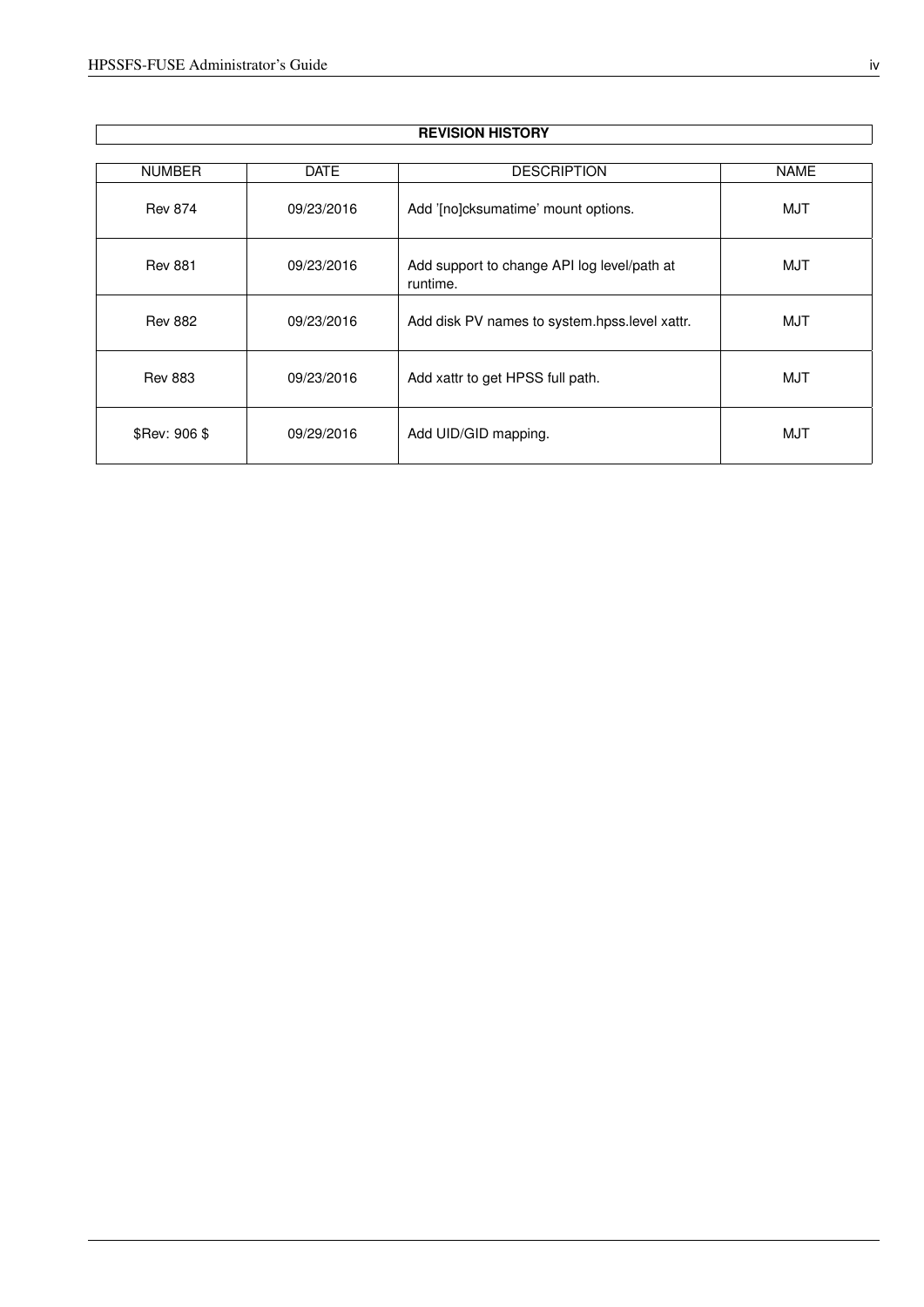# **Contents**

| 1            |     | <b>Terminology</b>  |                                                                                                                                                                                                                                | 1              |
|--------------|-----|---------------------|--------------------------------------------------------------------------------------------------------------------------------------------------------------------------------------------------------------------------------|----------------|
| 2            |     | <b>Overview</b>     |                                                                                                                                                                                                                                | $\overline{2}$ |
| $\mathbf{3}$ |     | <b>Availability</b> |                                                                                                                                                                                                                                | 3              |
|              | 3.1 |                     |                                                                                                                                                                                                                                | 3              |
|              | 3.2 |                     |                                                                                                                                                                                                                                | 3              |
|              |     | 3.2.1               |                                                                                                                                                                                                                                | 3              |
|              |     | 3.2.2               |                                                                                                                                                                                                                                | 3              |
|              |     |                     | 3.2.2.1                                                                                                                                                                                                                        | $\overline{4}$ |
|              |     |                     | 3.2.2.2                                                                                                                                                                                                                        | 5              |
|              |     |                     | 3.2.2.3                                                                                                                                                                                                                        | 6              |
|              |     | 3.2.3               |                                                                                                                                                                                                                                | 7              |
| 4            |     | <b>Concepts</b>     |                                                                                                                                                                                                                                | 8              |
|              | 4.1 |                     |                                                                                                                                                                                                                                | 8              |
|              | 4.2 |                     |                                                                                                                                                                                                                                | 9              |
|              | 4.3 |                     |                                                                                                                                                                                                                                |                |
|              | 4.4 |                     |                                                                                                                                                                                                                                | - 11           |
| 5            |     |                     | <b>Tuning &amp; Troubleshooting</b>                                                                                                                                                                                            | 13             |
|              | 5.1 |                     |                                                                                                                                                                                                                                |                |
|              | 5.2 |                     |                                                                                                                                                                                                                                |                |
|              | 5.3 |                     |                                                                                                                                                                                                                                |                |
|              |     | 5.3.1               |                                                                                                                                                                                                                                |                |
|              |     | 5.3.2               | Configuring for efficient HPSS storage enterprise in the set of the storage of the storage of the storage of the storage of the storage of the storage of the storage of the storage of the storage of the storage of the stor |                |
|              | 5.4 |                     |                                                                                                                                                                                                                                |                |
|              |     | 5.4.1               |                                                                                                                                                                                                                                |                |
|              |     | 5.4.2               |                                                                                                                                                                                                                                |                |
|              |     | 5.4.3               |                                                                                                                                                                                                                                |                |
|              |     | 5.4.4               |                                                                                                                                                                                                                                |                |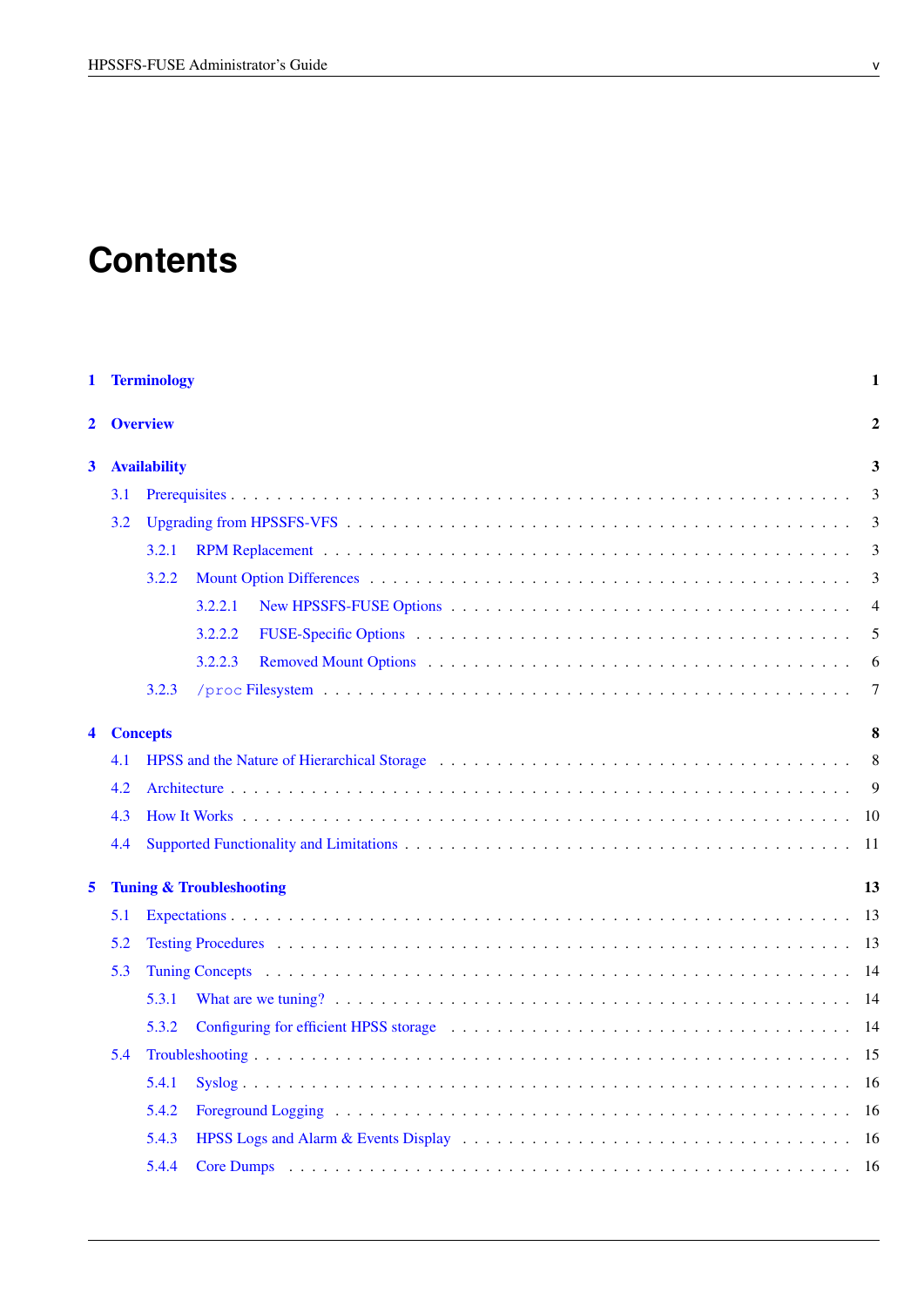|                |             |                   | 5.4.4.1                                                                                                                                                                                                                        | - 16 |
|----------------|-------------|-------------------|--------------------------------------------------------------------------------------------------------------------------------------------------------------------------------------------------------------------------------|------|
|                |             |                   | 5.4.4.2                                                                                                                                                                                                                        |      |
|                |             | 5.4.5             |                                                                                                                                                                                                                                | - 16 |
|                | 5.5         |                   |                                                                                                                                                                                                                                |      |
|                |             | 5.5.1             |                                                                                                                                                                                                                                | 17   |
|                |             |                   | <b>6</b> Unprivileged Mounts                                                                                                                                                                                                   | 18   |
|                |             |                   |                                                                                                                                                                                                                                |      |
| $\overline{7}$ | <b>Uses</b> |                   |                                                                                                                                                                                                                                | 19   |
|                | 7.1         |                   |                                                                                                                                                                                                                                |      |
|                |             | 7.1.1             |                                                                                                                                                                                                                                |      |
|                |             | 7.1.2             |                                                                                                                                                                                                                                |      |
|                |             | 7.1.3             |                                                                                                                                                                                                                                |      |
|                |             |                   | 7.1.3.1                                                                                                                                                                                                                        | 20   |
|                | 7.2         |                   |                                                                                                                                                                                                                                |      |
|                |             | 7.2.1             |                                                                                                                                                                                                                                |      |
|                | 7.3         |                   |                                                                                                                                                                                                                                |      |
|                |             | 7.3.1             |                                                                                                                                                                                                                                |      |
|                |             | 7.3.2             |                                                                                                                                                                                                                                |      |
|                | 7.4         |                   |                                                                                                                                                                                                                                |      |
|                |             | 7.4.1             |                                                                                                                                                                                                                                |      |
|                | 7.5         |                   |                                                                                                                                                                                                                                |      |
|                |             | 7.5.1             |                                                                                                                                                                                                                                |      |
|                |             | 7.5.2             |                                                                                                                                                                                                                                |      |
|                |             | 7.5.3             |                                                                                                                                                                                                                                |      |
|                |             | 8 Mount Options   |                                                                                                                                                                                                                                | 23   |
|                | 8.1         |                   |                                                                                                                                                                                                                                | 23   |
|                | 8.2         |                   |                                                                                                                                                                                                                                | 23   |
|                | 8.3         |                   | Checksum Options (a) and a contract the contract of the contract of the contract of the contract of the contract of the contract of the contract of the contract of the contract of the contract of the contract of the contra | 24   |
|                | 8.4         |                   |                                                                                                                                                                                                                                | 25   |
|                | 8.5         |                   |                                                                                                                                                                                                                                | 26   |
|                | 8.6         |                   |                                                                                                                                                                                                                                | 27   |
| 9              |             | <b>Extensions</b> |                                                                                                                                                                                                                                | 28   |
|                | 9.1         |                   |                                                                                                                                                                                                                                | 28   |
|                |             | 9.1.1             |                                                                                                                                                                                                                                | 29   |
|                |             |                   | 9.1.1.1                                                                                                                                                                                                                        | 29   |
|                |             |                   | 9.1.1.2                                                                                                                                                                                                                        | 30   |
|                |             |                   | 9.1.1.3                                                                                                                                                                                                                        | 31   |
|                |             |                   |                                                                                                                                                                                                                                |      |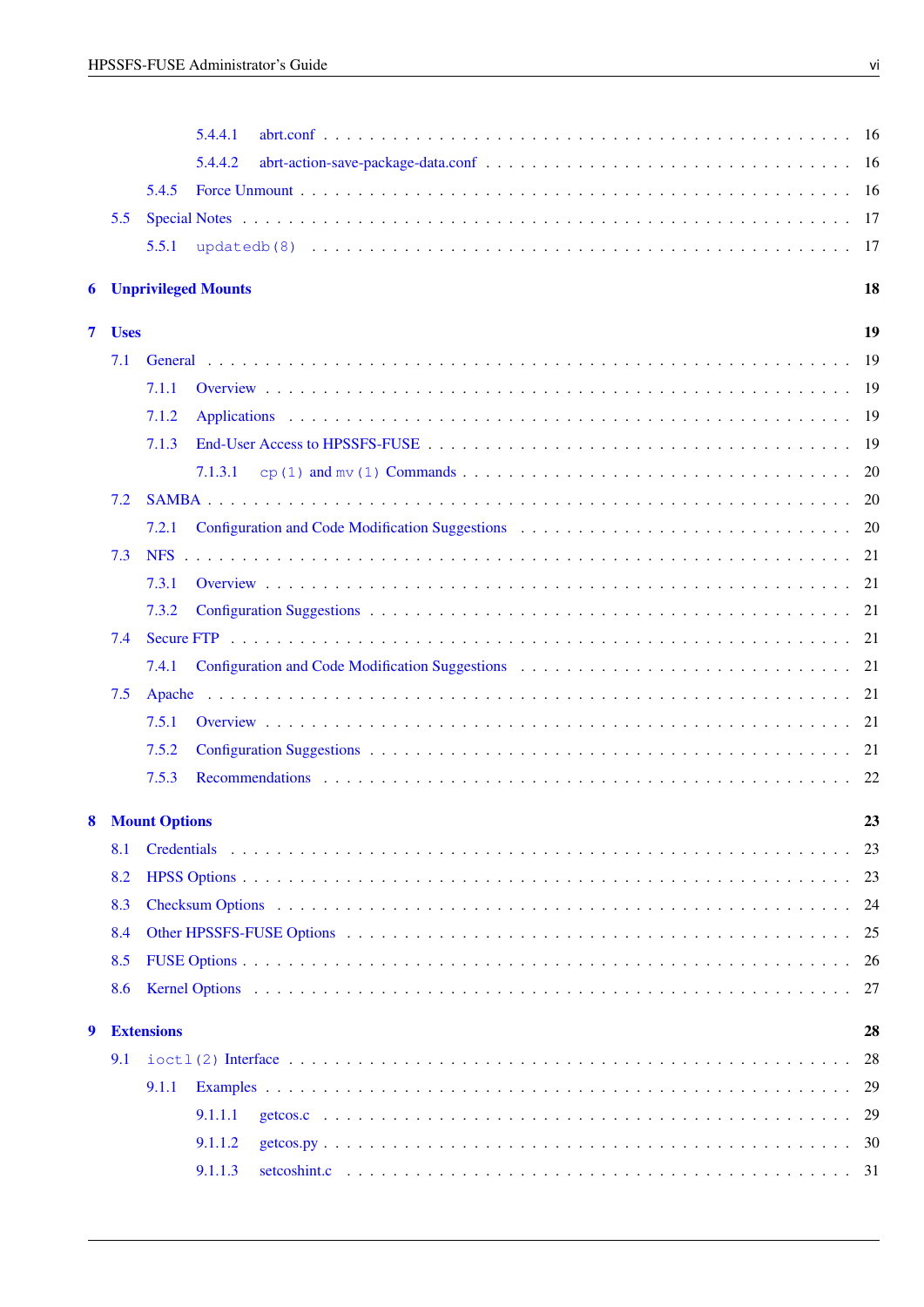|     |       | 9.1.1.4  |                                                                                                                              |     |
|-----|-------|----------|------------------------------------------------------------------------------------------------------------------------------|-----|
|     |       | 9.1.1.5  |                                                                                                                              |     |
|     |       | 9.1.1.6  |                                                                                                                              |     |
|     |       | 9.1.1.7  |                                                                                                                              |     |
|     |       | 9.1.1.8  |                                                                                                                              |     |
|     |       | 9.1.1.9  |                                                                                                                              |     |
|     |       | 9.1.1.10 |                                                                                                                              |     |
|     |       | 9.1.1.11 |                                                                                                                              | 40  |
|     |       |          |                                                                                                                              |     |
|     |       |          |                                                                                                                              | 42  |
|     |       |          |                                                                                                                              | 44  |
| 9.2 |       |          |                                                                                                                              |     |
|     | 9.2.1 |          |                                                                                                                              | 45  |
|     | 9.2.2 |          |                                                                                                                              | 45  |
| 9.3 |       |          |                                                                                                                              | 45  |
|     | 9.3.1 |          |                                                                                                                              |     |
|     |       | 9.3.1.1  |                                                                                                                              |     |
|     |       | 9.3.1.2  |                                                                                                                              |     |
|     | 9.3.2 |          |                                                                                                                              | 46  |
|     |       | 9.3.2.1  |                                                                                                                              | 47  |
|     |       | 9.3.2.2  | $system.hpssfs. opens \dots \dots \dots \dots \dots \dots \dots \dots \dots \dots \dots \dots \dots \dots \dots \dots \dots$ | 47  |
|     |       | 9.3.2.3  | $system.hpss. level \ldots \ldots \ldots \ldots \ldots \ldots \ldots \ldots \ldots \ldots \ldots \ldots \ldots$              | 48  |
|     | 9.3.3 |          |                                                                                                                              | 49  |
|     | 9.3.4 |          |                                                                                                                              |     |
|     | 9.3.5 |          |                                                                                                                              | 49  |
|     |       |          |                                                                                                                              | 49  |
|     | 9.4.1 |          |                                                                                                                              | 49  |
|     |       | 9.4.1.1  |                                                                                                                              | 50  |
|     |       | 9.4.1.2  |                                                                                                                              | 50  |
|     |       | 9.4.1.3  |                                                                                                                              | 50  |
|     |       | 9.4.1.4  |                                                                                                                              | -50 |
|     |       | 9.4.1.5  |                                                                                                                              |     |
|     | 9.4.2 |          |                                                                                                                              |     |
|     |       | 9.4.2.1  |                                                                                                                              |     |
|     |       | 9.4.2.2  |                                                                                                                              |     |
|     | 9.4.3 |          |                                                                                                                              |     |
|     | 9.4.4 |          |                                                                                                                              |     |
|     |       | 9.4.4.1  |                                                                                                                              |     |
| 9.5 |       |          |                                                                                                                              |     |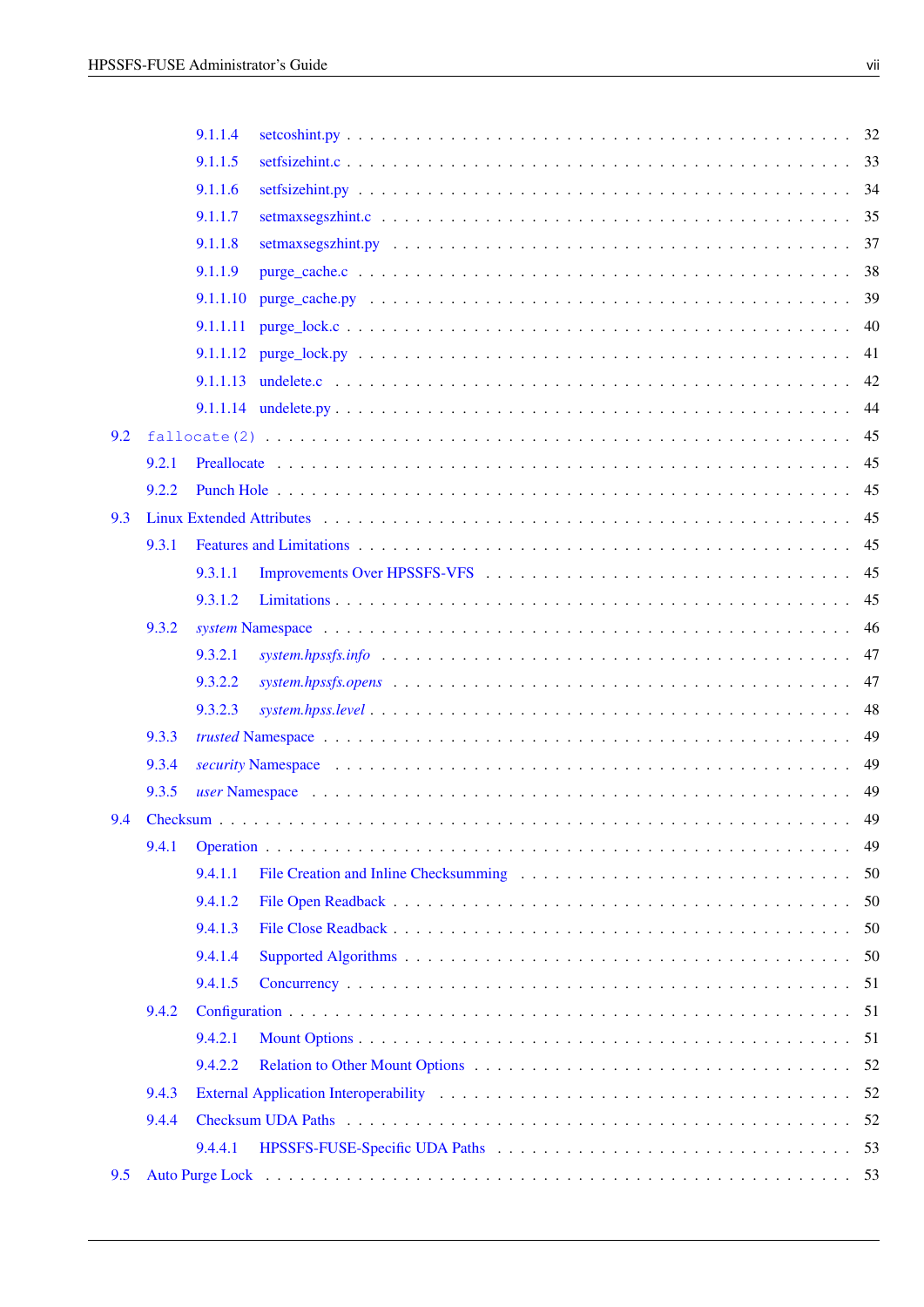| <b>10 References</b> | 56 |
|----------------------|----|
|                      |    |
|                      |    |
|                      |    |
|                      |    |
|                      |    |
|                      |    |

### [11 Trademarks](#page-64-0) 57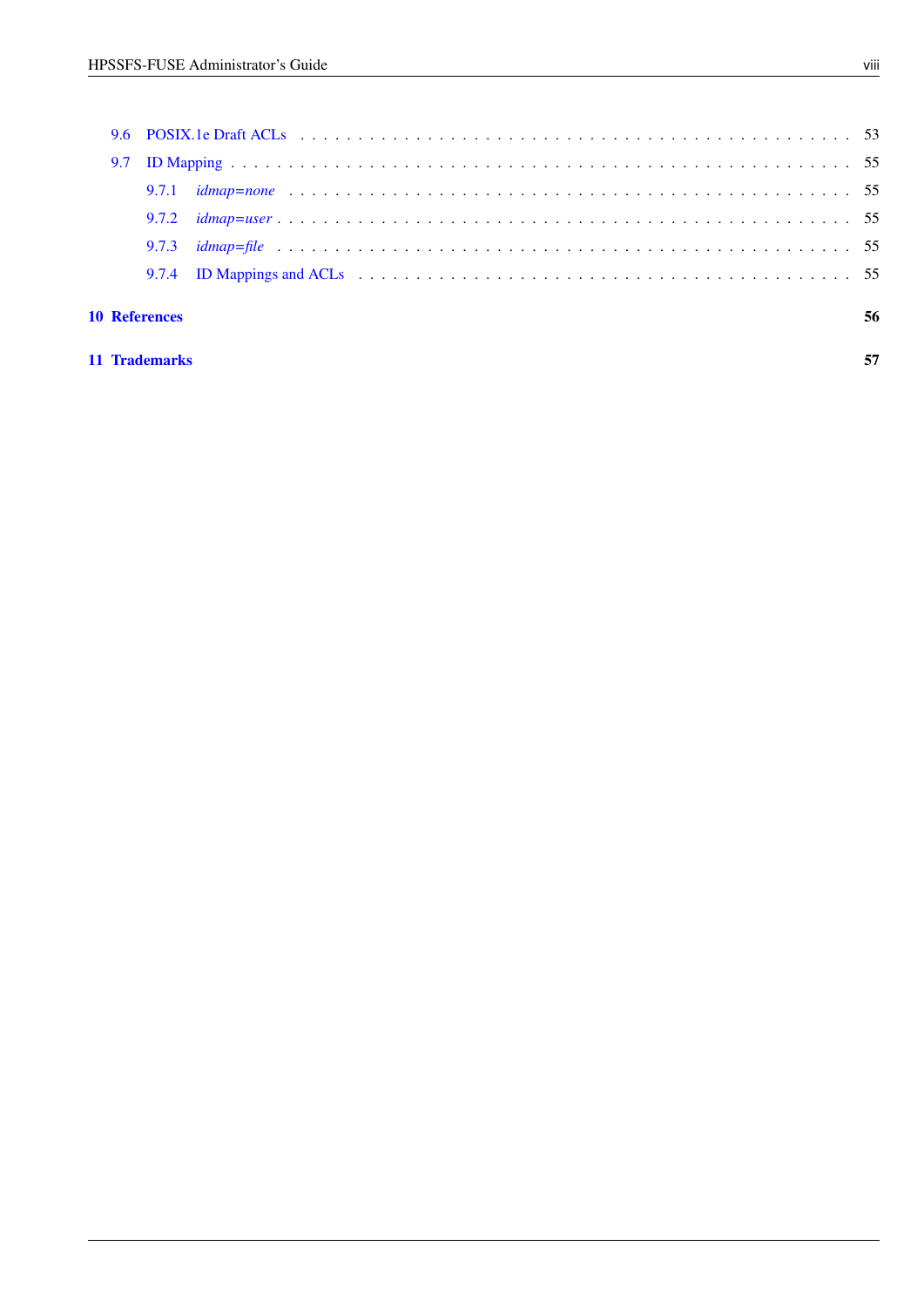# <span id="page-8-0"></span>**Terminology**

This document uses the following terminology:

| Term                      | <b>Description</b>                                                               |
|---------------------------|----------------------------------------------------------------------------------|
| <b>FUSE</b>               | Filesystem in USErspace                                                          |
| <i><b>HPSSFS-FUSE</b></i> | High Performance Storage System™ File System FUSE interface                      |
| HPSSFS-VFS                | High Performance Storage System File System (colloquially known as "Kernel VFS") |
| <b>HPSSESD</b>            | HPSSFS userspace daemon                                                          |
| <i>HPSSFS-LKM</i>         | <b>HPSSFS</b> Linux kernel module                                                |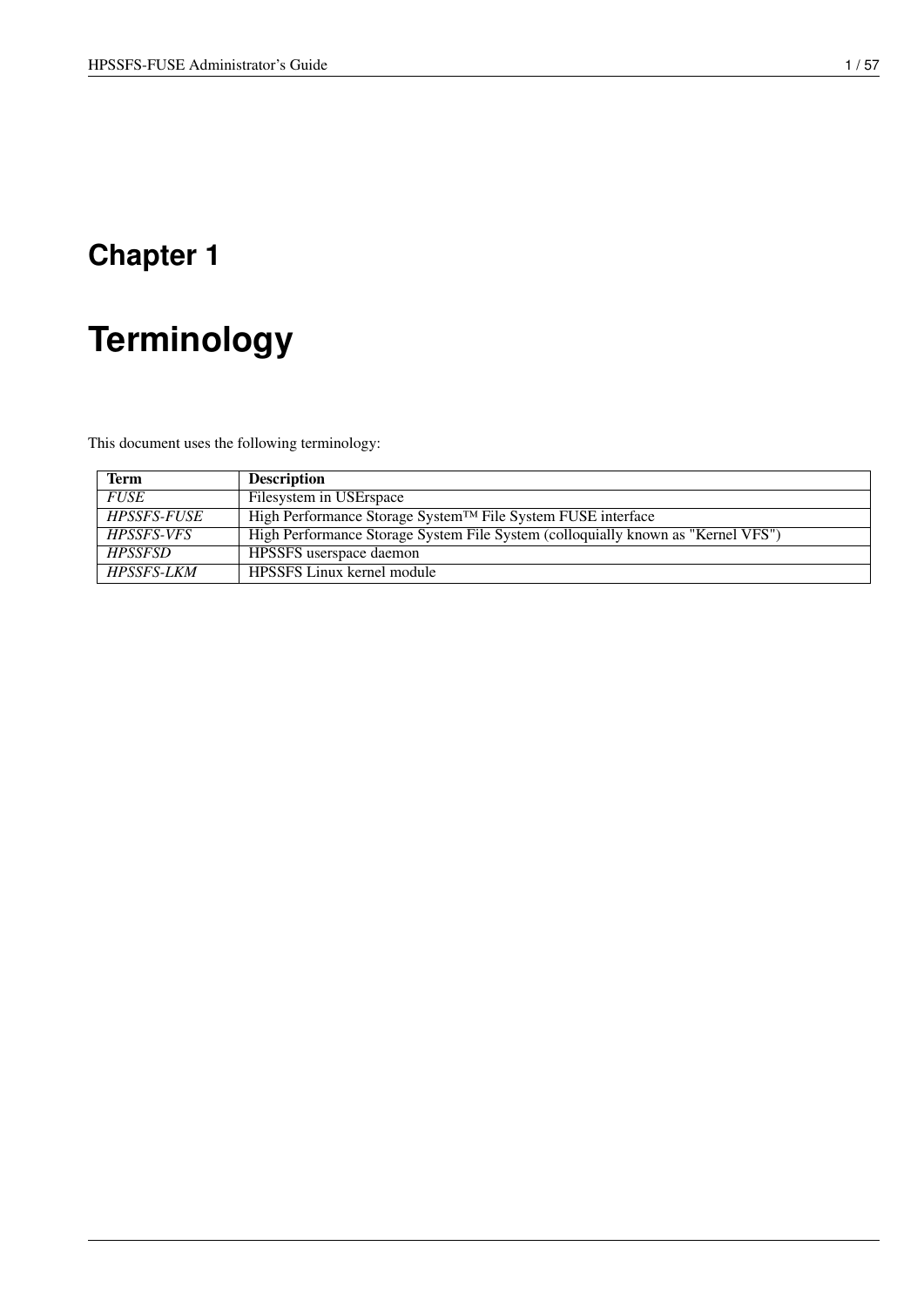# <span id="page-9-0"></span>**Overview**

The High Performance Storage System File System FUSE (HPSSFS-FUSE) interface provides users with a standard POSIX® filesystem view of HPSS™ files. Filesystem in Userspace (FUSE) is a mechanism that allows virtual filesystems to be implemented in userspace.

The HPSSFS-FUSE interface is supported only on Red Hat® Enterprise Linux® (RHEL®)<sup>[1](#page-9-1)</sup> It enables HPSS to function as an additional supported filesystem type for Linux users. It allows users to access HPSS-resident files with standard POSIX semantics employed by local Linux filesystems, such as ext3 and network filesystems such as NFS. Linux users can mount an HPSS directory, traverse the directory structure, and access files as though operating on a local Linux filesystem. Access is achieved by means of POSIX function calls, such as open(2), read(2), write(2), and UNIX® commands such as cp(1). Like NFS, HPSSFS-FUSE does not require local storage resources, but is rather a convenient interface to HPSS.

The HPSSFS-FUSE interface enables existing software to access HPSS files without modification. For example, agent software, such as SAMBA™, Secure FTP, Apache®, and even native Linux NFS may be set up to access HPSS files using the HPSSFS-FUSE interface. Thus, the HPSSFS-FUSE interface becomes a means to utilize a wide variety of agents for local and remote network-connected users. Multiple agents may be employed, and even multiple instances of the same agent. For example, a site may employ several agent computers providing NFS and several others providing SAMBA. However, in most situations, the use of multiple agent computers will not be necessary.

Thus, the HPSSFS-FUSE interface serves as a high-performance, virtually-local interface for trusted Linux client nodes, such as those in a high-performance computational cluster. At the same time, it can serve as a convenient means of extending HPSS access to users outside of the main cluster, with security performed by agent software.



#### **Warning**

The HPSSFS-FUSE interface does not change the nature of the underlying HPSS hierarchical storage management software. The intention of HPSSFS-FUSE is to provide a convenient interface for importing and retrieving files, not to facilitate real-time file editing. It is important to understand the limitations of the underlying HPSS system still apply when using HPSSFS-FUSE.

Most HPSS sites are set up to migrate less recently used files to tape. Although the HPSSFS-FUSE interface does employ local caching and readahead logic to enhance performance, the overall operational concept for the system must take into account the latency of accessing files from tape.

HPSS offers optional SAN enablement, referred to in HPSS documentation as HPSS 3rd Party SAN (SAN3P). SAN3P enables data to move between clients and HPSS disk without passing through an intermediate computer, but under the control of HPSS. SAN3P therefore can provide significant throughput advantages for sequential transfer of data between clients and HPSS disk. HPSSFS-FUSE supports SAN3P transfers through HPSS, see san flag in [mount options.](#page-30-3)

This document is intended to provide administrators and sophisticated ("power") users with information on the installation, tuning, and use of HPSSFS-FUSE. Limitations as well as features of the HPSSFS-FUSE interface are explained so that existing best practices can be employed and new best practices discovered.

<span id="page-9-1"></span><sup>&</sup>lt;sup>1</sup> HPSSFS-FUSE is only officially supported on RHEL® (Intel® and PowerPC® versions.). Minimal testing has been performed on all major Linux distributions (Arch Linux™, CentOS™, Debian®, Fedora®, Gentoo®, Linux Mint™, Mageia™, openSUSE®, Oracle® Linux, slackware®, SUSE®, and Ubuntu®), but only RHEL goes through a full testing cycle.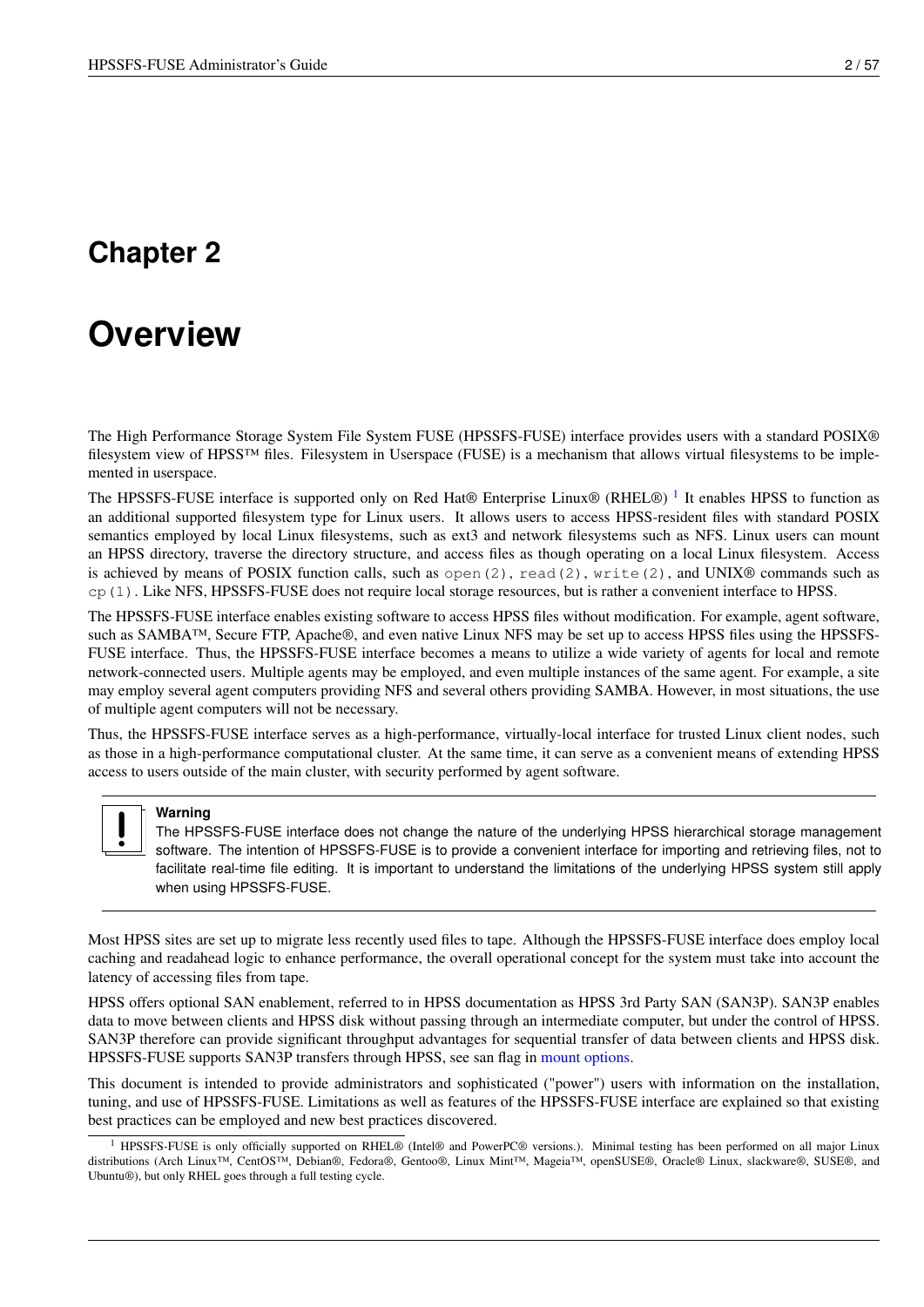# <span id="page-10-0"></span>**Availability**

HPSSFS-FUSE is available as a separate package from HPSS. It can be obtained from your HPSS support representative.

# <span id="page-10-1"></span>**3.1 Prerequisites**

This section describes the prerequisite software packages required by HPSSFS-FUSE and provides information to obtain them. Refer to the HPSSFS-FUSE Release Notes for specific versions.

| Prerequisite       | <b>Description</b>                                                                                 |
|--------------------|----------------------------------------------------------------------------------------------------|
| <b>GCC</b>         | Freely available C/C++ compiler used to generate the HPSSFS application.                           |
| FUSE (libfuse)     | One of the two parts of the FUSE system, libfuse provides the interface for communicating with the |
|                    | FUSE kernel module.                                                                                |
| <b>HPSS</b> Client | Interface for communicating with the HPSS system.                                                  |
| Library            |                                                                                                    |
| <b>FUSE</b> kernel | Provided as part of the regular kernel repositories, the FUSE kernel module exposes file system    |
| module             | requests to be handled by custom file systems.                                                     |
| libattr            | Provides library functions for manipulating extended attributes.                                   |
| libacl             | Provides library functions for manipulating access control lists.                                  |
| OpenSSL            | Open source library which, among other things, provides a cryptography library used for generating |
|                    | checksums.                                                                                         |

# <span id="page-10-2"></span>**3.2 Upgrading from HPSSFS-VFS**

### <span id="page-10-3"></span>**3.2.1 RPM Replacement**

HPSSFS-FUSE is designed to replace HPSSFS-VFS. Consequently, the *hpssfs-fuse* RPM conflicts with the *hpssfs* and *hpssfs-lkm* RPMs, which must be uninstalled prior to installing the *hpssfs-fuse* RPM.

### <span id="page-10-4"></span>**3.2.2 Mount Option Differences**

See the [Mount Options](#page-30-3) section for more specific information.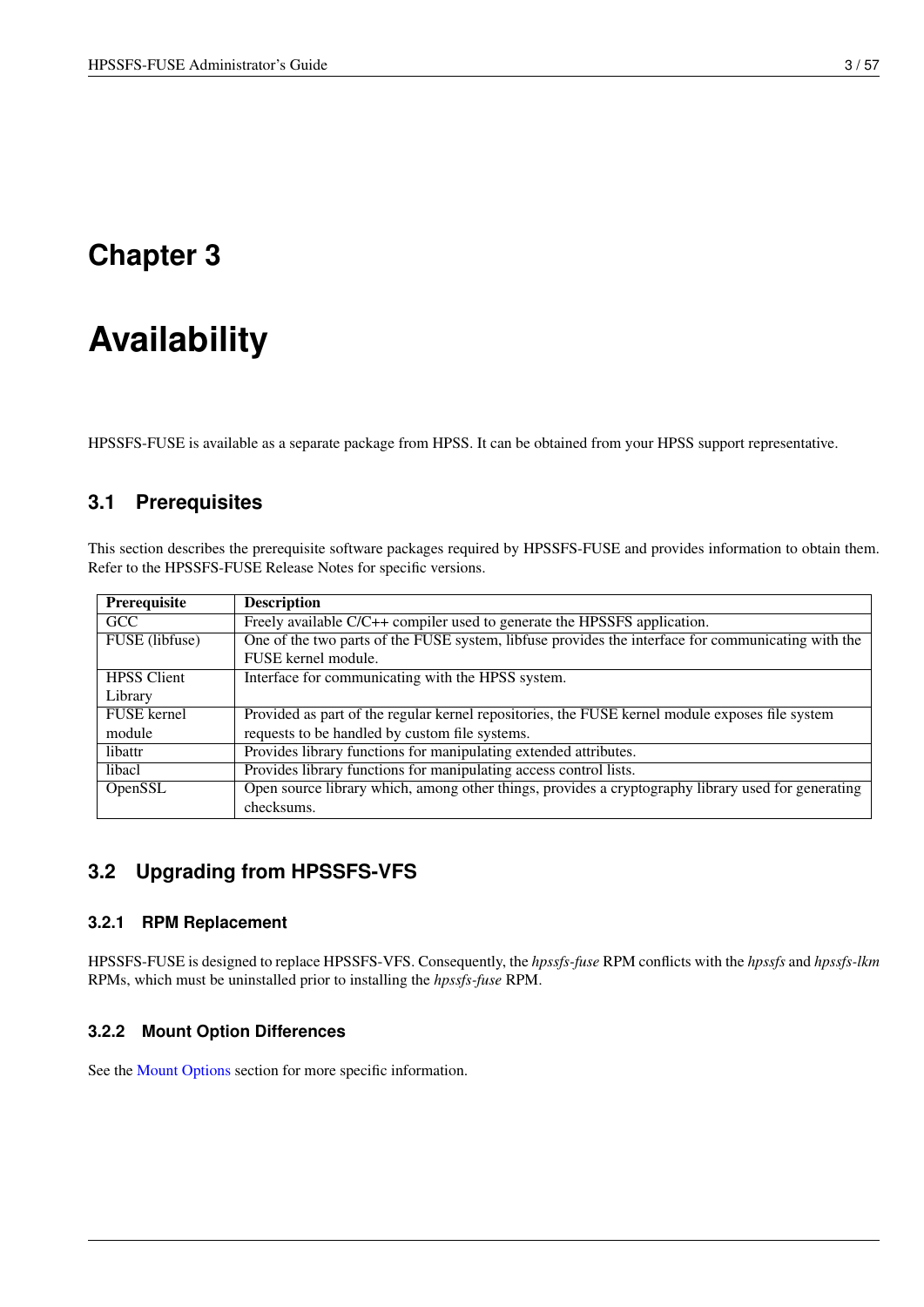## <span id="page-11-0"></span>**3.2.2.1 New HPSSFS-FUSE Options**

| Option              | <b>Description</b>                                                                                    |
|---------------------|-------------------------------------------------------------------------------------------------------|
| acl, noacl          | These options enable and disable POSIX ACLs, which remain unavailable with HPSSFS-VFS.                |
| attrtimeo           | This option consolidates HPSSFS-VFS's acregtimeo and acdirtimeo options.                              |
| auth                | This option replaces HPSSFS-VFS's keytab option in order to better reflect its meaning.               |
| authmech            | This option replaces HPSSFS-VFS's <i>auth</i> option in order to better reflect its meaning.          |
| $\overline{author}$ | This option replaces HPSSFS-VFS's keytype option in order to better reflect its meaning.              |
| autopurgelock       | This option specifies the maximum size of files to auto purge lock. See Auto Purge Lock for more      |
|                     | specific information.                                                                                 |
| ckstyle             | This option changes where checksum metadata is stored (UDA and/or File Hash). The HPSS File           |
|                     | Hash feature remains unavailable to HPSSFS-VFS.                                                       |
| entrytimeo          | This option specifies the cache timeout for names.                                                    |
| nfs4                | This option provides optimizations for NFSv4 exported HPSSFS-FUSE mount points. See NFS for           |
|                     | more specific information.                                                                            |
| shm, noshm          | These options enable shared memory data transfers between HPSSFS-FUSE mount points and                |
|                     | HPSS Movers, which were previously unavailable with HPSSFS-VFS.                                       |
| stagetimeo          | This option replaces HPSSFS-VFS's offlnsecs option in order to reflect its meaning more clearly.      |
| stream, nostream    | These options replace HPSSFS-VFS's rpages, wpages, and <i>iomax</i> mount options. <i>nostream</i> is |
|                     | equivalent to $stream=0$ , which forces all I/O to be unbuffered. The value is measured in megabytes  |
|                     | instead of pages.                                                                                     |

These are options that are specific to HPSSFS-FUSE and differ from HPSSFS-VFS.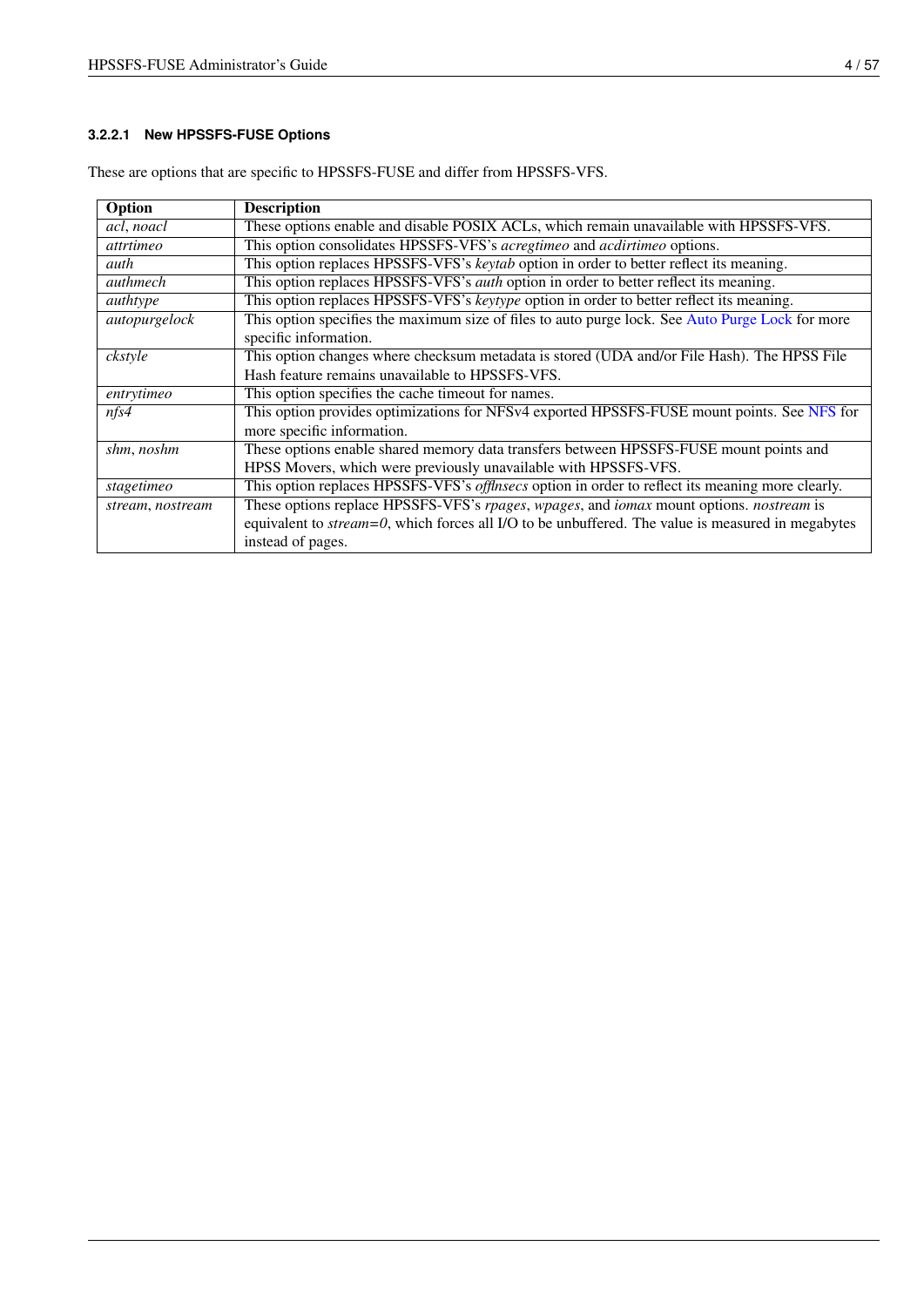### <span id="page-12-0"></span>**3.2.2.2 FUSE-Specific Options**

| Option               | <b>Description</b>                                                                                   |
|----------------------|------------------------------------------------------------------------------------------------------|
| allow_other,         | In order to mimic the previous HPSSFS-VFS's behavior, HPSSFS-FUSE mount points should be             |
| allow_root           | mounted by the root user and use the allow_other mount option. See the Unprivileged Mounts           |
|                      | section for more specific information.                                                               |
| auto unmount         | If the HPSSFS-FUSE process crashes or is killed or otherwise dies, the mount point will              |
|                      | automatically be unmounted. The default behavior is to remain mounted, and all subsequent            |
|                      | requests to that mount point will fail.                                                              |
| debug                | This option conflicts with HPSSFS-VFS's debug option, and so its meaning has been removed from       |
|                      | HPSSFS-FUSE and now is passed to FUSE itself.                                                        |
| max_background       | This option controls the number of background threads available for readahead and asynchronous       |
|                      | I/O operations. The default value is 100.                                                            |
| congestion_threshold | This option controls the number of threads required to be busy before the file system is considered  |
|                      | congestion. The default value is 75% of the max_background value.                                    |
| nonempty             | If the local mount directory is not empty, this option will allow the mount to succeed. The default  |
|                      | behavior is to fail mounts on non-empty directories.                                                 |
| readdirplus          | This option allows FUSE to collect directory entries and their attributes together. It is similar to |
|                      | HPSSFS-VFS's rattr option.                                                                           |

These are options which are common to all FUSE filesystems.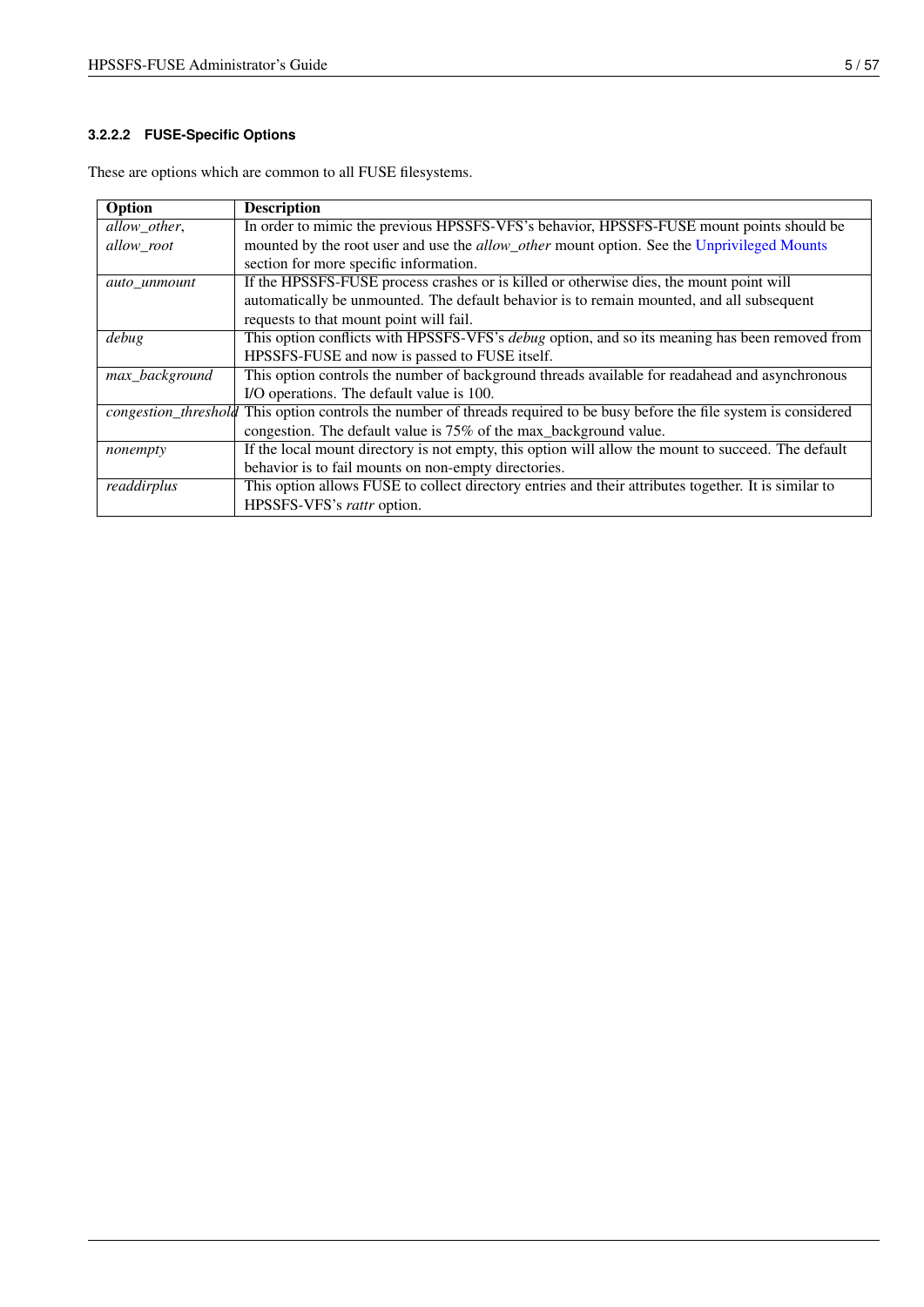## <span id="page-13-0"></span>**3.2.2.3 Removed Mount Options**

| Option             | <b>Description</b>                                                                                         |
|--------------------|------------------------------------------------------------------------------------------------------------|
| acregtimeo,        | These options are replaced by <i>attrimeo</i> .                                                            |
| acdirtimeo         |                                                                                                            |
| auth               | This option previously specified the authentication mechanism. It has been replaced with the               |
|                    | authmech option.                                                                                           |
| $\overline{debug}$ | This option previously specified a level of debug information to log. Since FUSE itself has a <i>debug</i> |
|                    | option, this option refers to that instead. All of HPSSFS-FUSE's logging is controlled by the trace        |
|                    | option.                                                                                                    |
| fcsize             | This option previously specified the size of files (in bytes) that will have all data cached on first      |
|                    | access. There is no mechanism to do this in earlier versions of FUSE, so this feature may be added         |
|                    | in a future release, supporting current versions of FUSE.                                                  |
| keytab             | This option previously specified the HPSS authenticator. Since the authenticator is not necessarily a      |
|                    | keytab (it can be a keyfile or password, for example), it has been replaced with the <i>auth</i> option    |
|                    | (short for <i>authenticator</i> ).                                                                         |
| keytype            | This option previously specified the HPSS authenticator type. It has been replaced with the                |
|                    | authtype option.                                                                                           |
| maxrqst            | This option previously specified the maximum number of concurrent requests. The FUSE library               |
|                    | spawns threads to service requests, so this option is obsolete and consequently has been removed.          |
| $n$ flushd         | This option previously specified the number of kernel threads used to flush data. Since                    |
|                    | HPSSFS-FUSE is implemented in userspace only, every open file gets its own flush thread, and this          |
|                    | option has been removed.                                                                                   |
| offlnsecs          | This option has been replaced with the <i>stagetimeo</i> option.                                           |
| rattr              | This option previously specified whether to fetch attributes along with directory entries (similar to      |
|                    | the readdirplus option). However, this has been replaced with a heuristic that uses access patterns to     |
|                    | determine the behavior. Consequently, this option has been removed.                                        |
| rpages, wpages,    | These options have been replaced with the <i>stream</i> option.                                            |
| iomax              |                                                                                                            |
| rtimeo, wtimeo     | These options previously specified how many seconds to wait for additional page requests before            |
|                    | issuing I/O to HPSS. Since the FUSE kernel module handles the page cache, these options are                |
|                    | obsolete and consequently have been removed.                                                               |
| stack              | This option previously specified the stack size for threads. Since the FUSE library spawns threads         |
|                    | as necessary to service requests (as opposed to how HPSSFSD preallocated all service threads), this        |
|                    | option is obsolete, and consequently has been removed. Any requests which fail to spawn threads            |
|                    | due to memory limitations will receive out-of-memory errors.                                               |
| wtrytimeo          | This option previously specified how many seconds to continue trying failed writes. Since we must          |
|                    | send a response to the FUSE kernel module, write failures are never retried, and this option is            |
|                    | obsolete and consequently has been removed. Write failures are immediately returned to the                 |
|                    | end-application.                                                                                           |

These options were removed or replaced in HPSSFS-FUSE.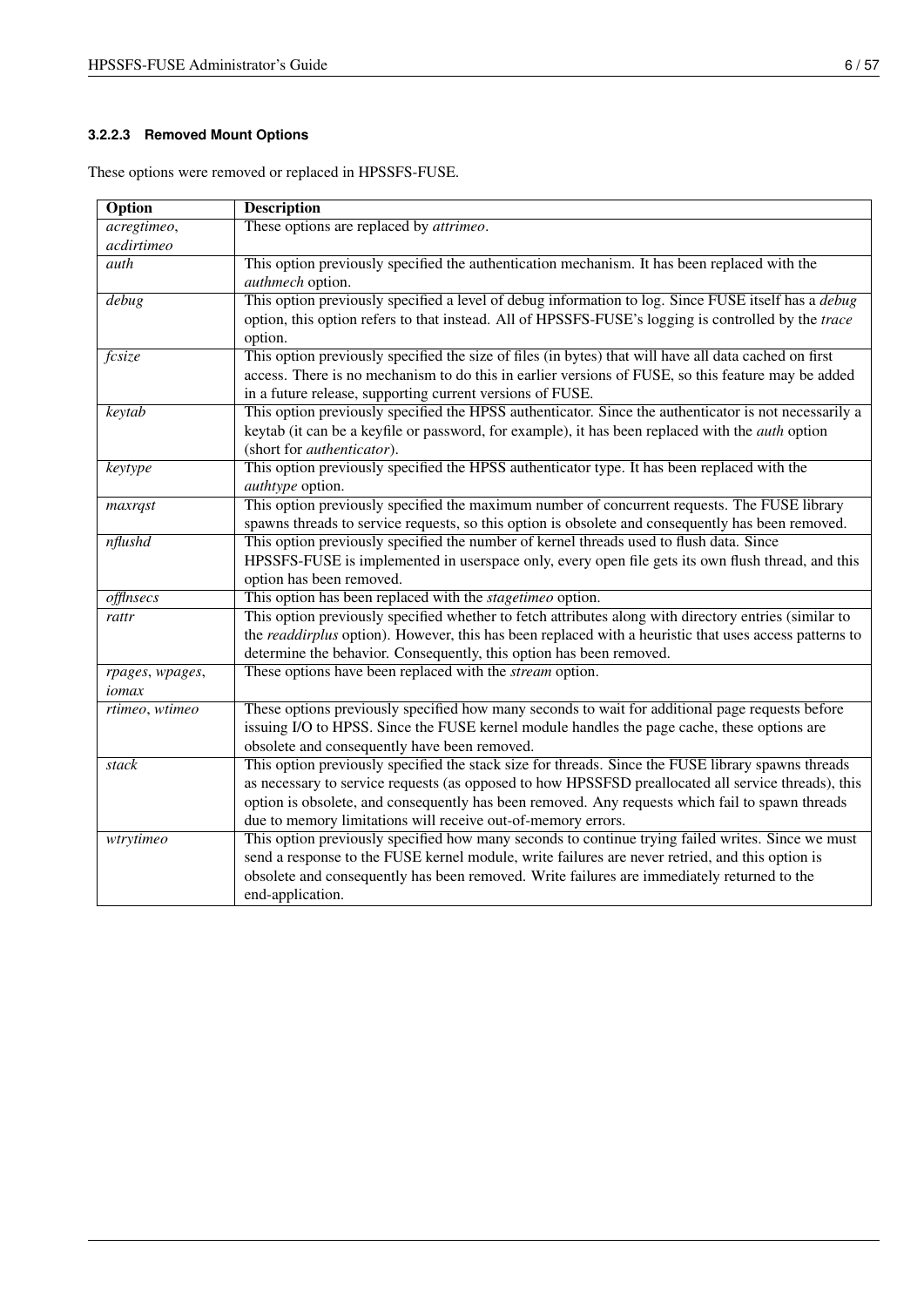## <span id="page-14-0"></span>**3.2.3 /proc Filesystem**

HPSSFS-VFS provided a /proc filesystem interface for inspecting various stats for a particular mount point. The information was located in the directory /proc/fs/hpssfs/<pid> and contained the following files:

| File     | <b>Description</b>                                                                  |
|----------|-------------------------------------------------------------------------------------|
| info     | Provided a list of settings and other information                                   |
| opens    | Provided a list of open files                                                       |
| iο       | Provided a list of pending I/O                                                      |
| requests | Provided a list of pending requests                                                 |
| trace    | Yielded current trace value; writable in order to change the trace value at runtime |

HPSSFS-FUSE is unable to create entries in the /proc filesystem (this can only be done within the kernel), and so this mechanism is instead provided via Linux extended attributes. See [Linux Extended Attributes](#page-52-7) for more specific information.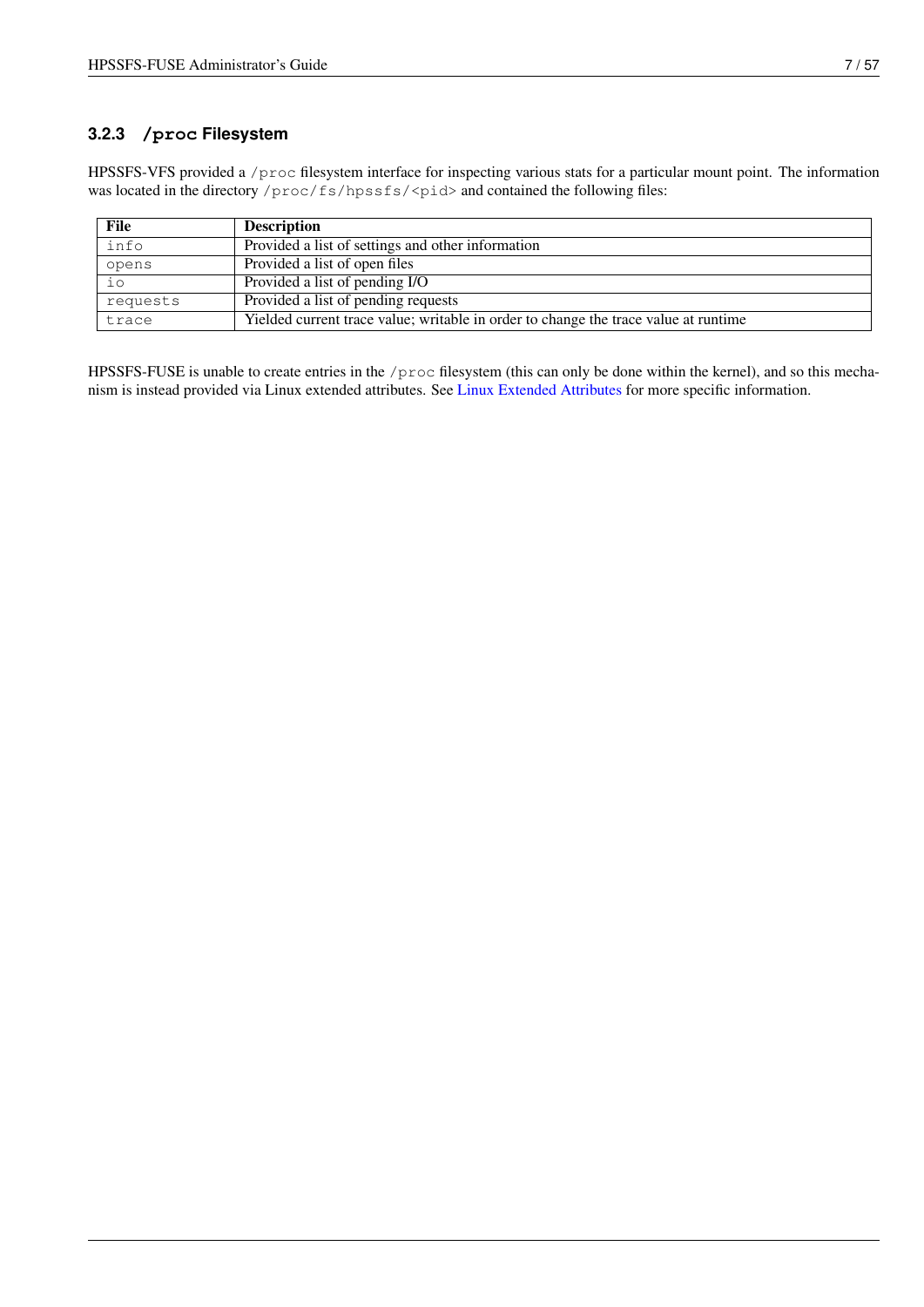# <span id="page-15-0"></span>**Concepts**

<span id="page-15-2"></span>At a high level, the HPSSFS-FUSE interface is very simple and straightforward. Almost all POSIX-based operations one can perform on a Linux filesystem can also be executed on an HPSSFS-FUSE-mounted filesystem. Even so, there are some exceptions. This section covers characteristics about HPSSFS-FUSE that should be understood by those considering its use in their environment.

## <span id="page-15-1"></span>**4.1 HPSS and the Nature of Hierarchical Storage**

While readers of this document are presumed to be familiar with HPSS, we will review here some HPSS concepts that are particularly relevant to the HPSSFS-FUSE interface. HPSS is a hierarchical storage management (HSM) software designed to manage and access petabytes of data at high data rates. HPSS is most cost effective for archives larger than 10PB. While appearing to the user as a disk filesystem, HPSS manages the life cycle of data by moving inactive data to tape and retrieving it the next time it is referenced.

HPSS is a distributed solution with file attributes stored on the Core Server, data stored on Mover systems, and HPSSFS-FUSE applications running on client nodes, among other client interfaces. The cluster aspect of HPSS combines the power of multiple computer nodes into a single, integrated storage system. The computers that comprise the HPSS platform may be of different makes and models, yet the storage system appears to its clients as a single storage service with a unified common name space.

When users access HPSS via the HPSSFS-FUSE interface or one of the other HPSS interfaces such as FTP or the Client API, they are presented with a UNIX-like filesystem view of their data. In addition to files, HPSS supports directories, symbolic and hard links, and attributes compatible with any modern UNIX filesystem. Unlike a conventional disk-based filesystem, however, HPSS must deal with the latency of accessing data on both disk and tape. Access to data may be delayed as tapes must be mounted and queued with other tape drive/library activities. Data is stored sequentially on tape media, which is different from disk-based storage that provides random access to data. While interfaces may provide conveniences and hide certain aspects of this behavior, fundamentally, the system is an HSM and those using it must understand the qualities and limitations of an HSM.

Linux provides filesystem caches for file attributes and data blocks to improve performance by temporarily storing requested information in kernel buffers. This improves performance for multiple requests of the same information or, in the case of readahead logic, sequential access to file data. The expense is a weak coherency between multiple clients and mount points. Performance gains are dependent upon configuring memory resources based on number of threads, concurrent file access, file sizes, and available system memory.

Like with other HPSS client interfaces, the configuration of HPSS is critical for optimal performance. Configuring HPSS with correct Storage Classes, Hierarchies, Classes of Service, filesets, junctions, and providing appropriate mount points will determine performance through the HPSSFS-FUSE interface. Generally, different Classes of Service are created in HPSS to balance performance with different storage media characteristics and different file sizes. Applications must understand where in the HPSS hierarchy files in different Classes of Service are located and expect different performance. For instance, files that have to be staged from tape levels of a hierarchy will encounter more latency compared to files at a disk level. Storage efficiency within HPSS is determined by Storage Class segment size and the typical file sizes stored. It is also determined by the heirarchy makeup. Applications must consider this when storing files using the HPSSFS-FUSE interface.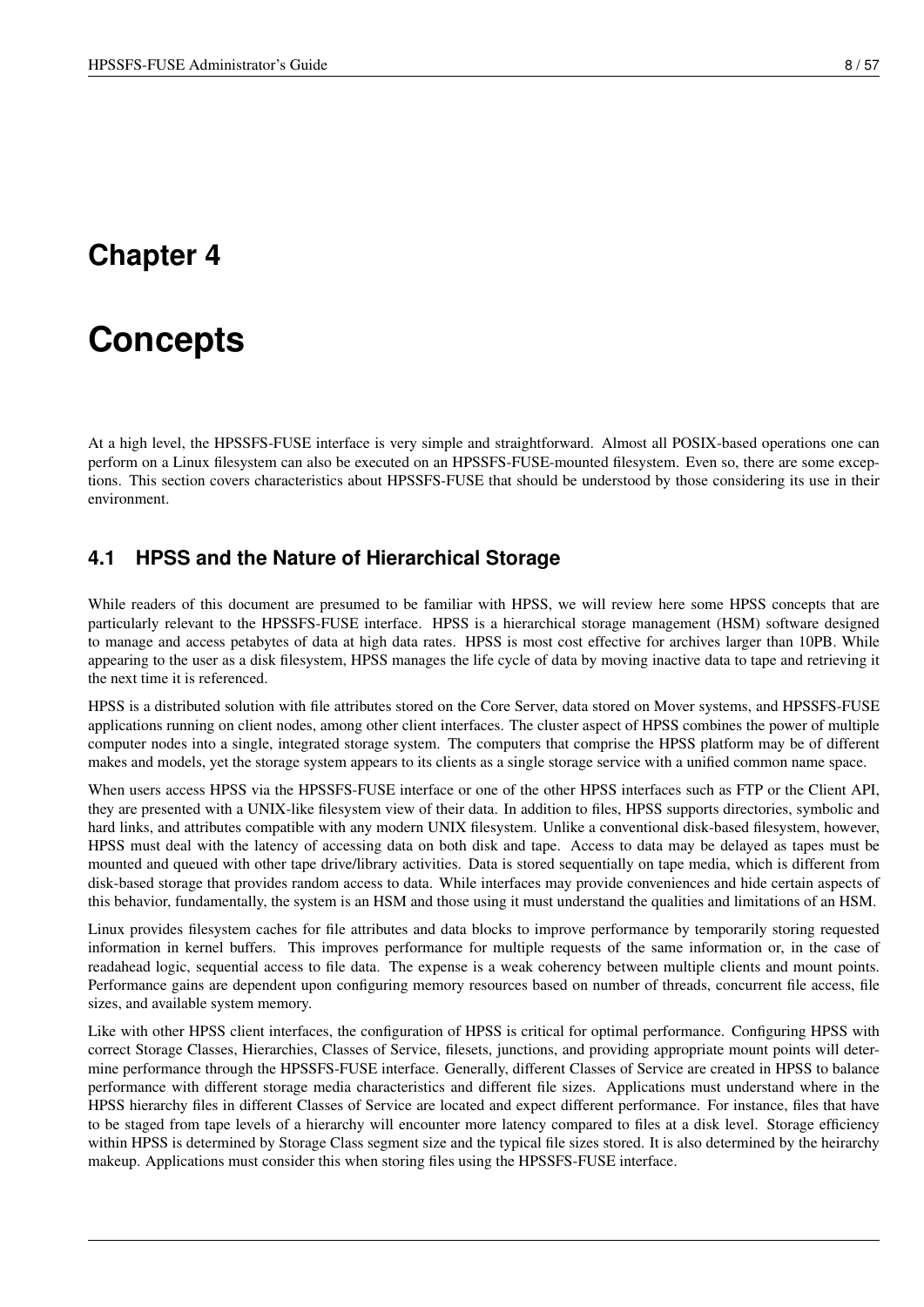So, how does this affect end users? One example is using the common UNIX command  $q_{\text{rep}}(1)$ . On a local Linux filesystem, such a command can be invoked recursively on a directory tree with little to no concern. However, when used on an HPSSFS-FUSE mount, such a command is unaware of the current state of the files' contents and will proceed to stage any file that is not stored in HPSS disk cache. If a user's command searches through hundreds or thousands of files that must be staged from tape, not only will it potentially take a very long time for the command to complete for the user, but there can be a detrimental effect on other users of the HPSS system as tape drives are kept busy servicing this one command. That is why it is important for administrators and end users to understand how HPSSFS-FUSE works.

#### **Warning**

- Remember the following when planning to use or introduce HPSSFS-FUSE to a site environment:
- File attributes are readily available, but file contents may not be.
- HPSSFS-FUSE has the look and feel of a filesystem, but it is really an interface to HPSS, which is an HSM.

## <span id="page-16-0"></span>**4.2 Architecture**

HPSSFS-FUSE is glueware that sits between HPSS and FUSE. It uses FUSE to represent HPSS as a virtual filesystem.

Figure 1 shows the Linux client software. This software is separated into userspace and kernel. The userspace is shown containing three types of client applications: a user application, a user shell such as  $k \text{ sh}(1)$  or  $b \text{ as } (1)$ , and agent software such as an NFS or SAMBA server. The VFS is the Linux Virtual Filesystem Switch, which forwards filesystem access to the appropriate filesystem drivers, such as FUSE, NFS, and ext3. HPSSFS-FUSE retrieves filesystem requests from the FUSE kernel module via libfuse, and forwards them to HPSS using the HPSS Client API.

The HPSS Client API is both a user interface in its own right and a building block from which other interfaces are created. The HPSS Client API supports the separation of command and data paths. The command path is usually a TCP/IP path, and the data path may be a separate TCP/IP data path, or it may be implemented as a SAN such as fibre channel. HPSS documentation refers to the SAN option as SAN3P (SAN 3rd Party), where the client application is the 3rd party performing the SAN I/O. HPSSFS-FUSE is able to use SAN3P transfers in order to take advantage of the direct client-to-disk data transfer mechanism.

#### **SAN3P**

There is a security vulnerability associated with the use of SAN3P. If a user is root on a machine which has access to the SAN (e.g. a client machine), then that user has the potential to access or destroy fiber-channel connected disk storage. Two areas of concern:



- 1. Verification that only authorized users (usually limited to only root or hpss) are granted read and write access to these resources.
- 2. HPSS administrators should be aware that machines, possibly owned or managed by other groups, which are added to the SAN to facilitate the use of SAN3P transfers will have access to all data on disk and tape resources. If those systems are compromised, or if there are individuals authorized for system privileges on those particular machines, but not necessarily authorized for HPSS administrative access, there is the potential for access and/or damage to HPSS data. These are inherent limitations of SAN implementations that have not yet been addressed by the industry and cannot be remedied by HPSS.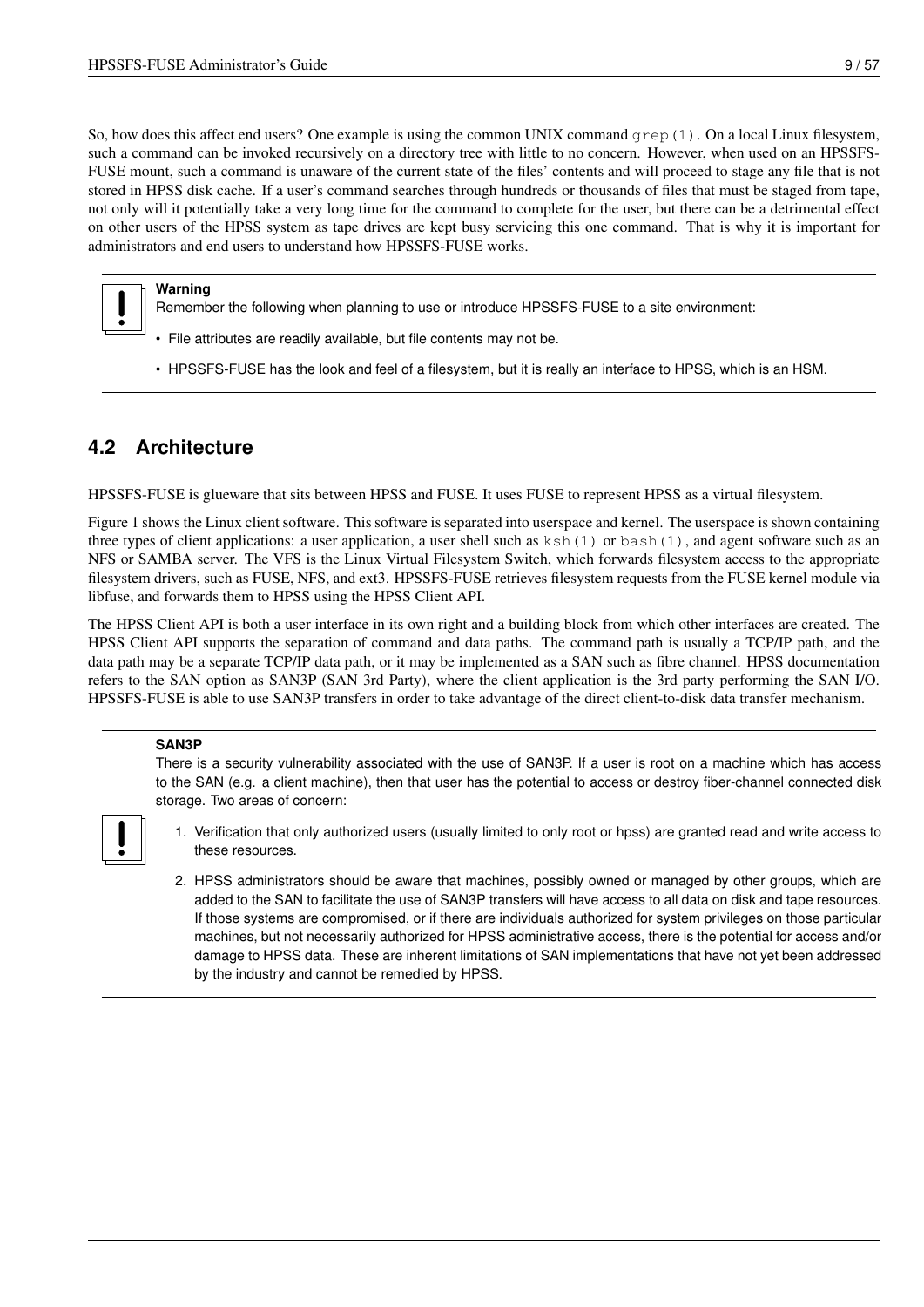User applications

(including iRODS and FileNet®) use HPSSFS-FUSE directly

User program





User shell

Figure 4.1: HPSSFS-FUSE Components

Based on experience in the field, we recommend that separate HPSSFS-FUSE mount points exist for each major application that resides on top of it. When used in a gateway configuration using agent software, there is no requirement for separate mount points, but for performance or load-balancing it may be necessary. The separate mount points allow for easier control and troubleshooting of the system.

## <span id="page-17-0"></span>**4.3 How It Works**

Here is an example of what happens when a user tries to open a file:

- 1. Application issues an open(2) call on a file.
- 2. The Linux VFS provides common filesystem functionality, then passes control to the FUSE kernel module.
- 3. libfuse retrieves the request from the FUSE kernel module, and calls a callback function in HPSSFS-FUSE to service the request.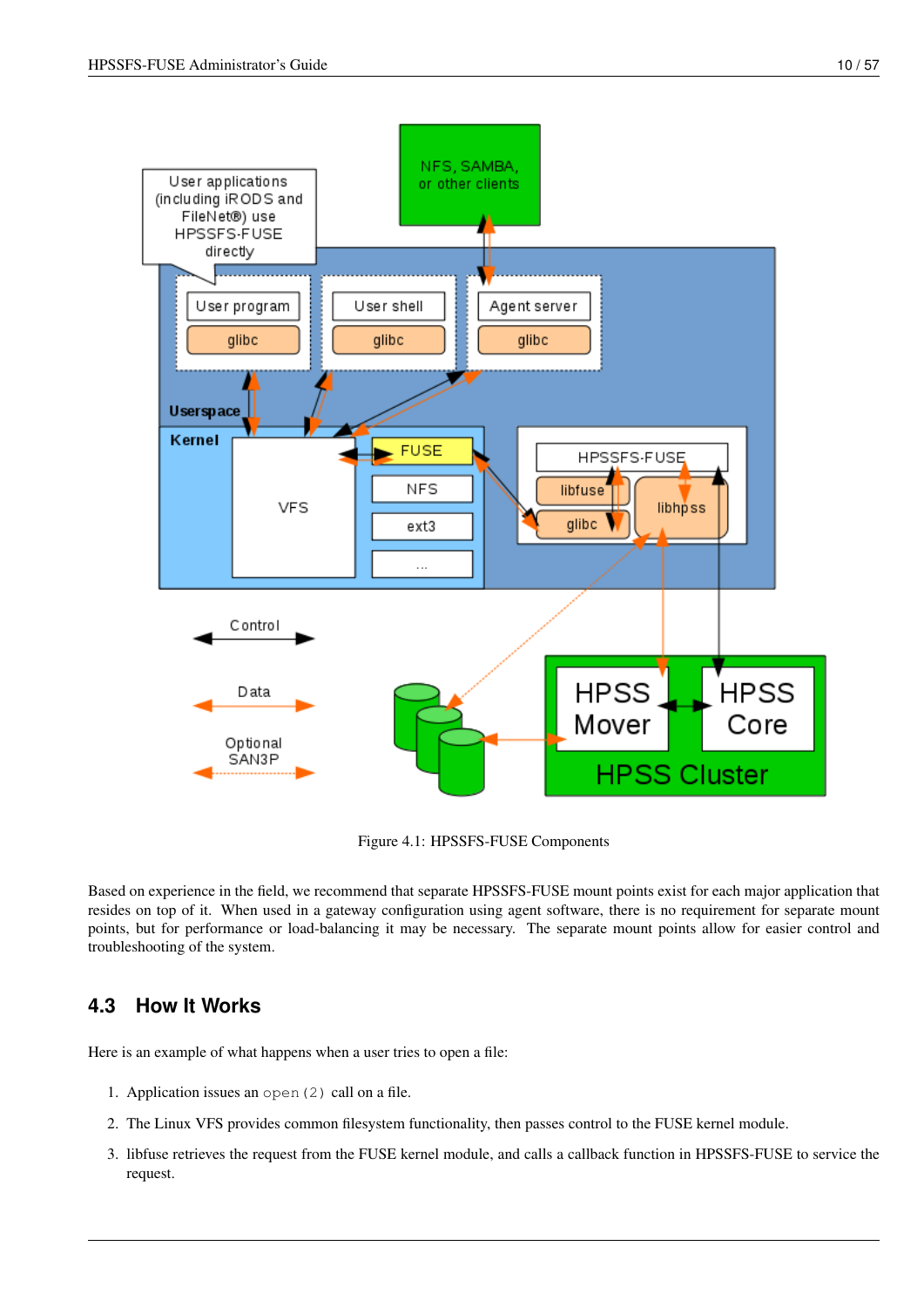- 4. HPSSFS-FUSE uses the HPSS Client API to open the file.
- 5. The HPSS Core Server performs the file open. If permissions, path, and attributes are valid, the file is opened.
- 6. The HPSS Client API receives a response from the HPSS Core Server indicating success or failure. This status is returned to HPSSFS-FUSE.
- 7. HPSSFS-FUSE replies to the FUSE kernel module via libfuse.
- 8. The FUSE kernel module returns the information back to the Linux VFS.
- 9. The Linux VFS returns the system call.
- 10. Application receives status from the system call and acts accordingly.

## <span id="page-18-0"></span>**4.4 Supported Functionality and Limitations**

#### **Mount Options**

The following references HPSSFS-FUSE [mount options.](#page-30-3)

- Most HSM users access file data in sequential order. The HPSSFS-FUSE interface implements a sequential readahead algorithm to increase the probability that the next requested read will be in the HPSSFS-FUSE buffer cache. The following should be understood about this algorithm:
	- For performance reasons, when files are read sequentially, HPSSFS-FUSE will read the next sequential portion of a file before an application requests it. This helps reduce the read latency to the application. The size of the portion ranges from 128KB up to *stream* megabytes. It starts out at 128KB, and then it doubles for each successive read, with the maximum readahead window of *stream* megabytes. If the read requests are not sequential, the readahead is not performed. If the application read requests do not read the entire readahead buffer, the readahead buffer size will remain the same.
	- The default *stream* value is 8MB. This means the readahead algorithm will consume 8MB for every open file. The system RAM should be sized for the maximum readahead buffersize multiplied by the number of concurrent files being read.
	- For maximizing performance, the application should issue sequential read requests that are equal to the maximum readahead buffer size.
	- Files that are opened with  $\circ$  SYNC or  $\circ$  DIRECT will not use buffered I/O, and therefore will not use the readahead algorithm.
	- Using a *stream* option with the value 0 will cause all open files to use unbuffered I/O, and therefore will not use the readahead algorithm.
	- A writeback algorithm is in place similar to the readahead algorithm. It shares the same buffer with the readahead algorithm.



## **Warning**

HPSSFS-FUSE does not provide file locking capability. This may lead to unexpected behavior in some applications or in instances where multiple users are accessing the same file.

- The HPSS maximum for 10,000 storage segments applies. When storing a file using HPSSFS-FUSE, use a Storage Class that supports a storage segments size that can accommodate the intended size of the file. The Storage Class used is dependent on the mount option *cos=ID* and/or the fileset where the file is being stored. An additional consideration is the mount option *maxsegsz*.
- The HPSS maximum for 2,000 fragments applies. Fragments are sections of data separated by a hole where an application has not written data. Using the lseek(2) system call, an application can skip around in a file to write data at various offsets. HPSS does not initialize or store data for these holes; metadata is maintained to identify the holes. When a file reads at an offset that is a hole, the data values are binary zero.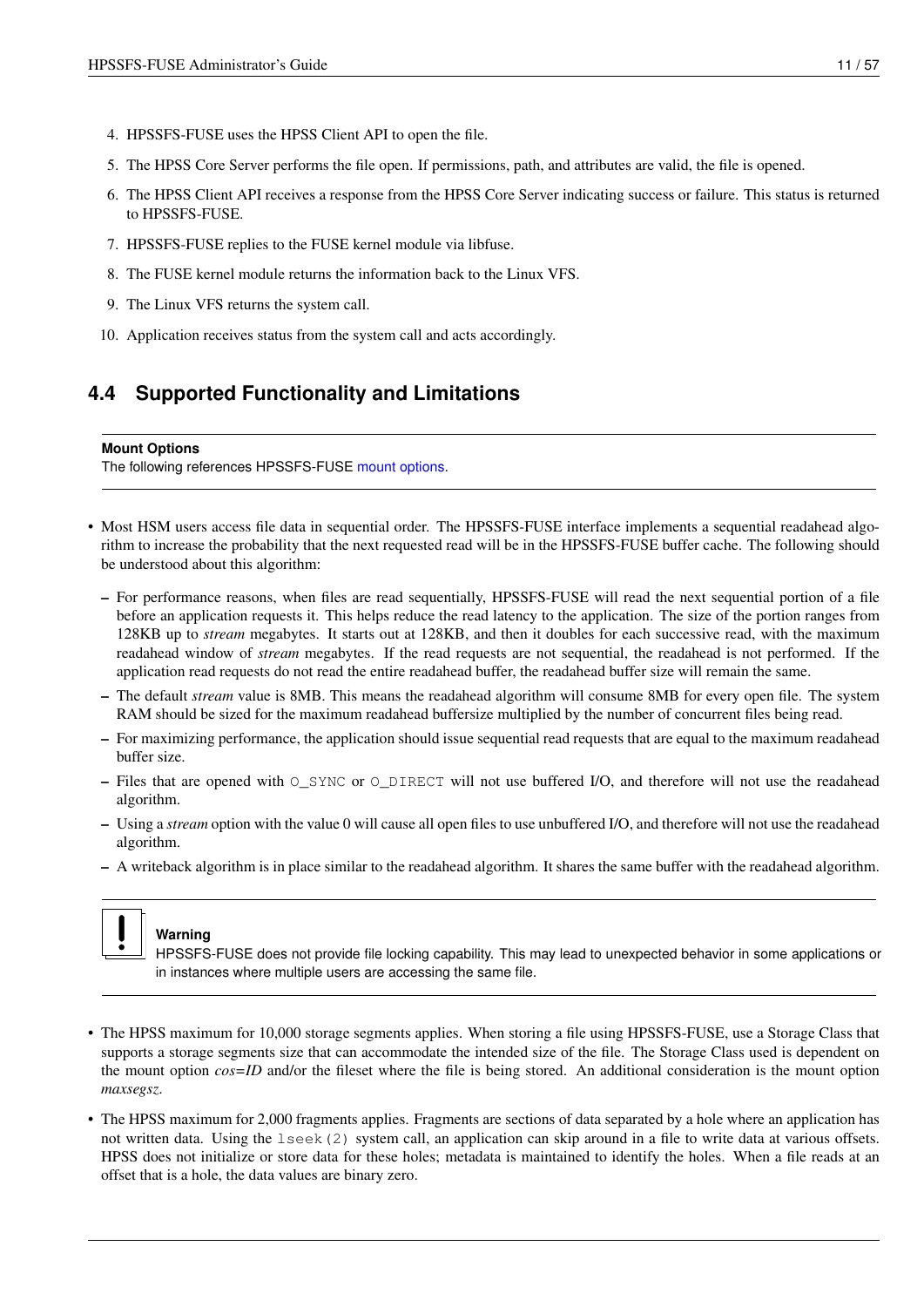- The Linux  $df(1)$  command statistics represent the entire Class of Service (COS) statistics. The sum of all Storage Classes in the COS Hierarchy is reported. The reported free space may not represent the amount of space that can be written, especially when there are multiple levels in the Hierarchy. A mount point may not even show up in the  $df(1)$  listing if the total storage for its COS is 0 (e.g. a dummy default COS).
- Security: There are no restrictions from the Core Server on which nodes can connect via HPSSFS-FUSE. Any node that can install the HPSS Client API can access HPSS.
	- HPSS provides a restricted user capability for blacklisting users based on User ID from connecting to the system. This only affects which users can be used as the principal for login credentials, so blacklisted users may still use HPSSFS-FUSE when using the hpssfs principal. See "Restricting user access to HPSS" in the [HPSS Management Guide](http://www.hpss-collaboration.org/online_doc.shtml) for more information.
	- Keytabs are commonly used to facilitate establishment of HPSS credentials. It is recommended to use a keytab for the *hpssfs* principal for use by HPSSFS-FUSE. This keytab should be protected to prevent unauthorized access by unprivileged users.
- FIFOs and other special devices: HPSS and therefore HPSSFS-FUSE does not support named pipes (FIFOs), character device files, and block devices; use a local filesystem for these purposes.
- Kernel caching and data buffering: The Linux kernel caches directory and file attributes. This may prevent retrieving up-to-date attributes from HPSS that are updated by other HPSS clients (including other HPSSFS-FUSE mounts on the same machine). Different clients may receive different information based on what is cached and when changes are made. The benefits of caching attributes and buffering data are to minimize latency to the application by not waiting to retrieve data from HPSS. Direct I/O can be used to bypass the data buffer cache, but every read and write will require transferring data from HPSS. The attribute cache timeout is controlled by the *attrtimeo* mount option. The name cache timeout is controlled by the *entrytimeo* mount option. These caches can be disabled by setting their values to 0. This will increase coherency at the expense of performance.
- The caching mechanisms help reduce latencies, but cause a weak coherency concerning external applications.
- The data buffering mechanisms help increase throughput, but at the expense of reduced coherency. For transaction-sensitive applications where data written to HPSS using the HPSSFS-FUSE interface requires guaranteed updates, the program must do one or more of the following:
	- Rely upon fsync(2) to flush data buffers to HPSS.
	- Open a file with the O\_SYNC or O\_DIRECT flags to flush data on every write.
	- Rely on the return value from the  $\text{close}(2)$  function as indication of successfully flushed data.

Otherwise, a successful return code from the write (2) system call is not a guarantee that all data has been completely flushed to HPSS at that point in time. The application programmer must balance the performance advantages of buffering versus the requirements for data synchronization between their application and HPSS. This behavior is consistent with the POSIX standard, and true of both local storage resources (e.g. disk partitions) as well as remote storage such as HPSSFS-FUSE and NFS.



### **Warning**

As stated above, concurrent file access across mount points may result in inconsistent results due to caching. Caching can be disabled at the cost of reduced performance.

- The HPSSFS-FUSE Gateway is essentially a "store and forward" machine that should be taken into consideration when sizing any Linux gateway computers.
- HPSSFS-FUSE supports a number of extensions to the POSIX library interface to enable users to control specific HPSS attributes, such as setting the Class of Service (COS) value. The list of extensions and how to use them is documented in the [Extensions](#page-35-2) section.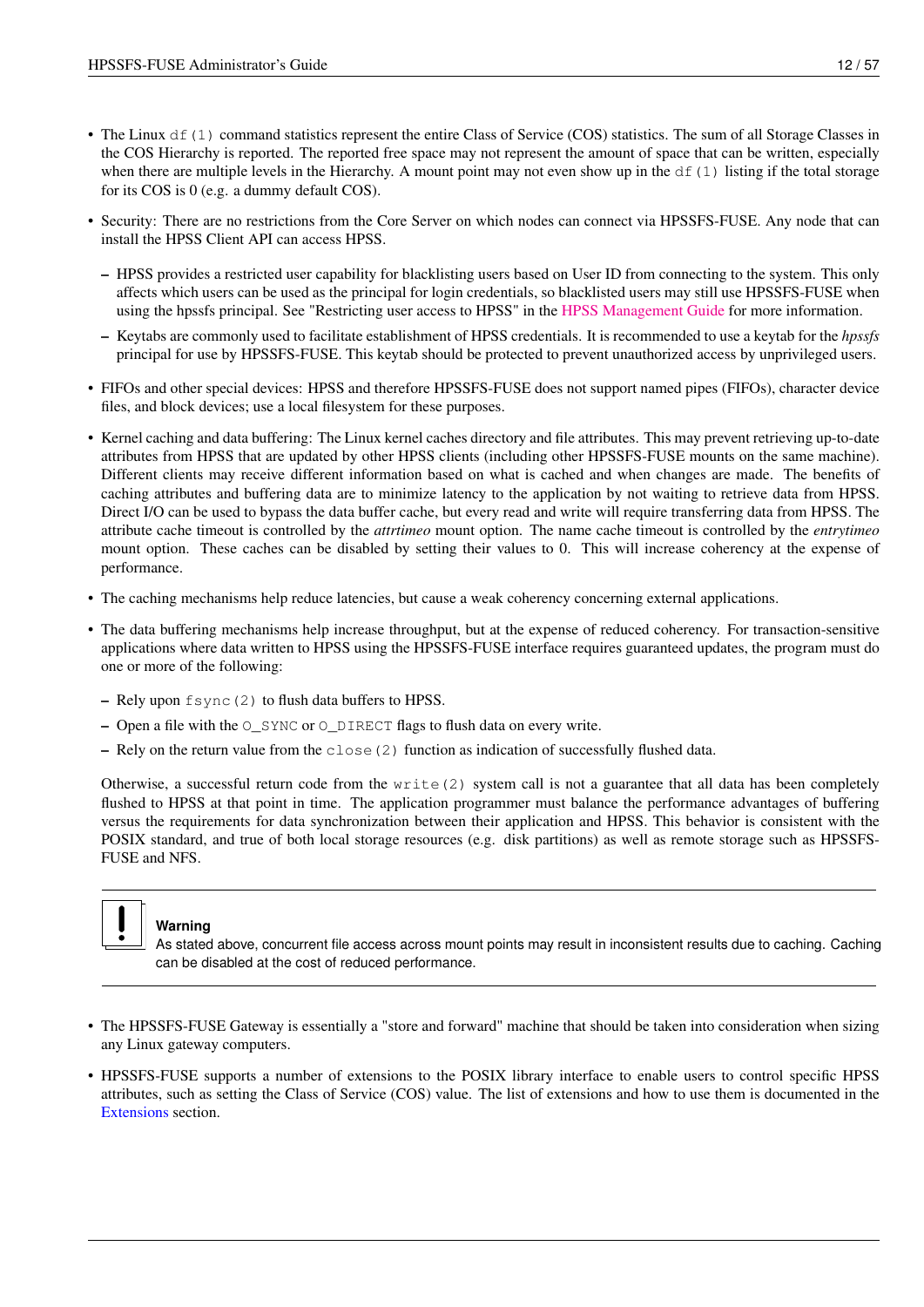# <span id="page-20-0"></span>**Tuning & Troubleshooting**

Like most systems, HPSSFS-FUSE will require tuning to allow users/applications to perform optimally. The underlying HPSS configuration, network topology, and client systems can affect performance and the operation of the system. This section covers the major tuning components of HPSSFS-FUSE, what to look for when analyzing the performance of the system, and what troubleshooting resources and procedures are available for the administrator to use in diagnosing problems.

### <span id="page-20-1"></span>**5.1 Expectations**

Administrators and users should expect HPSSFS-FUSE to perform similarly to the HPSS Client API. In some cases the performance may be better because of the kernel caching (namespace attributes and file data), but in general the transaction and transfer performance will be in-line with HPSS Client API because HPSSFS-FUSE uses the API for its interaction with HPSS. Therefore, it is important to ensure that performance as measured by tools, such as the API Example code, are consistent with baseline numbers documented during the deployment of the system. The HPSS Test Plan and Results report or other similar testing should be reviewed and compared with results measured against the current system. If the performance of the HPSS Client API on the HPSSFS-FUSE machine is not up to expected rates, then correcting those deficiencies should be addressed before focusing on HPSSFS-FUSE performance.

## <span id="page-20-2"></span>**5.2 Testing Procedures**

During the initial deployment of an HPSS system, the support representative conducts a number of functional and performance tests on the system. These tests include procedures for checking the client interfaces to be used at a given site, including HPSSFS-FUSE, if configured at the time of the installation. The results from these tests are used as a baseline for comparing performance of the system when changes are made to HPSS or the client environment, or when troubleshooting a performance problem.

The first task is to repeat those same HPSSFS-FUSE tests to compare against the baseline results. A high-level summary of some tests that might be exercised are outlined below:

- Directory listing of namespace.
	- $-$  ls(1)
	- $-$  find(1)
- Simple file/directory operations.
	- $-$  mkdir(1)
	- $-$  rmdir(1)
	- $-$  touch(1)
	- unlink(1)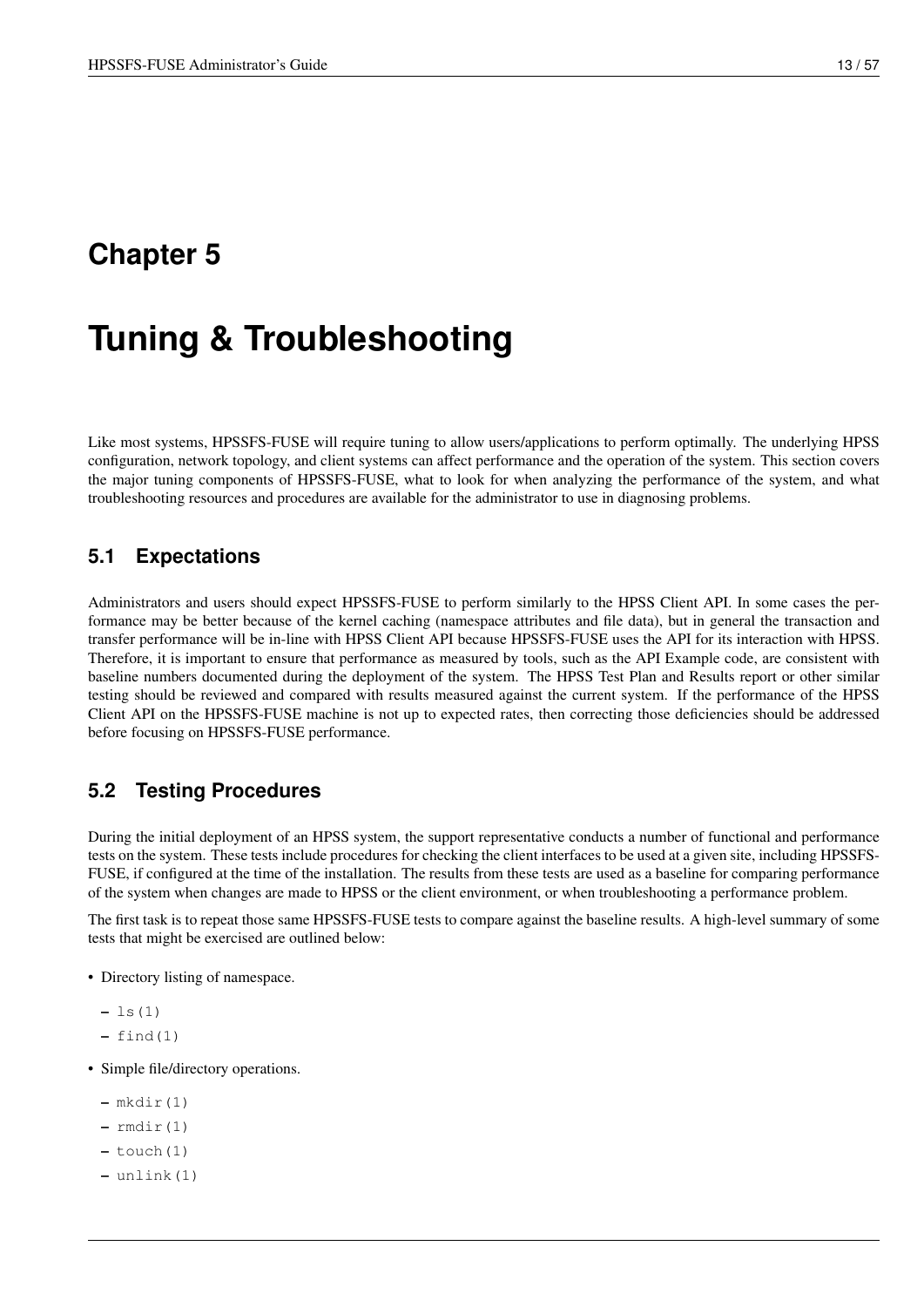- $-$  mv $(1)$
- ln(1)
- $-$  cd(1)
- Copy multiple groups of files into and out of HPSSFS-FUSE.
- Rerun the HPSSFS-FUSE performance tests to obtain new baseline results.
- Use a script to touch ([1](#page-21-3)) numerous files in a directory, then perform an  $rm -r f \star 1$  at the directory level to delete all the files created.
- Use a script to exercise HPSSFS-FUSE for an extended period (24-48 hours). This can be as simple as copying files into the HPSSFS-FUSE mount point. Multiple copy operations should be performed from a single script, and if possible, multiple clients should be used.
- Perform tar(1) and gzip(1) on files located in the HPSSFS-FUSE mount point.
- Perform dd(1) into and out of the HPSSFS-FUSE mount point.
- Use a basic C program which creates, opens, writes, and closes files.
- Use a basic C program which reads the previously created files. If possible, read migrated/purged files (files on tape with no copy in the HPSS disk cache), to monitor how HPSSFS-FUSE handles staging.

# <span id="page-21-0"></span>**5.3 Tuning Concepts**

### <span id="page-21-1"></span>**5.3.1 What are we tuning?**

How one plans to use HPSSFS-FUSE is key to what should be done to tune the system. Is the usage primarily oriented to access the namespace and file attributes? Is the goal to optimize data I/O? What file sizes are expected? Are there a few users or many? How is load balanced? These and other questions need to be considered before starting the tuning process. If there are divergent requirements, then multiple HPSSFS-FUSE mounts may be necessary to optimize a particular access pattern.

Consider making the adjustments only when necessary. Likely, it will take some experimentation to get the right set of options. If usage conditions or requirements change, tuning options may need to be reevaluated and adjusted.

### <span id="page-21-2"></span>**5.3.2 Configuring for efficient HPSS storage**

HPSS stores portions of a file in what are called storage segments. Since each storage segment has to be tracked, there is metadata created for each storage segment. To prevent individual files from monopolizing HPSS metadata space, there is a maximum number of segments that HPSS will allow for each file (10,000 is the maximum). Another important aspect is if the amount of data written to a storage segment is less than the storage segment size, the remaining space cannot be used for anything else (it is wasted space). The size of a storage segment is determined by the Class of Service (COS) being used and whether the mount option maxsegsz is specified.

To help with usage patterns, HPSSFS-FUSE allows you to configure mount points for a specific COS or to use the maximum segment size. By specifying a specific COS for a mount point, you can have some control over the segment size allocation and which Storage Class will be used when an application creates a file. The exception to this rule is if the file is created in a fileset. In that case, the COS set for the fileset will be used instead of the mount option COS if it is not set to NONE. The COS has an "Allocation Method" where you can choose either *Fixed*, *Maximum*, or *Variable*. Using the correct allocation method will determine how efficiently HPSS stores a file.

• *Fixed* usually will default to the minimum segment size for the Storage Class. This is most efficient when the file sizes are typically less than or very near to the Storage Class minimum segment size. It is least efficient when the file sizes are typically many multiples of the minimum segment size and the difference between minimum segment size and maximum segment size is large.

<span id="page-21-3"></span><sup>&</sup>lt;sup>1</sup> Be extra careful with this command, especially if running as root!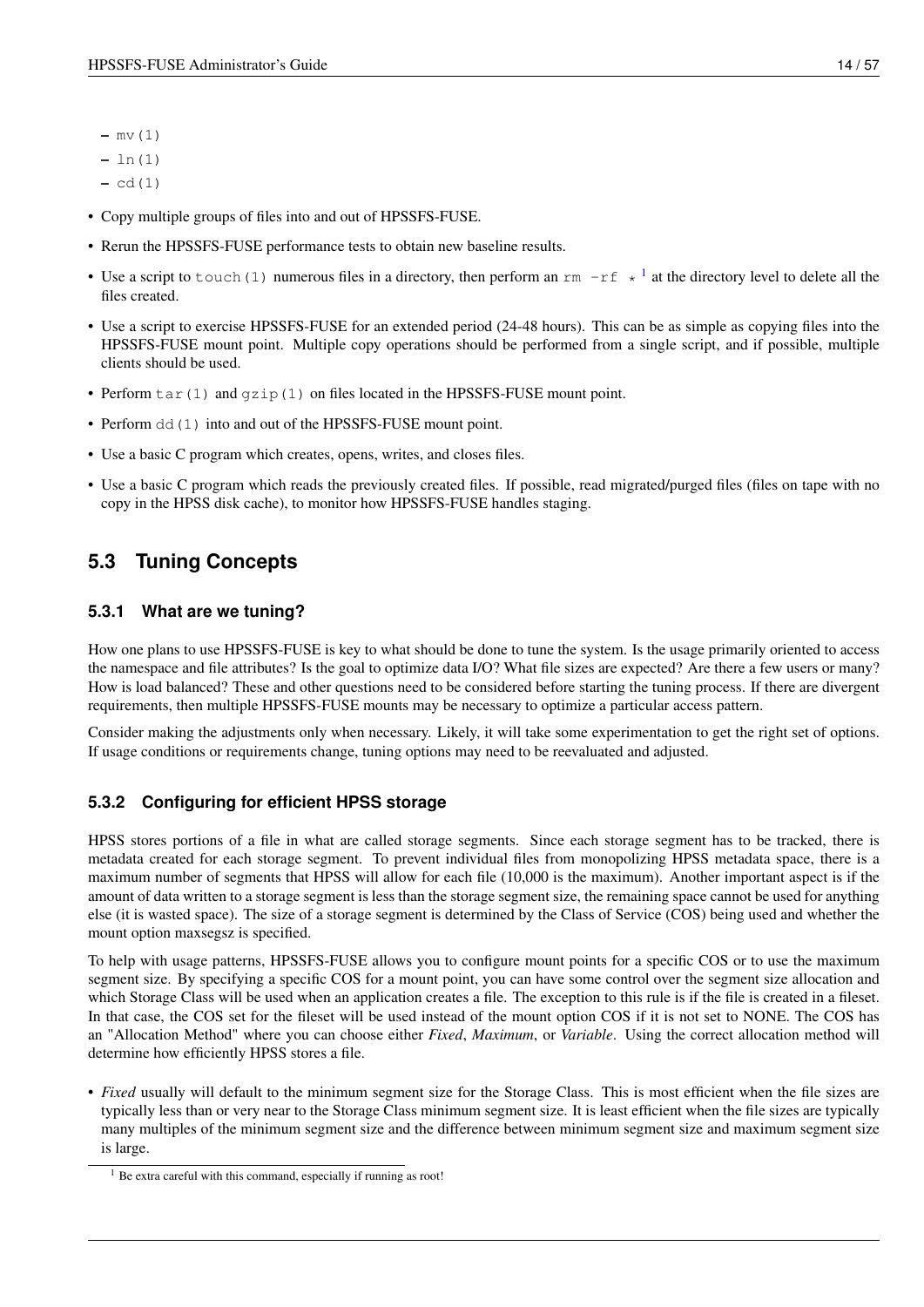- *Maximum* will default to the maximum segment size for the Storage Class. This is most efficient when the file sizes are typically close to or greater than the maximum segment size. It is least efficient when the file sizes are typically very small because the maximum segment size will be allocated and only a very small part of the segment will be used.
- *Variable* allows for a progression of larger segments for each segment. This method is often referred to as Variable Length Segment Size (VLSS). It was introduced to help when the file sizes vary greatly and the difference between the minimum and maximum segment sizes for a Storage Class is large. With each successive storage segment allocated being double the size of the previous (up to the maximum segment size), the efficiency is greatly improved. There are fewer segments (minimizing the metadata overhead) and less wasted space (versus the *Maximum* allocation method), which allows much larger files than using the *Fixed* allocation method. To minimize the unused space in the last segment of the *Variable* allocation method, the segment size is reduced to the smallest multiple of the minimum segment size.

The top level Storage Class definition determines the actual minimum and maximum segment sizes to be used. Configuring the mount point to a COS which uses a Storage Class that is appropriate based on the sizes of the files to be created will greatly influence the HPSS efficiency. The Storage Class will also greatly influence the allowable sizes of files that can be stored. As indicated above, the Fixed allocation method will use the Storage Class minimum segment size. This will limit the maximum file size to be the Storage Class minimum segment size multiplied by the maximum number of Bitfile segments that HPSS can support. HPSSFS-FUSE does support an override of using the Fixed allocation method minimum segment size, however the override is to use the Storage Class maximum segment size (from one extreme to the other).

HPSSFS-FUSE does allow an application to override the mount point specification for a COS. The caveat is an extra system call has to be made to HPSSFS-FUSE by the application to accomplish this. A limitation of using standard Linux applications (e.g.  $cp(1)$  command) is they do not support setting the COS explicitly. Because of this, it is critical to understand application file creation patterns and setting up COS and Storage Class that support the applications. It may be necessary for multiple mount points to be used to get the COS and Storage Class combinations correct for different application usage patterns. For this reason, it is sometimes best to use multiple HPSSFS-FUSE mounts to provide different optimization options to the same HPSS namespace.

See "Storage Configuration" in the [HPSS Management Guide](http://www.hpss-collaboration.org/online_doc.shtml) for more information.

## <span id="page-22-0"></span>**5.4 Troubleshooting**

There are several sources of information available for the administrator to look at when troubleshooting an HPSSFS-FUSE problem. The following section documents where this information is stored and what can be done to monitor and control the level of output.

#### **Client API**

Keep in mind the following about HPSSFS-FUSE: it is built upon the HPSS Client API. If there are basic communication problems or performance issues with the HPSS Client API, there is little point to troubleshooting HPSSFS-FUSE itself. It is recommended that the administrator perform a set of basic operations using scrub or the API example programs to verify the function and performance of the system. There may very well be problems with HPSSFS-FUSE in the end, but troubleshooting the operating system and HPSSFS-FUSE prerequisites commonly saves a lot of time and effort.

Because HPSSFS-FUSE is built upon the HPSS Client API, it is useful to set the API debug/logging environment variables (/ var/hpss/etc/env.conf):

- HPSS\_API\_DEBUG=<level>
- HPSS\_API\_DEBUG\_PATH=<stderr|/path/file>

#### **HPSS\_API\_DEBUG**

The HPSS\_API\_DEBUG value can be increased up to 7 to produce output that is more detailed. HPSSFS-FUSE will need to be restarted for the environment variables to take effect, meaning the mount points will have to be remounted.

See "Tuning and Troubleshooting" in the [HPSS Programmer's Reference](http://www.hpss-collaboration.org/user_doc.shtml) for more information.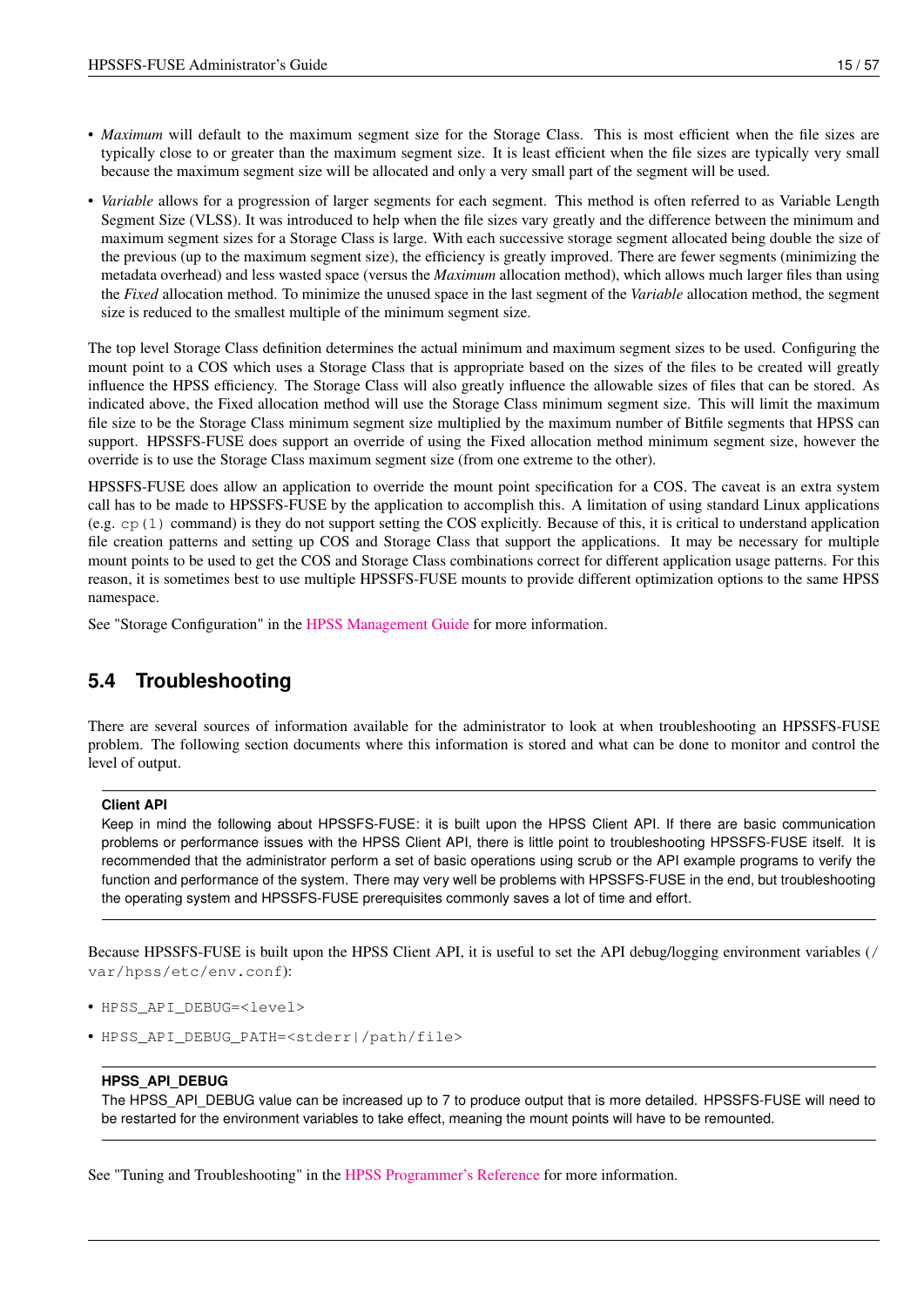### <span id="page-23-0"></span>**5.4.1 Syslog**

The most important resource for monitoring HPSSFS-FUSE mount points is the Linux syslog. Linux system error and diagnostic messages are logged to /var/log/messages. This file is only directly readable by root; any non-privileged user can view it using the dmesq(1) command. When this file grows larger than some configured size (see logrotate(8)), it is rotated to a file name that is post-fixed with an integer value that indicates its relative age.

HPSSFS-FUSE has a number of logging message classes. These include ERROR and 5 TRACE levels. The trace class messages must be enabled in order to appear in the syslog. The trace level is controlled by a mount option and at runtime via the system.hpssfs.trace xattr. The ERROR class is intended to indicate a potentially disastrous error. The TRACE class is intended to give increased level of detail for diagnosing issues, and should be set to 0 except when directed otherwise by HPSS support.

### <span id="page-23-1"></span>**5.4.2 Foreground Logging**

If the -f mount option is used, HPSSFS-FUSE will run in the foreground. All HPSSFS-FUSE ERROR and TRACE messages will be printed to stderr instead of the syslog in this case. This is mainly useful for when a developer needs to assist in diagnostics.

### <span id="page-23-2"></span>**5.4.3 HPSS Logs and Alarm & Events Display**

One reason for insisting that all HPSS servers and client machines be time-synced is to help the administrator determine what HPSS errors, as reported in the main HPSS error logging facility, correspond to problems logged on the client machines. By matching the date and timestamps, HPSSFS-FUSE errors such as a write -5, the ambiguous "something went wrong" I/O error, can further be analyzed on the HPSS server side. Such analysis can help determine if the error is network-related, maybe a sporadic outage between the HPSSFS-FUSE client and HPSS, or maybe a tape has a permanent error and the user's HPSSFS-FUSE request simply cannot be fulfilled.

If there doesn't seem to be any corresponding information in the HPSS logs, it may be advantageous to repeat the user request on another HPSSFS-FUSE client, or even use another HPSS interface such as PFTP to help isolate what part of the overall system is not working correctly or performing poorly.

### <span id="page-23-3"></span>**5.4.4 Core Dumps**

Core dumps should be enabled in case HPSSFS-FUSE happens to crash. If this occurs, please send the core dump to your support representative.

If using abrtd(8), it may be useful to adjust abrt.conf(5) and abrt-action-save-package-data.conf(5) in order for it to generate a full crash report. Restart the abrtd(8) service if you update these configuration files.

### <span id="page-23-4"></span>**5.4.4.1 abrt.conf**

• MaxCrashReportsSize — may need to increase or set to unlimited.

#### <span id="page-23-5"></span>**5.4.4.2 abrt-action-save-package-data.conf**

- OpenGPGCheck =no if you have installed an unsigned HPSSFS-FUSE package.
- ProcessUnpackaged =yes if you have installed HPSSFS-FUSE from source.

### <span id="page-23-6"></span>**5.4.5 Force Unmount**

Due to exceptional circumstances, it may be necessary to perform a force unmount to unmount an HPSSFS-FUSE mount point. This can be achieved with the *-f* flag in the umount (8) command:

\$ umount -f /mnt/hpss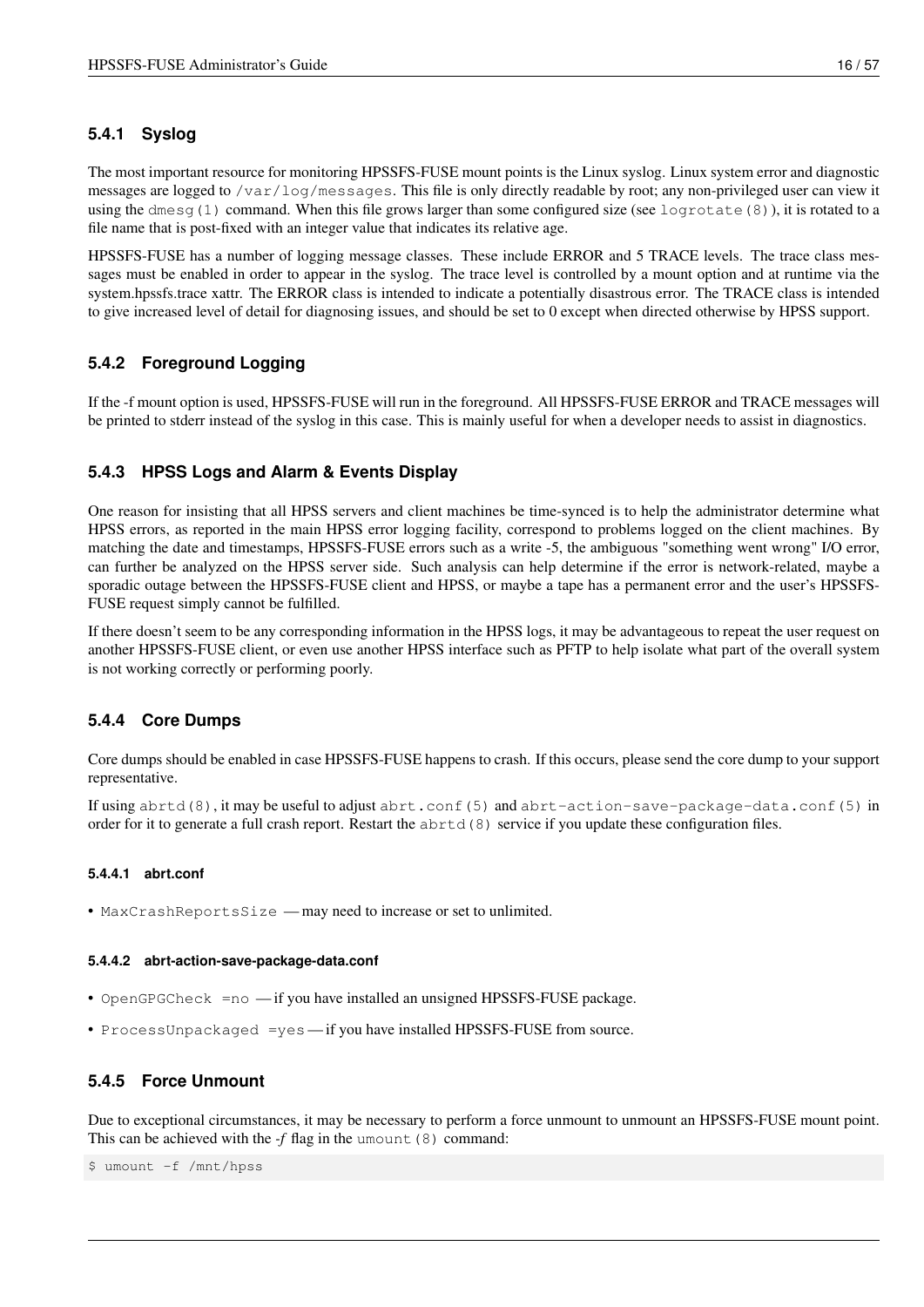In rare situations, this may be insufficient. It may be necessary to issue an abort through FUSE's debugfs interface.

```
$ grep "/mnt/hpss" /proc/self/mountinfo | cut -d' ' -f3 | cut -d':' -f2
47
$ echo 1 > /sys/fs/fuse/connections/47/abort
$ umount /mnt/hpss
```
## <span id="page-24-0"></span>**5.5 Special Notes**

### <span id="page-24-1"></span>**5.5.1 updatedb(8)**

updatedb(8) creates or updates a database used by locate(1). updatedb(8) is usually run daily by cron(8) to update the default database. On HPSSFS-FUSE mounts, this can be a very demanding operation due to the sheer number of files and directories in the HPSS namespace.

You may want to disable HPSSFS-FUSE mounts from being scanned by updatedb(8) by editing updatedb.conf(5). Adding *fuse.hpssfs* to the PRUNEFS list will disable all HPSSFS-FUSE mounts from being scanned. Alternatively, you can specify paths or subpaths of HPSSFS-FUSE mounts in PRUNEPATHS to exclude sets of files and directories which may be very large.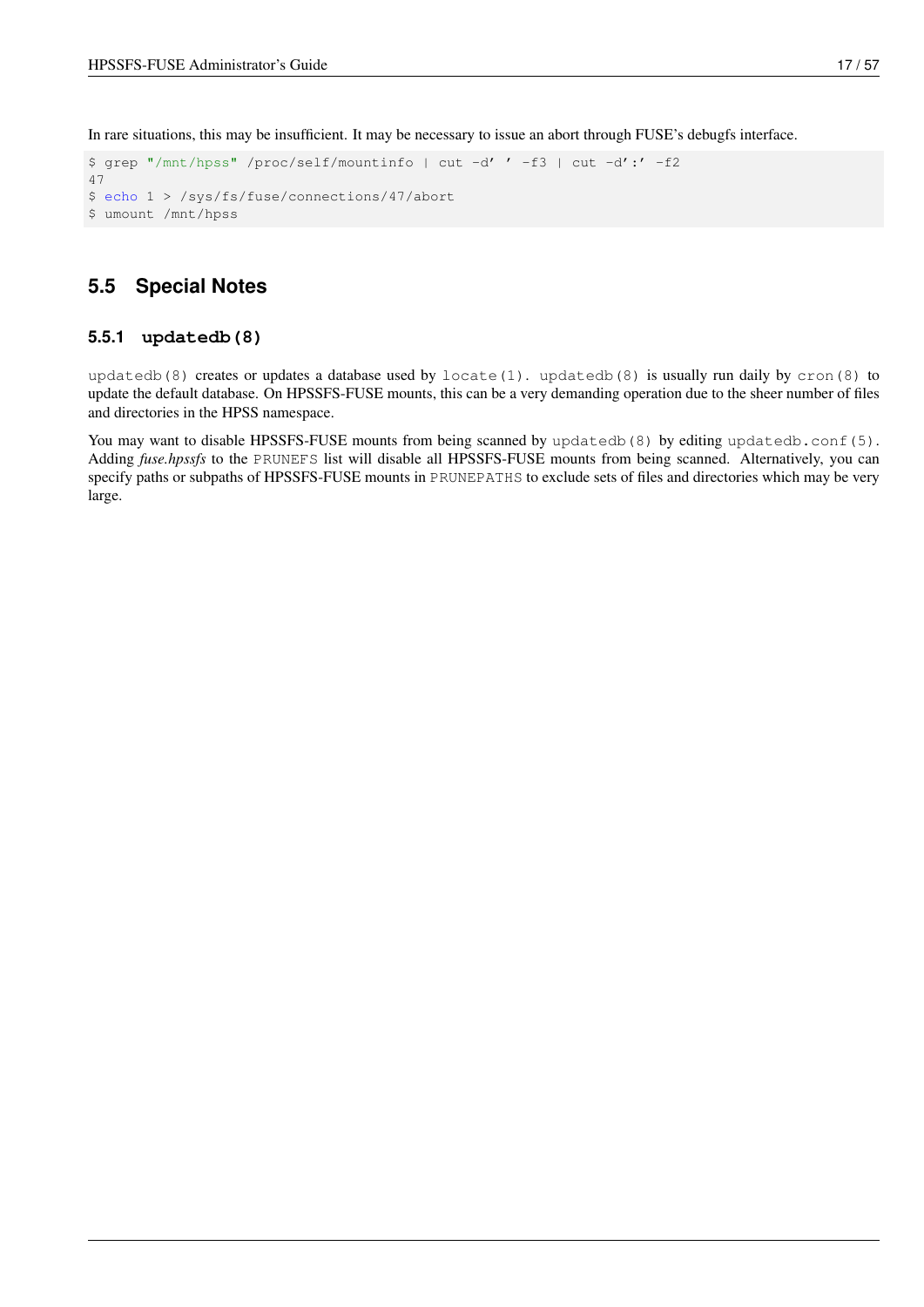# <span id="page-25-0"></span>**Unprivileged Mounts**

<span id="page-25-1"></span>FUSE allows unprivileged mounts. This means mounts performed by unprivileged users. It achieves this by having a helper setuid program fusermount (1) perform mounts for FUSE filesystems. On some systems, the default permissions only allow users in the group fuse to execute this program. This is recommended to isolate unprivileged mounts to trusted users only.

Although this allows unprivileged users to mount HPSSFS-FUSE, they must still provide valid HPSS credentials for the mount to succeed. Only a principal which has the Core Server Control ACL (such as hpssfs) can perform operations on behalf of other users, so unprivileged mounts should be limited to principals which do not have the Core Server Control ACL. It is recommended not to use the allow\_other mount option on unprivileged mounts because without the Core Server Control ACL, all operations will be performed on behalf of the principal used for the mount. Furthermore, it is recommended that unprivileged mounts perform the mount as the user which is supplied as the principal, otherwise FUSE may prevent access to your files due to the uid mismatch.



# **SAN3P**

SAN3P transfers may not work with unprivileged mounts since they require read-write access to the SAN devices.



### **Checksum**

The [checksum](#page-56-5) feature may not work with unprivileged mounts since it requires read-write access to HPSS's root directory and to the files being opened.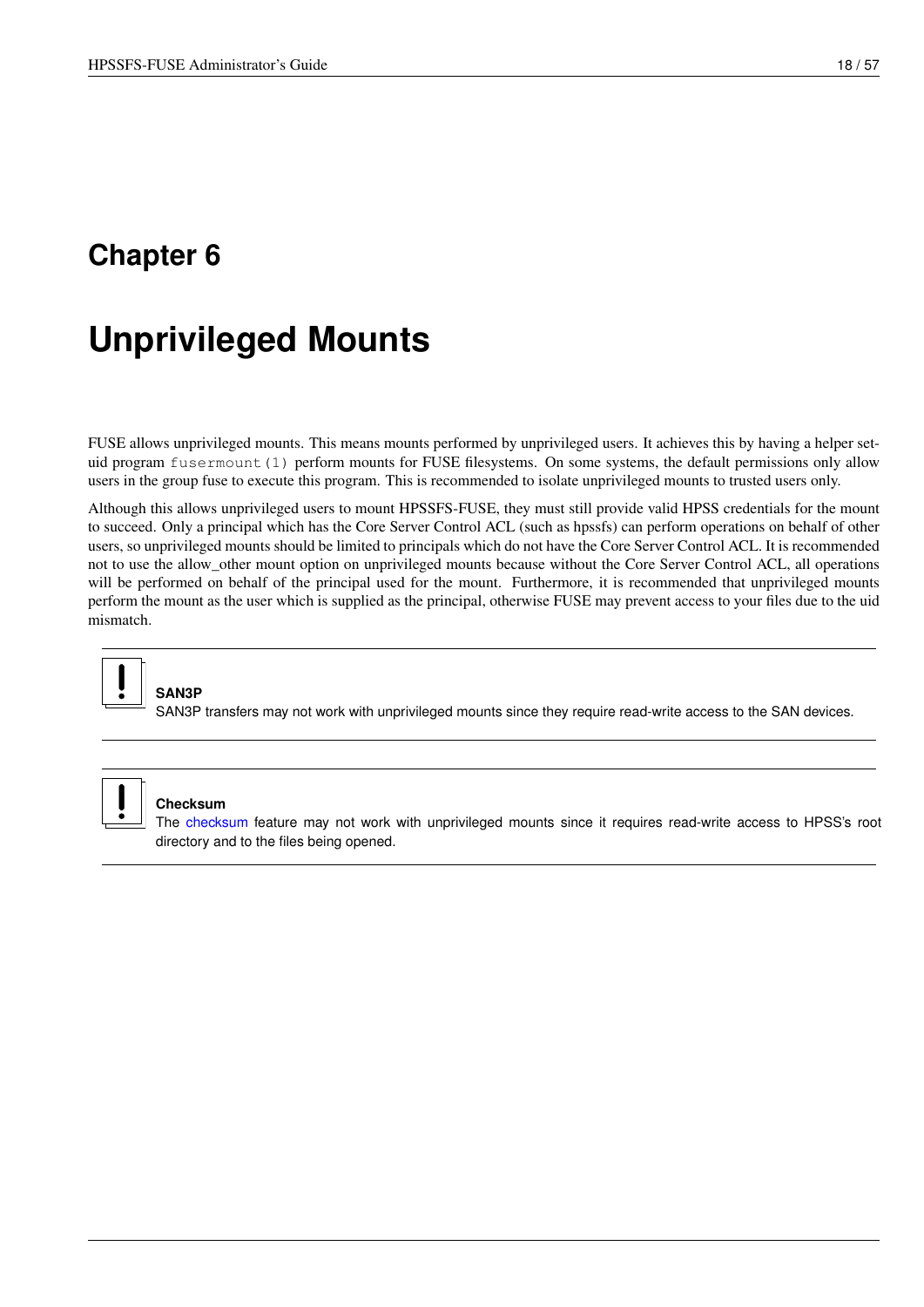# <span id="page-26-0"></span>**Uses**

The HPSSFS-FUSE interface provides users with the ability to use commonly available file transport mechanisms. This simplifies the use of HPSS by allowing users to access HPSS via interfaces they are familiar utilizing. This section covers some of these applications, their use, hints at how they might be configured for use with HPSSFS-FUSE, describes any known limitations or changes required, and recommendations or lessons learned from field experience.

## <span id="page-26-1"></span>**7.1 General**

### <span id="page-26-2"></span>**7.1.1 Overview**

If you have not read [Concepts,](#page-15-2) you need to review it and have a good understanding about the differences between a filesystem (i.e. LFS, GPFS, etc) and an HSM (HPSS). It must be stressed that HPSSFS-FUSE looks like a filesystem, but it is an interface to HPSS, which is an HSM. Those differences can have a significant impact to applications that expect 100% compatibility with a true filesystem. Users who run large programs successfully on a shared filesystem like GPFS, may run into issues with their application when files are not immediately available (e.g. must be staged from tape) or where too many simultaneous open files, small block, or random I/O operations are occurring. HPSSFS-FUSE is a convenience for accessing HPSS, but it will not hide the realities of the storage system behind it.

### <span id="page-26-3"></span>**7.1.2 Applications**

The HPSS team supports the HPSSFS-FUSE interface and will assist administrators (based on the contract or SOW that exists with a site) with its use. However, HPSS does not provide support for applications that reside on top of HPSSFS-FUSE. Several applications are mentioned in this section including the popular SAMBA interface that provides file sharing across a number of different operating systems. Many sites have been able to successfully use SAMBA and other tools with HPSSFS-FUSE. Even so, the HPSS team itself does not provide support for installing, configuring, or maintaining 3rd party applications. Before sites use these applications, they must be prepared to support themselves or obtain support from other sources. If there are problems using one of the applications, and it can be shown that the underlying problem is because HPSSFS-FUSE is mishandling an operation, HPSS support will submit a bug report to development and look for ways to address the issue. It is imperative that the administrator provide as much detail as possible when reporting a problem and have performed due-diligence in ensuring the problem is not with the application or how the end user is using the application.

### <span id="page-26-4"></span>**7.1.3 End-User Access to HPSSFS-FUSE**

If there are to be end users directly accessing HPSSFS-FUSE who are not necessarily aware of HPSS and its HSM characteristics, it is suggested that certain UNIX commands that recursively perform name-space operations on files be aliased with scripts or programs to test what filesystems they are accessing. In the case of  $\sigma$ rep(1) or  $f \sigma$ rep(1), a warning or limitation should be in place to ensure that users don't accidentally search for a string in files and induce a large number of file stages from tape as the command recursively navigates the directory tree. It is likely impossible to prevent all such possible accidents by users, and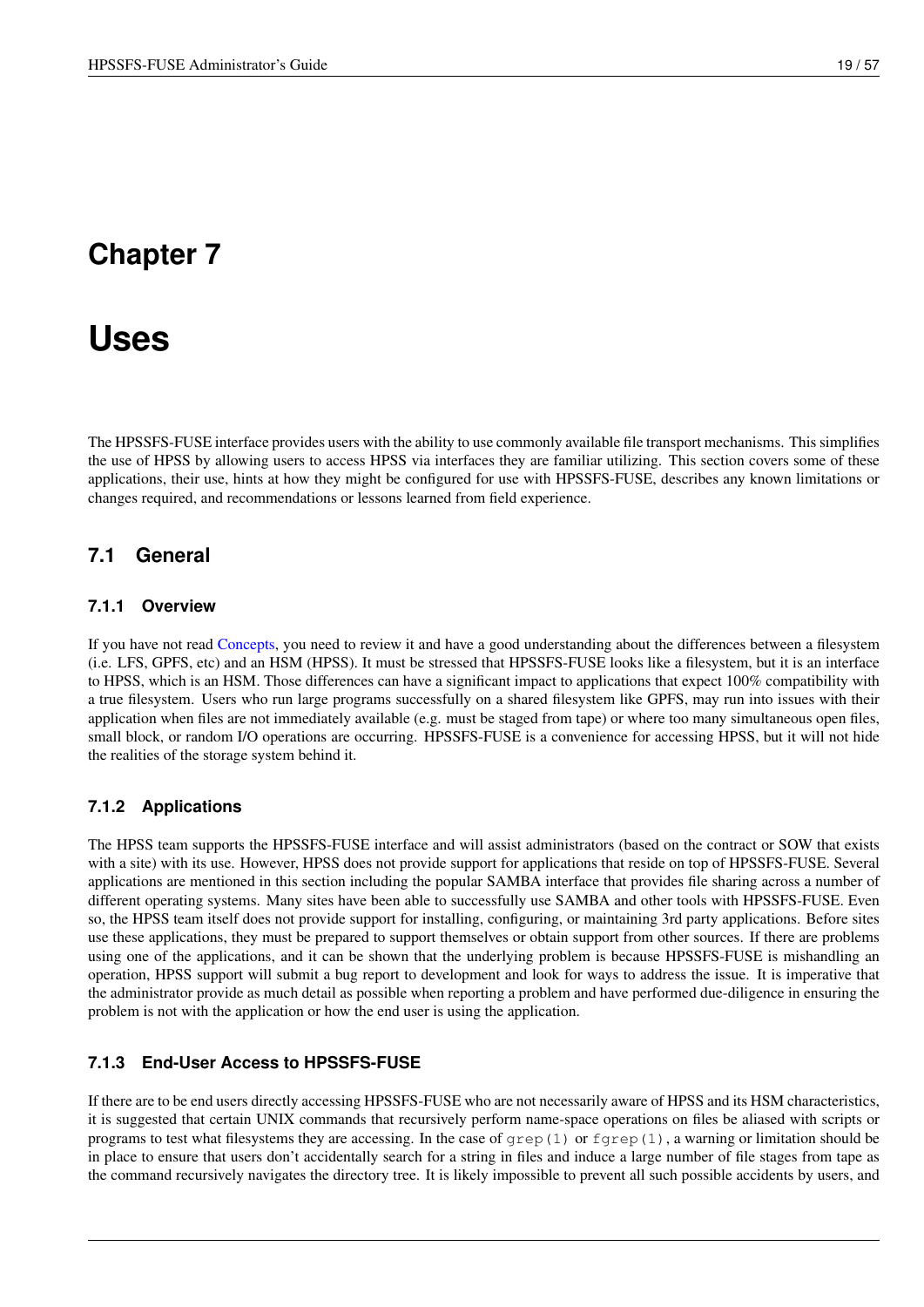certainly in no way will prevent intentional misuse of the system, but such precautions will quickly pay for the extra up-front effort by redirecting common filesystem commands that aren't necessarily "HSM friendly".

### <span id="page-27-0"></span>**7.1.3.1 cp(1) and mv(1) Commands**

The cp(1) and  $mv(1)$  commands from coreutils, by default, attempt to optimize I/O by skipping parts of a file that are heuristically determined to be sparse, i.e. contain large sequences of zeros. If a sparse section of a file is encountered while reading, the corresponding part of the destination file is skipped (using lseek(2)), and writing is resumed where the chunk of zeros ends. This has the potential to significantly reduce the amount of writing performed.

In the case that the destination file is in HPSSFS-FUSE, sparse files tend to produce issues. When writing to a file, skipping over a section (using lseek(2)) and then writing causes a new Bitfile segment to be created (it would otherwise extend the current Bitfile segment). If this is done frequently, you may eventually run into an HPSS limit on the number of Bitfile segments. If this happens, then no additional Bitfile segments may be created. Therefore, it is recommended that when using the  $cp(1)$ command, you use the  $-\text{sparse=never}$  option, which switches off the optimization described earlier. This causes  $cp(1)$  to actually write the sparse sections to the destination file, effectively writing the entire file in a single Bitfile segment. However, the  $mv(1)$  command has no equivalent option, so it is recommended to  $cp$  --sparse=never into HPSSFS-FUSE and unlink the source file instead of trying to use  $mv(1)$ .

## <span id="page-27-1"></span>**7.2 SAMBA**

SAMBA is a suite of UNIX applications that speak the SMB/CIFS protocol. Microsoft Windows® operating systems and the OS/2® operating system use SMB to perform client-server networking for file and printer sharing and associated operations. By supporting this protocol, SAMBA enables computers running UNIX to get in on the action, communicating with the same networking protocol as Microsoft Windows and appearing as another Windows system on the network from the perspective of a Windows client. A SAMBA server offers the following services:

- Share one or more directory trees
- Share one of more Distributed File System (DFS) trees
- Share printers installed on the server among Windows clients on the network
- Assist clients with network browsing
- Authenticate clients logging onto a Windows domain
- Provide or assist with Windows Internet Name Service (WINS) name-server resolution

The SAMBA suite also includes client tools that allow users on a UNIX system to access folders and printers that Windows systems and SAMBA servers offer on the network.

### <span id="page-27-2"></span>**7.2.1 Configuration and Code Modification Suggestions**

One site added a patch which disables the feature where Windows can set a "sticky" file modification time. This causes the file modification time to be updated after every received block (4KB-64KB depending), which is a round trip to the metadata server. If the HPSSFS-FUSE Gateway machine is not local, but attached to HPSS via a WAN, this type of change is important to maintain high transaction performance.

This is a change that sites would like to see in the SAMBA baseline, but as it stands today, such a change which would benefit other non-local filesystems (e.g. NFS) has not been adopted by the keepers of the SAMBA code. Local modifications to the SAMBA code are required.

Sites may want to make a modification to SAMBA to check for and delete a file before creating it using an open for write with truncate. This allows a site to perform a Class of Service (COS) change on an existing file. Otherwise, specifying a different COS (either by an explicit ioctl call or using an alternate HPSSFS-FUSE mount) is ignored.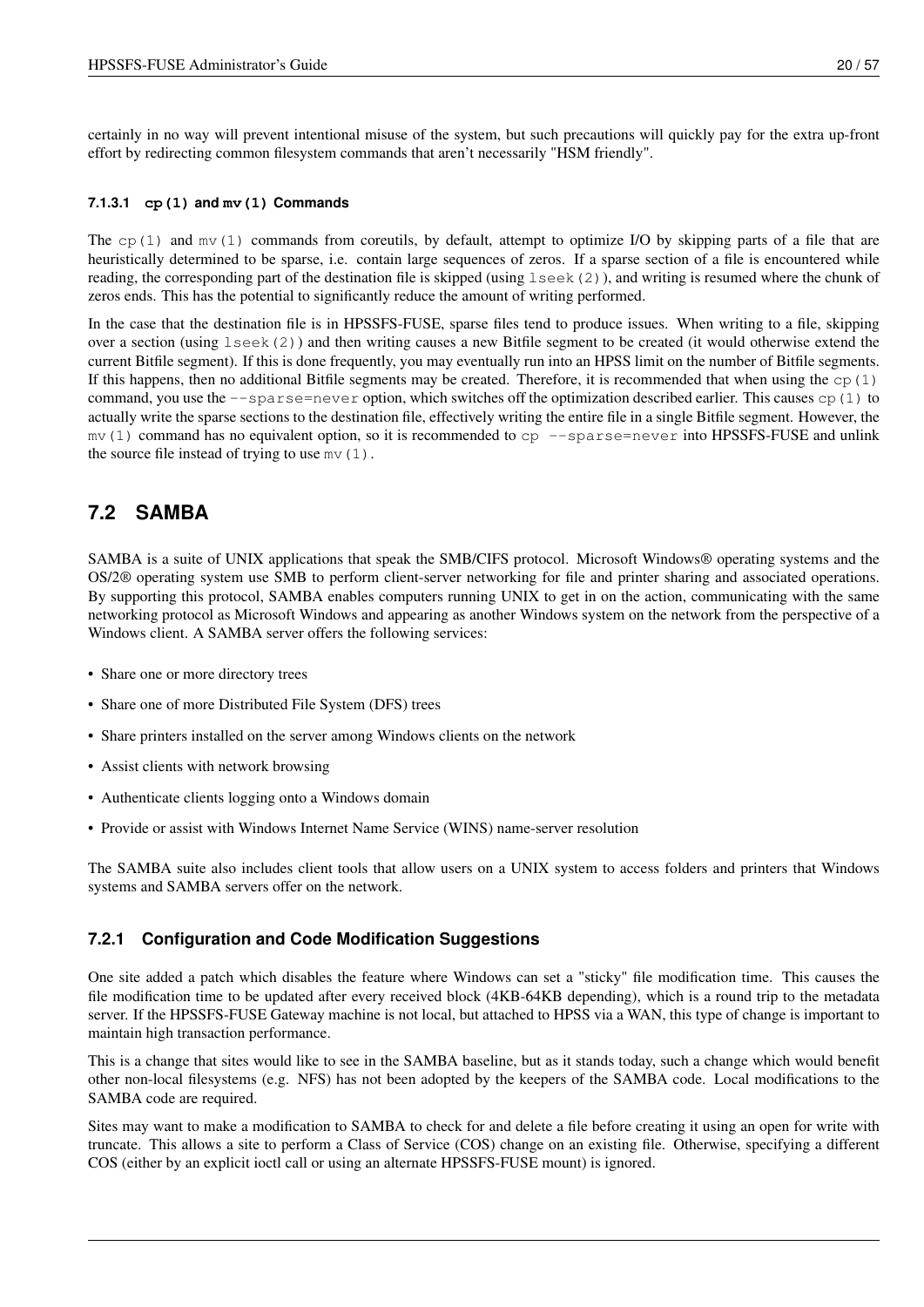## <span id="page-28-0"></span>**7.3 NFS**

### <span id="page-28-1"></span>**7.3.1 Overview**

Network File System (NFS) is an RPC protocol used to share files and directories across a network. NFSv3 is not supported by HPFSSFS-FUSE.

### <span id="page-28-2"></span>**7.3.2 Configuration Suggestions**

At present, few HPSS sites are currently using NFS over HPSSFS-FUSE in production. Based on past experimentation, however, we recommend the following:

- The *nfs4* mount option should be included for HPSSFS-FUSE mounts exported for use by NFSv4 clients. Using the NFS mount option with non-NFS clients is not supported and can cause unexpected behavior.
- Since NFS is incompatible with junctions, the *nfs4* mount option disables junctions. It is possible to mount fileset roots directly, avoiding the need for junctions. Secondary mount points may be overlaid on an existing mount to provide a contiguous namespace that resembles the HPSS namespace.
- A large number of nfsd(8) processes has not been shown to improve NFS performance with HPSSFS-FUSE. It is recommended that the administrator starts with no more than 4 or 8 nfsd(8) processes and adjust upwards only after conferring with HPSS support.

## <span id="page-28-3"></span>**7.4 Secure FTP**

SFTP is the SSH® File Transfer Protocol (sometime referred to as the Secure File Transfer Protocol). Some sites use SFTP clients to access the HPSS namespace via the HPSSFS-FUSE interface of HPSS. This allows for a secure, encrypted access from client machines that are not supported via the Client API, or just as a more general interface for users that do not want to run the HPSS Client API.

### <span id="page-28-4"></span>**7.4.1 Configuration and Code Modification Suggestions**

Sites may want to consider making a small patch to the SFTP code to delete a file before creating it using an open for write with truncate. This allows a different Class of Service (COS) to be used if the same file is rewritten. This was done in the sftpserver (8) and scp(1) Linux code at one of the HPSS sites.

## <span id="page-28-5"></span>**7.5 Apache**

### <span id="page-28-6"></span>**7.5.1 Overview**

The Apache HTTP Server Project is an effort to develop and maintain an open-source HTTP server for modern operating systems including UNIX and Windows operating systems. The goal of this project is to provide a secure, efficient, and extensible server that provides HTTP services in sync with the current HTTP standards. Some sites use the HTTP server to run a CGI program to give their users an interface to upload and download files from their HPSSFS-FUSE system.

### <span id="page-28-7"></span>**7.5.2 Configuration Suggestions**

Some sites use a CGI program to provide their users with the ability to upload and download files though a web interface. There were no code or configuration changes made to HPSSFS-FUSE in order to get this to work. It was suggested that the following line in httpd.conf be uncommented:

• #EnableSendfile off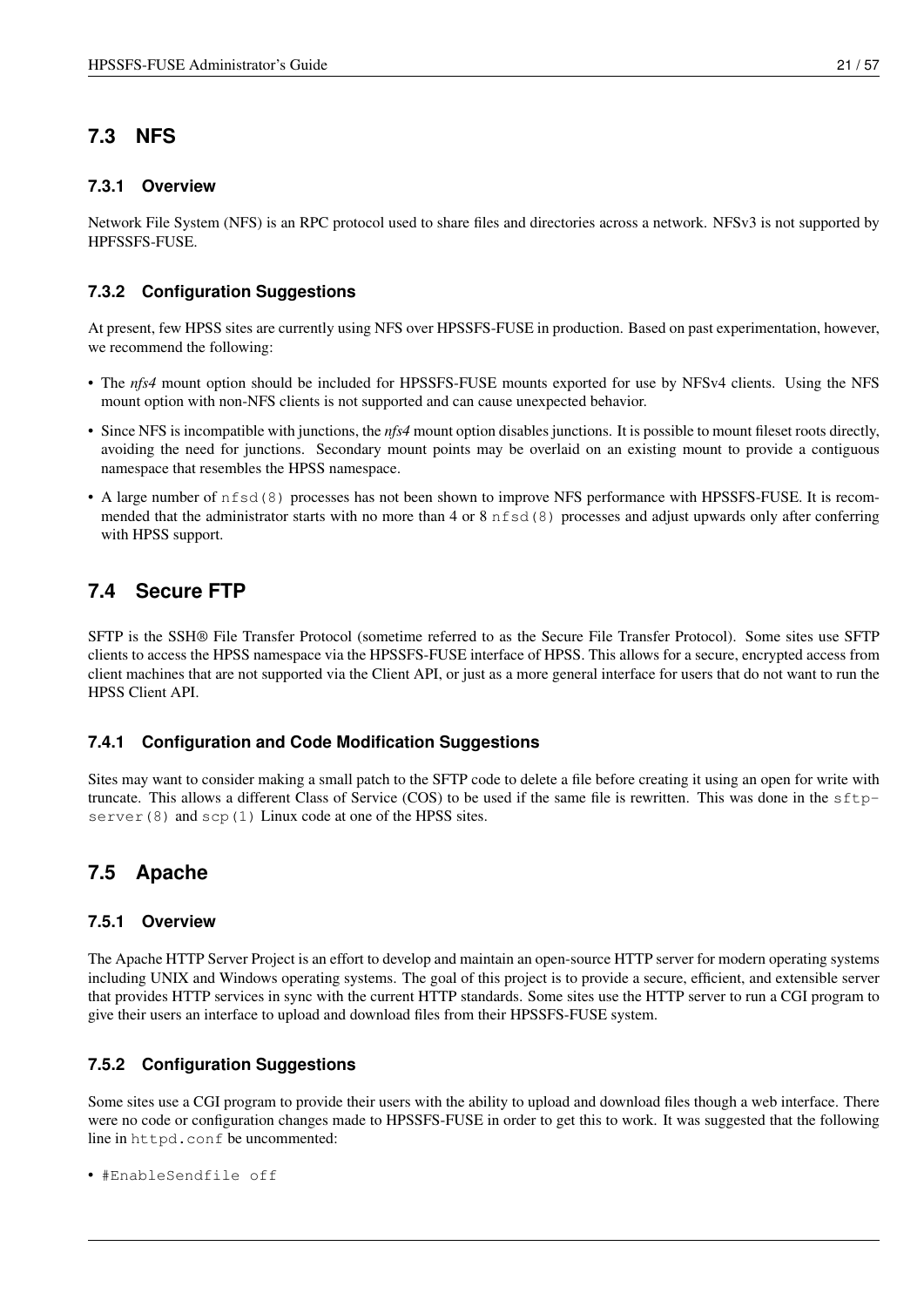### <span id="page-29-0"></span>**7.5.3 Recommendations**

Apache on top of HPSSFS-FUSE works well for deep archive-type access where infrequently used data can be back-stored in HPSS. For frequently accessed data, or frequently updated information as found on most web-services (e.g. news or salesoriented site), HPSSFS-FUSE is probably not a good fit unless there is substantial HPSS disk cache and files rarely need to be staged back from tape.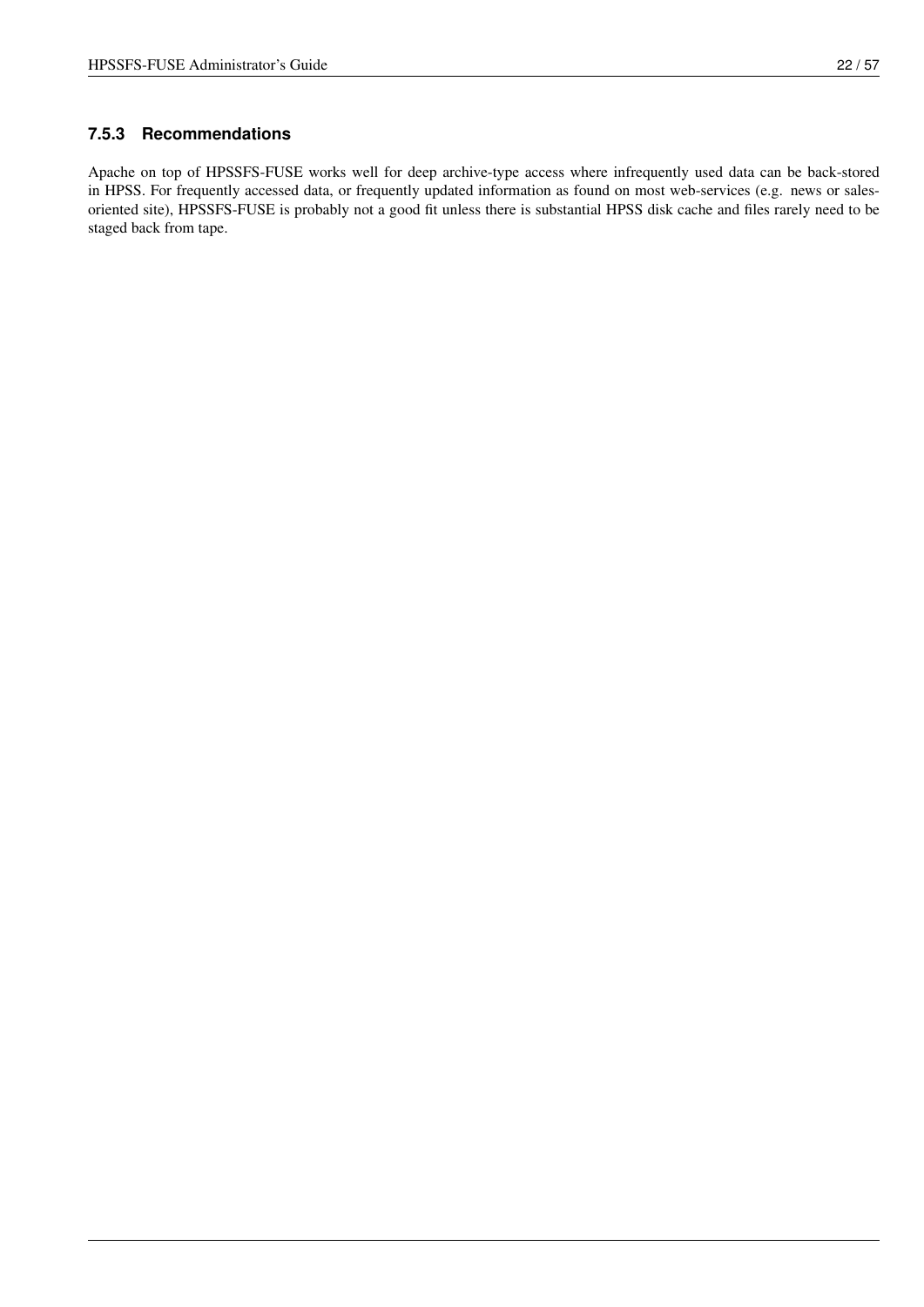# <span id="page-30-0"></span>**Mount Options**

<span id="page-30-3"></span>HPSSFS-FUSE has a multitude of options to configure mount points.

## <span id="page-30-1"></span>**8.1 Credentials**

These are mount options related to setting up HPSS credentials.

| Option   | <b>Description</b>        | <b>Example</b>       | <b>Default</b>                 |
|----------|---------------------------|----------------------|--------------------------------|
| auth     | Primary authenticator.    | auth=auth_keytab:/   | \$HPSS_PRIMARY_AUTHENT         |
|          |                           | var/hpss/etc/hpss.   | ICATOR                         |
|          |                           | unix.keytab          |                                |
| authmech | Authentication mechanism. | authmech=unix        | \$HPSS PRIMARY AUTHN M         |
|          |                           |                      | ECH                            |
| authtype | Authentication type.      | authtype=auth_keytab | Derived from <i>auth</i> value |
| princ    | Principal name.           | princ=hpssfs         | \$HPSS PRINCIPAL FS            |

# <span id="page-30-2"></span>**8.2 HPSS Options**

These are the mount options related to HPSS.

| Option      | <b>Description</b>            | <b>Example</b>     | <b>Default</b>         |
|-------------|-------------------------------|--------------------|------------------------|
| <b>cos</b>  | COS ID on newly created file. | $\cos=1$           | 0 (HPSS default COS)   |
| family      | Family ID on newly created    | $family=1$         | $0$ (None)             |
|             | files.                        |                    |                        |
| maxfsz      | Maximum offset to allow       | $maxfsz=1024$      | $\sqrt{0}$ (unlimited) |
|             | writing in MB.                |                    |                        |
| var         | HPSS var path                 | var=/var/hpss_test | <b>\$HPSS PATH VAR</b> |
| [no]maxsegz | Use the maximum COS storage   | maxsegsz           | nomaxsegsz             |
|             | segment size when creating a  |                    |                        |
|             | new file.                     |                    |                        |
| $[no]$ acl  | Enable POSIX Access Control   | ac1                | noacl                  |
|             | Lists extended attributes.    |                    |                        |
| [no]san     | Enable SAN3P.                 | san                | Derived from           |
|             |                               |                    | \$HPSS API SAN3P       |
| $[no]$ shm  | Enable shared memory          | shm                | noshm                  |
|             | transfers.                    |                    |                        |
| [no]stage   | Enable staging files on open. | nostage            | stage                  |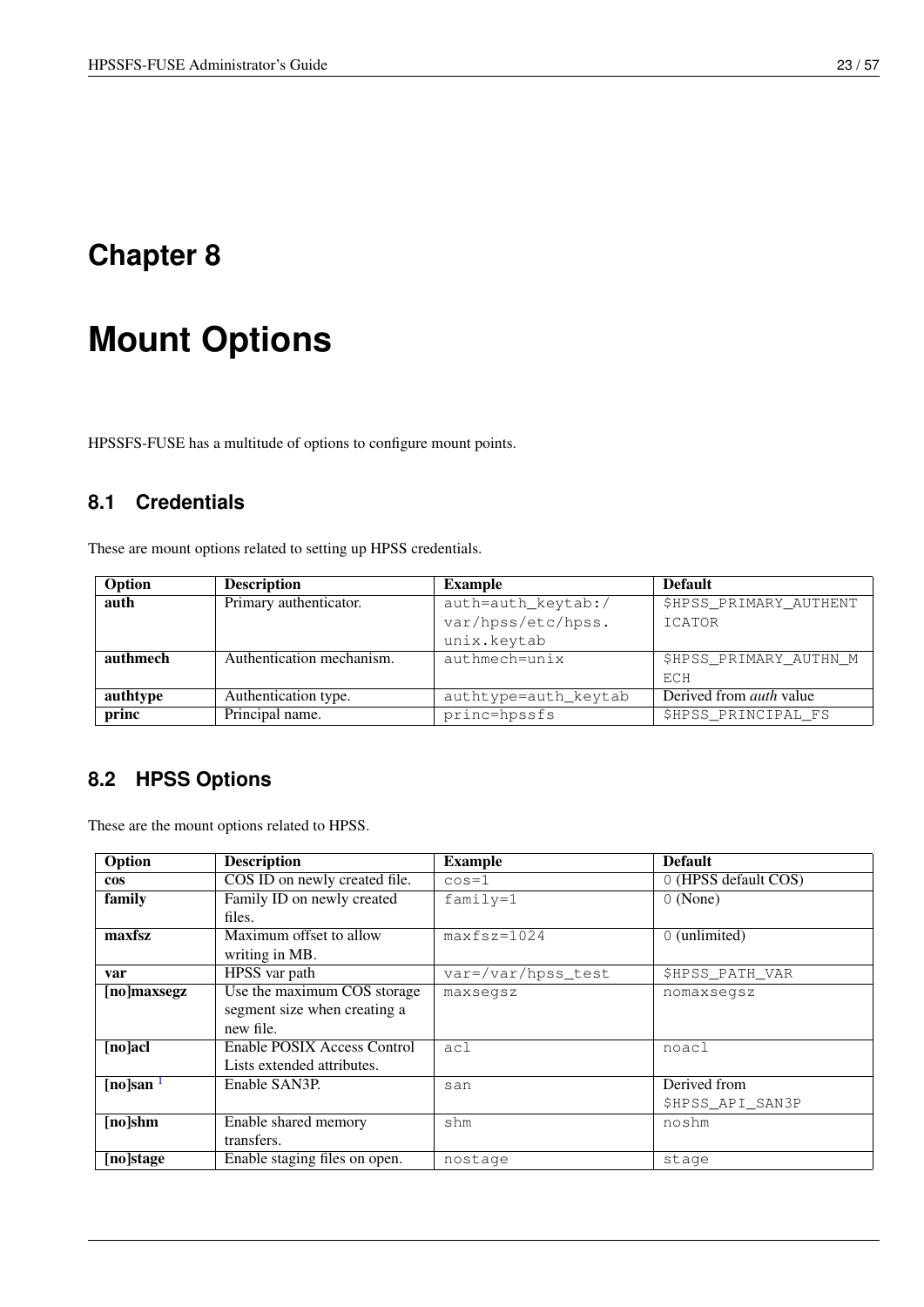| ,我们也不会有什么?""我们的话,我们也不会有什么?""我们的话,我们也不会有什么?""我们的话,我们也不会有什么?""我们的话,我们也不会有什么?""我们的话 |  |  |
|----------------------------------------------------------------------------------|--|--|
|                                                                                  |  |  |
|                                                                                  |  |  |
|                                                                                  |  |  |
|                                                                                  |  |  |
|                                                                                  |  |  |
|                                                                                  |  |  |
|                                                                                  |  |  |
|                                                                                  |  |  |
|                                                                                  |  |  |
|                                                                                  |  |  |
|                                                                                  |  |  |

| Option        | <b>Description</b>                         | <b>Example</b>     | <b>Default</b> |
|---------------|--------------------------------------------|--------------------|----------------|
| [no]stagetape | Allow mount point to open files            | nostagetape        | stagetape      |
|               | that are only available on tape. $2$       |                    |                |
|               | eremote_callout   Callout/hook for when an | eremote_callout=/  | None           |
|               | <b>EREMOTE</b> occurs with                 | home/userA/hpssfs/ |                |
|               | nostagetape. Defines a valid               | post-process.py    |                |
|               | executable.                                |                    |                |

# <span id="page-31-0"></span>**8.3 Checksum Options**

These are the mount options related to [checksum.](#page-56-5)

| <b>Option</b> | <b>Description</b>                                                                | <b>Example</b> | <b>Default</b>                   |
|---------------|-----------------------------------------------------------------------------------|----------------|----------------------------------|
| cksum         | Algorithm to use for checksum<br>processing.<br>Valid options (case-insensitive): | $cksum=md5$    | none (no checksum<br>processing) |
|               | · none                                                                            |                |                                  |
|               | · adler32                                                                         |                |                                  |
|               | $\cdot$ crc32                                                                     |                |                                  |
|               | $\cdot$ md5                                                                       |                |                                  |
|               | $\bullet$ shal                                                                    |                |                                  |
|               | $\bullet$ sha224                                                                  |                |                                  |
|               | • sha256                                                                          |                |                                  |
|               | $\bullet$ sha384                                                                  |                |                                  |
|               | $\bullet$ sha512                                                                  |                |                                  |
| nch           | What to do when a<br>non-checksummed file is<br>opened.                           | $nch = q$      | $\overline{f}$                   |
|               | $\bullet$ f — Fail to open                                                        |                |                                  |
|               | $\bullet$ g — Generate a new<br>checksum                                          |                |                                  |
|               | $\cdot i$ — Do not perform<br>checksum processing                                 |                |                                  |
| rvl           | Seconds for how long a file is<br>valid since it was successfully<br>verified.    | $rv1=3600$     | $\overline{O}$                   |

<span id="page-31-1"></span><sup>&</sup>lt;sup>1</sup> SAN3P transfers are only available for privileged mounts.<sup>2</sup> stagetape mount option only valid on HPSS 8.1 or newer.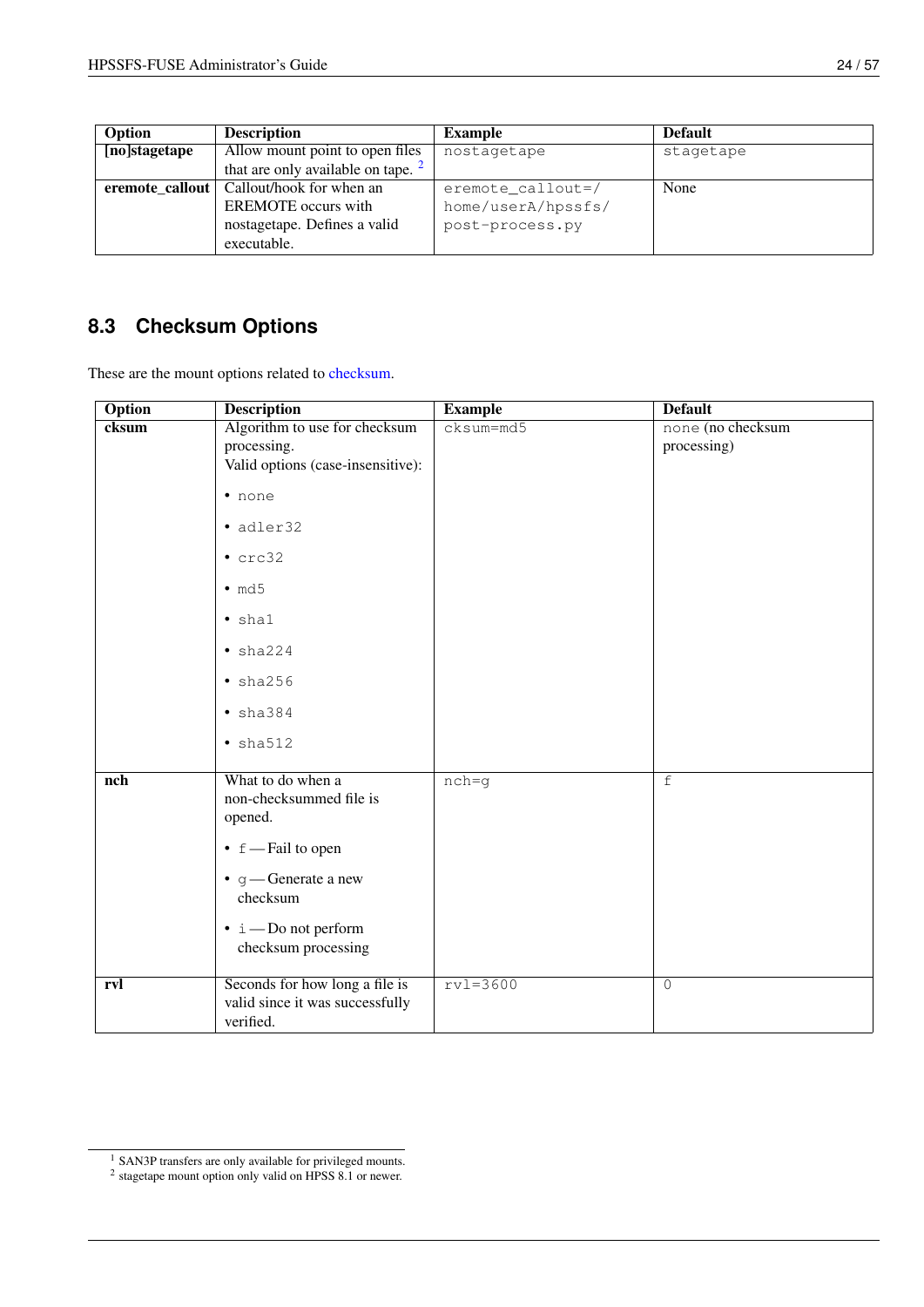| Option               | <b>Description</b>                                                                                                                                                                          | <b>Example</b>   | <b>Default</b> |
|----------------------|---------------------------------------------------------------------------------------------------------------------------------------------------------------------------------------------|------------------|----------------|
| ckstyle <sup>3</sup> | Where to store checksum<br>attributes.<br>• filehash — Store in File<br>Hash metadata<br>$\bullet$ uda - Store in UDA<br>metadata<br>• hybrid — Store in both<br>File Hash and UDA metadata | ckstyle=filehash | hybrid         |
| [no]cksumatime]      | Allow checksum readbacks to<br>update atime.                                                                                                                                                | nocksumatime     | cksumatime     |

# <span id="page-32-0"></span>**8.4 Other HPSSFS-FUSE Options**

| <b>Option</b> | <b>Description</b>                                                                                                                                                                                                                                                                                    | <b>Example</b>  | <b>Default</b>                                         |
|---------------|-------------------------------------------------------------------------------------------------------------------------------------------------------------------------------------------------------------------------------------------------------------------------------------------------------|-----------------|--------------------------------------------------------|
| attrtimeo     | Seconds to keep cached file<br>attributes.                                                                                                                                                                                                                                                            | attrtimeo=60    | 60                                                     |
| entrytimeo    | Seconds to keep cached entry<br>names.                                                                                                                                                                                                                                                                | $entrytimeo=30$ | 30                                                     |
| stagetimeo    | Seconds to wait for stage<br>completion.                                                                                                                                                                                                                                                              | stagetimeo=3600 | 3600                                                   |
| udatimeo      | Seconds to wait for UDA lock<br>(minimum allowed value 25).                                                                                                                                                                                                                                           | $udatimeo=25$   | 25                                                     |
| trace         | Level of detail for logging.                                                                                                                                                                                                                                                                          | $trace=1$       | $\Omega$                                               |
| ip            | Specifiy the interface over<br>which HPSSFS-FUSE will<br>communicate with the<br>Mover(s). Value provided can<br>be a hostname, IP address, or<br>network interface. This option<br>may be supplied up to 32 times<br>for striped I/O. Value(s)<br>specified must be resolvable on<br>the local host. | ip=eth0         | HPSS_API_HOSTNAME<br>(i<br>not set, local<br>hostname) |
| ctrlpath      | Specify the interface over which<br>HPSSFS-FUSE will<br>communicate with the Core<br>Server for stage operations.<br>Value provided can be a<br>hostname, IP address, or<br>network interface. Value<br>specified must be resolvable on<br>the local host.                                            | ctrlpath=eth0   | local hostname                                         |
| stream        | <b>Buffer</b> size for<br>readahead/writeback in<br>megabytes.                                                                                                                                                                                                                                        | stream=8        | 8                                                      |
| nostream      | Use unbuffered I/O (equivalent<br>to stream= $0$ ).                                                                                                                                                                                                                                                   | nostream        | Not used                                               |

<span id="page-32-1"></span><sup>3</sup> Requires HPSS File Hash (E2EDI) feature.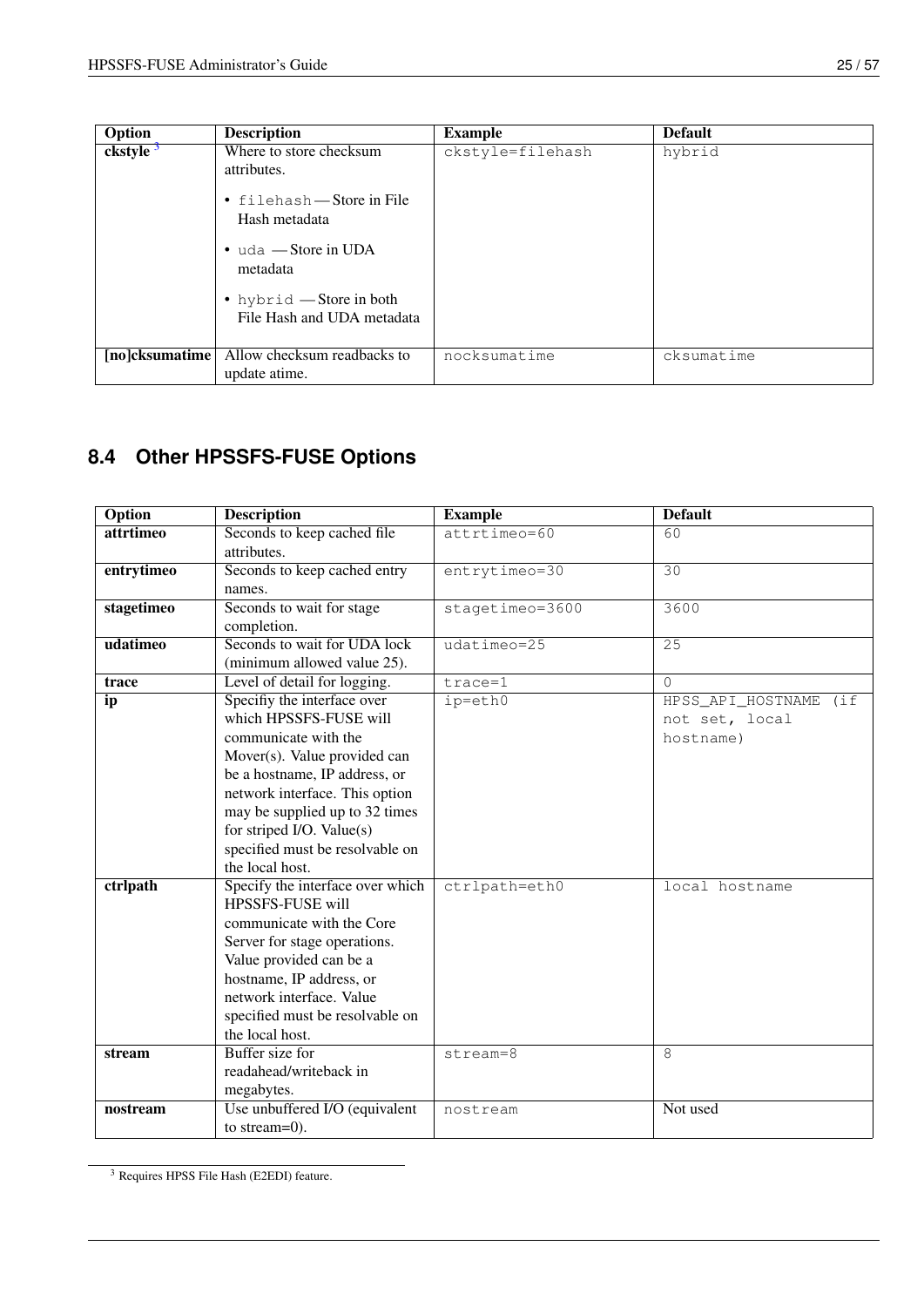| Option        | <b>Description</b>                | <b>Example</b>        | <b>Default</b>  |
|---------------|-----------------------------------|-----------------------|-----------------|
| maxfsz        | Maximum offset to allow           | $maxfsz=1024$         | $0$ (unlimited) |
|               | writing in megabytes.             |                       |                 |
| autopurgelock | Maximum file size in bytes to     | autopurgelock=1048576 | 0 (disabled)    |
|               | auto-purge-lock. See Auto         |                       |                 |
|               | Purge Lock for more               |                       |                 |
|               | information.                      |                       |                 |
| idmap         | Enable ID mapping.                | idmap=user            | none (disabled) |
|               | Valid options (case-insensitive): |                       |                 |
|               | • none                            |                       |                 |
|               |                                   |                       |                 |
|               | · user                            |                       |                 |
|               |                                   |                       |                 |
|               | $\bullet$ file                    |                       |                 |
|               | See ID Mapping for more           |                       |                 |
|               | information.                      |                       |                 |
| uidfile       | UID mapping file; only used       | uidfile=/var/hpss/    | Not used        |
|               | with idmap=file                   | etc/uid.map           |                 |
|               | See ID Mapping for more           |                       |                 |
|               | information.                      |                       |                 |
| gidfile       | GID mapping file; only used       | qidfile=/var/hpss/    | Not used        |
|               | with idmap=file                   | etc/gid.map           |                 |
|               | See ID Mapping for more           |                       |                 |
|               | information.                      |                       |                 |
| [no]dio       | Whether to allow files to be      | $\overline{dio}$      | nodio           |
|               | opened with O_DIRECT.             |                       |                 |
| $[no]$ nfs4   | Whether to turn on                | nfs4                  | nonfs4          |
|               | optimizations for NFSv4. See      |                       |                 |
|               | NFS for more information.         |                       |                 |



### **ip Option**

Avoid using loopback addresses for the *ip* mount option. HPSSFS-FUSE will use this address for stage callbacks and for Mover connections. If a Core Server or Mover cannot connect to the address provided, stage callbacks and Mover I/O will fail.

# <span id="page-33-0"></span>**8.5 FUSE Options**

These are options that are passed through to the FUSE filesystem. See mount.fuse(8) for more information.

| Option                    | <b>Description</b>                                                                            |
|---------------------------|-----------------------------------------------------------------------------------------------|
| -d <sup>4</sup>           | Enable FUSE debugging. Implies -f.                                                            |
| $-f^4$                    | Run in foreground.                                                                            |
| $-$ s <sup>4</sup>        | Make FUSE requests single-threaded.                                                           |
| allow_other <sup>5</sup>  | Allow other users to access the mount point. This option is recommended for privileged mounts |
|                           | which use the hpssfs principal.                                                               |
| allow_root <sup>5</sup>   | Allow root user to access the mount point.                                                    |
| auto_unmount <sup>6</sup> | Automatically unmount if FUSE server process dies.                                            |
| debug                     | Enable FUSE debugging. Same as -d.                                                            |
| nonempty                  | Allow mount even if mount point is not empty.                                                 |
| readdirplus <sup>7</sup>  | Enable readdirplus.                                                                           |
| max_background            | Maximum number of background threads to handle readahead and async I/O threads. The default   |
| 8                         | value is 100.                                                                                 |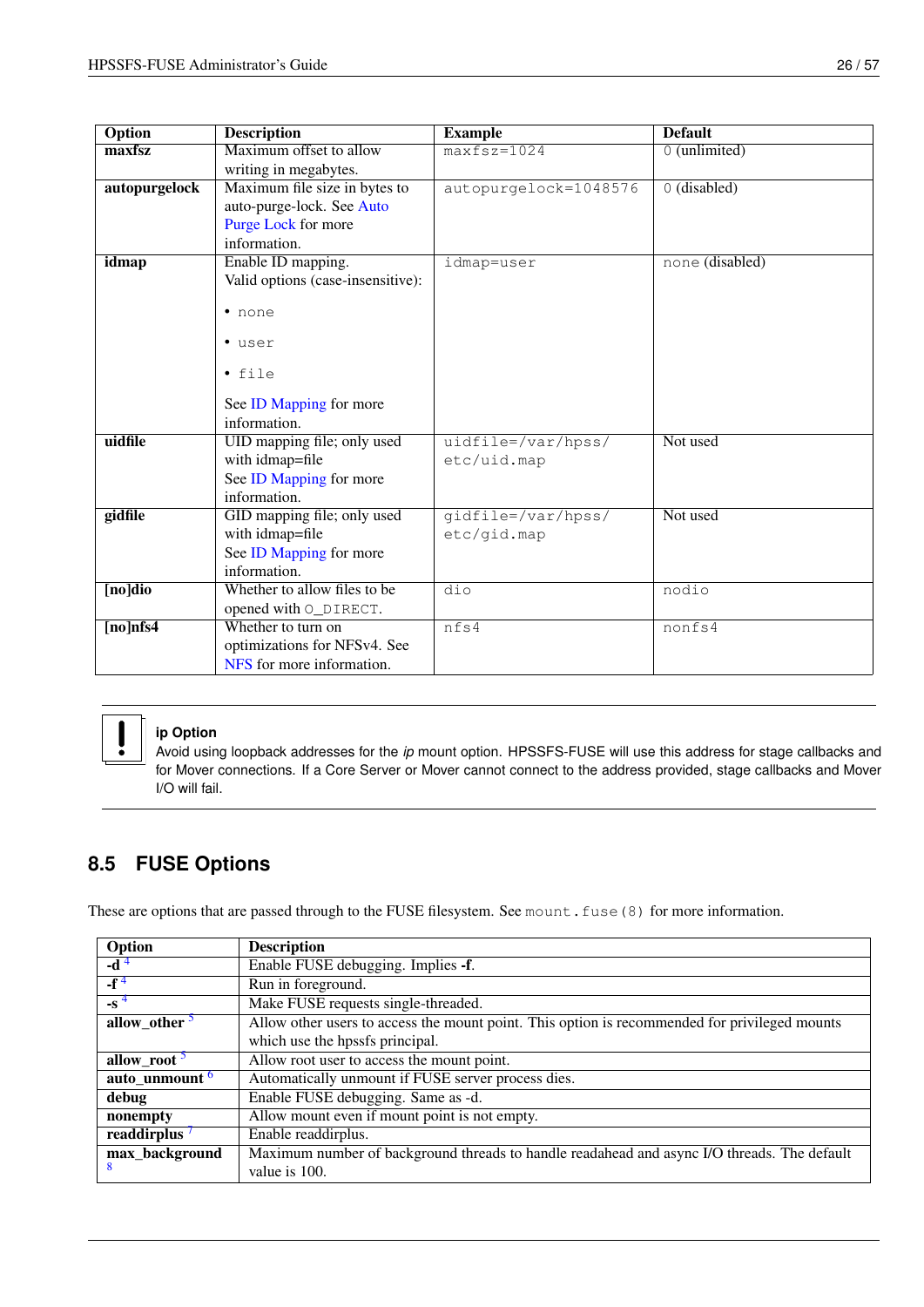| Option | <b>Description</b>                                                                                                    |
|--------|-----------------------------------------------------------------------------------------------------------------------|
|        | congestion threshold Number of threads required to be busy before the filesystem becomes congested. The default value |
|        | $\frac{1}{2}$ is 75% of the max_background value.                                                                     |

## <span id="page-34-0"></span>**8.6 Kernel Options**

These are options available to any mount point. See mount (8) for more information.

| Option                               | <b>Description</b>                                                                                |
|--------------------------------------|---------------------------------------------------------------------------------------------------|
| ro                                   | Mount as read-only.                                                                               |
| rw                                   | Mount as read-write.                                                                              |
| [no]atime                            | Whether to update inode access times.                                                             |
| $\sqrt{[no] \text{dev}^{10}}$        | Whether to allow access to special devices. HPSS does not support special devices, so this option |
|                                      | has no effect.                                                                                    |
| $[no] \overline{exec} \overline{10}$ | Whether to allow programs to be executed.                                                         |
| [no]suid                             | Whether to honor the set-uid bit on programs.                                                     |
| [a]sync                              | Whether to perform synchronous I/O.                                                               |
| dirsync                              | Complete all directory updates synchronously.                                                     |
| context                              | Default SELinux labels $\frac{11}{1}$ .                                                           |
| defcontext                           |                                                                                                   |
| fscontext                            |                                                                                                   |
| rootcontext                          |                                                                                                   |

#### **atime Option**

Because of the way HPSS funcitons, the *atime* option only applies to cached data. If the data being read is retrieved from HPSS, the Core Server automatically updates TimeLastRead and thus *noatime* would have no effect.

#### **dev and suid Options**

The *dev* and *suid* options are controlled by the FUSE library. They are mounted *nodev* and *nosuid* by default and can only be overridden by a privileged user.

- <sup>5</sup> Availability of this option is controlled by /etc/fuse.conf.
- $6$  Requires fusermount  $>= 2.9$ .
- $\frac{1}{7}$  Requires libfuse >= 3.0 and Linux kernel >= 3.9.
- $8$  Requires fusermount  $>= 2.9$ .
- $9$  Requires fusermount  $>= 2.9$ .
- <span id="page-34-2"></span><sup>10</sup> Can only be overridden by a privileged user.
- <sup>11</sup> Requires libfuse  $\ge$  2.9.7.

<span id="page-34-1"></span><sup>4</sup> These options are only useful for diagnostic purposes.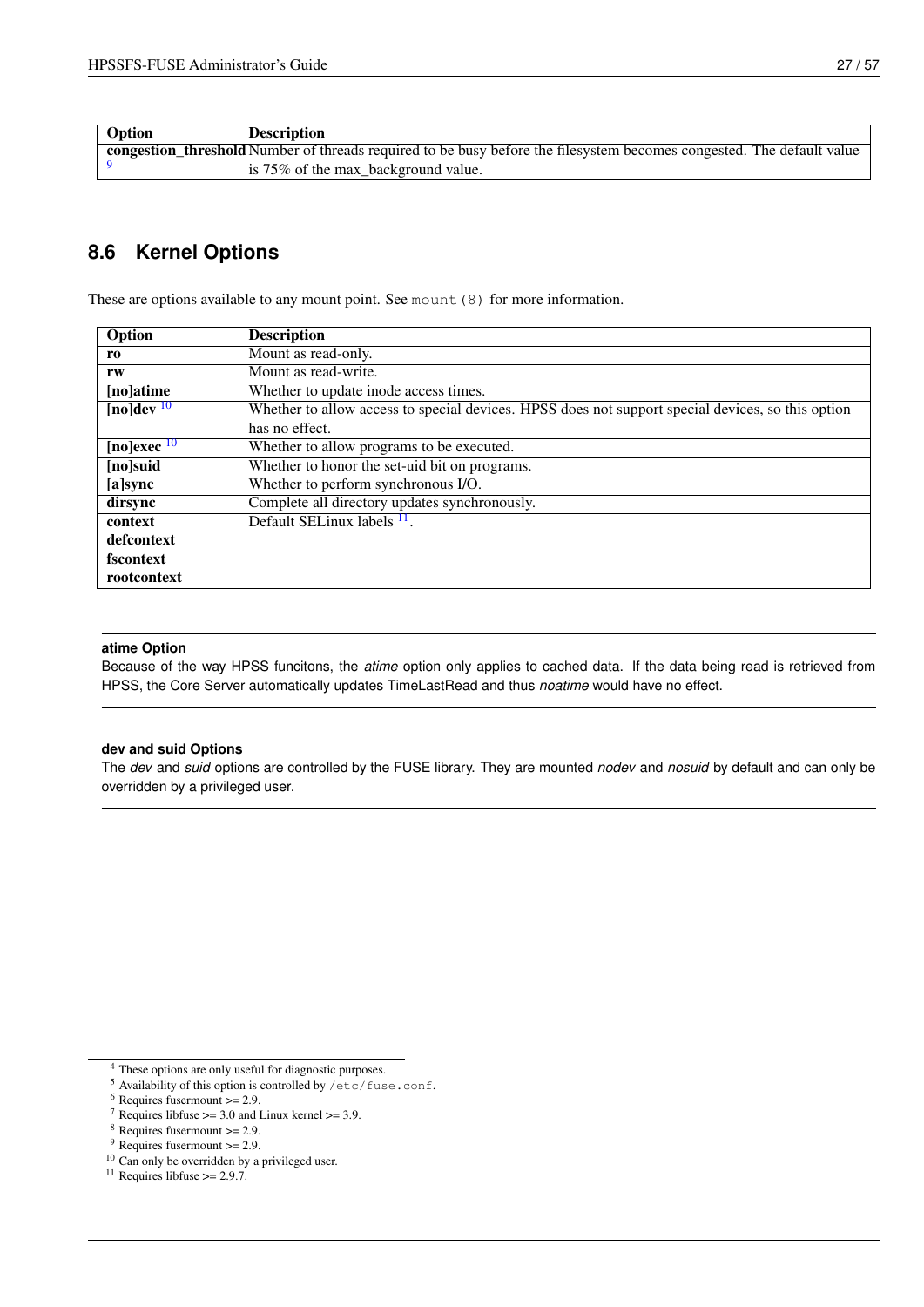# <span id="page-35-0"></span>**Extensions**

<span id="page-35-2"></span>HPSSFS-FUSE supports a number of extensions to the POSIX library interface to enable users to control specific HPSS attributes, such as setting the Class of Service (COS) value. It also supports additional operations that occur on the opening and closing of files.

# <span id="page-35-1"></span>**9.1 ioctl(2) Interface**

| <b>Command</b>               | <b>Description</b>                    | <b>Example</b>                       |
|------------------------------|---------------------------------------|--------------------------------------|
| HPSSFS_GET_COS               | Get COS                               | getcos.c getcos.py                   |
| HPSSFS_SET_COS_HINT          | Set COS hints by COS ID               | setcoshint.c setcoshint.py           |
| HPSSFS_SET_FSIZE_HINT        | Set COS hints by file size            | setfsizehint.c setfsizehint.py       |
| HPSSFS_SET_MAXSEGSZ_HINT     | Set HINTS_FORCE_MAX_SSEG              | setmaxsegszhint.c setmaxsegszhint.py |
|                              | COS hints flag                        |                                      |
| HPSSFS PURGE CACHE           | Purge file data from the kernel cache | purge_cache.c purge_cache.py         |
| HPSSFS_PURGE_LOCK            | Purge lock or unlock a file           | purge_lock.c purge_lock.py           |
| HPSSFS UNDELETE <sup>1</sup> | Undelete a file or directory $2$      | undelete.c undelete.py               |

<span id="page-35-3"></span> $^{\rm 1}$  Requires HPSS Trashcan feature.

<sup>&</sup>lt;sup>2</sup> Directory ioctl's require libfuse  $\ge$  = 2.9 and Linux kernel  $\ge$  = 3.3.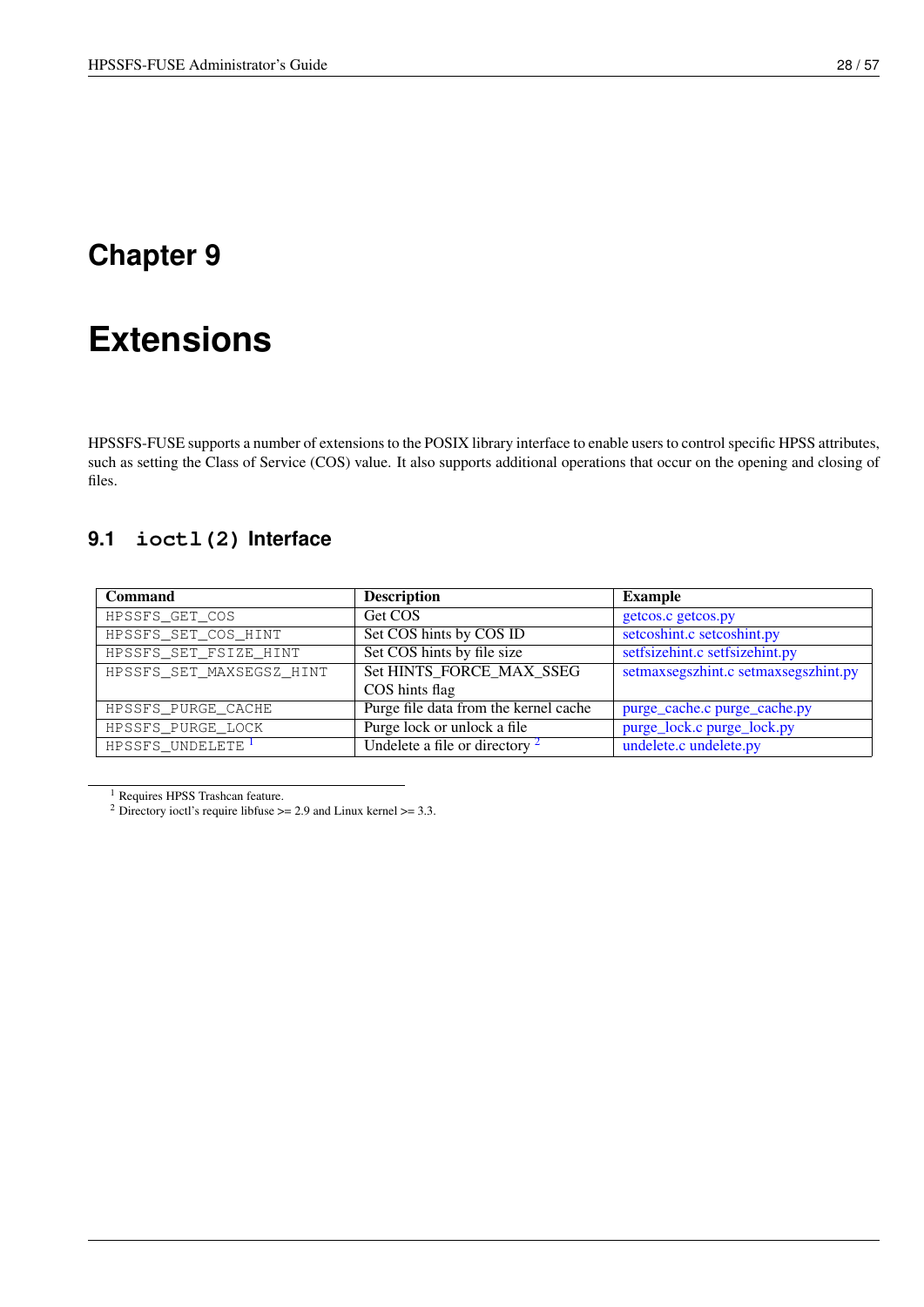### <span id="page-36-0"></span>**9.1.1 Examples**

### <span id="page-36-1"></span>**9.1.1.1 getcos.c**

```
/* getcos.c */#include <fcntl.h>
#include <inttypes.h>
#include <stdio.h>
#include <stdint.h>
#include <stdlib.h>
#include <sys/ioctl.h>
#include <unistd.h>
#include <linux/hpssfs.h>
int main(int argc, char *argv[]) {
 int fd, rc;
  const char *filename;
 uint32_t cos;
 if(argc != 2) {
   fprintf(stderr, "Usage: %s <filename>\n", argv[0]);
   return EXIT_FAILURE;
  }
 filename = \text{argv}[1];
  /* use O_NONBLOCK to prevent staging */
  fd = open(filename, O_RDONLY|O_NONBLOCK);
 if(fd < 0) {
  perror("open");
   return EXIT_FAILURE;
  }
 /* get the COS ID */
 rc = ioctl(fd, HPSSFS_GET_COS, &cos);
  if(rc != 0) {
   perror("ioctl");
   close(fd);
   return EXIT_FAILURE;
  }
 close(fd);
 printf("COS is %" PRIu32 "\n", cos);
 return EXIT_SUCCESS;
}
```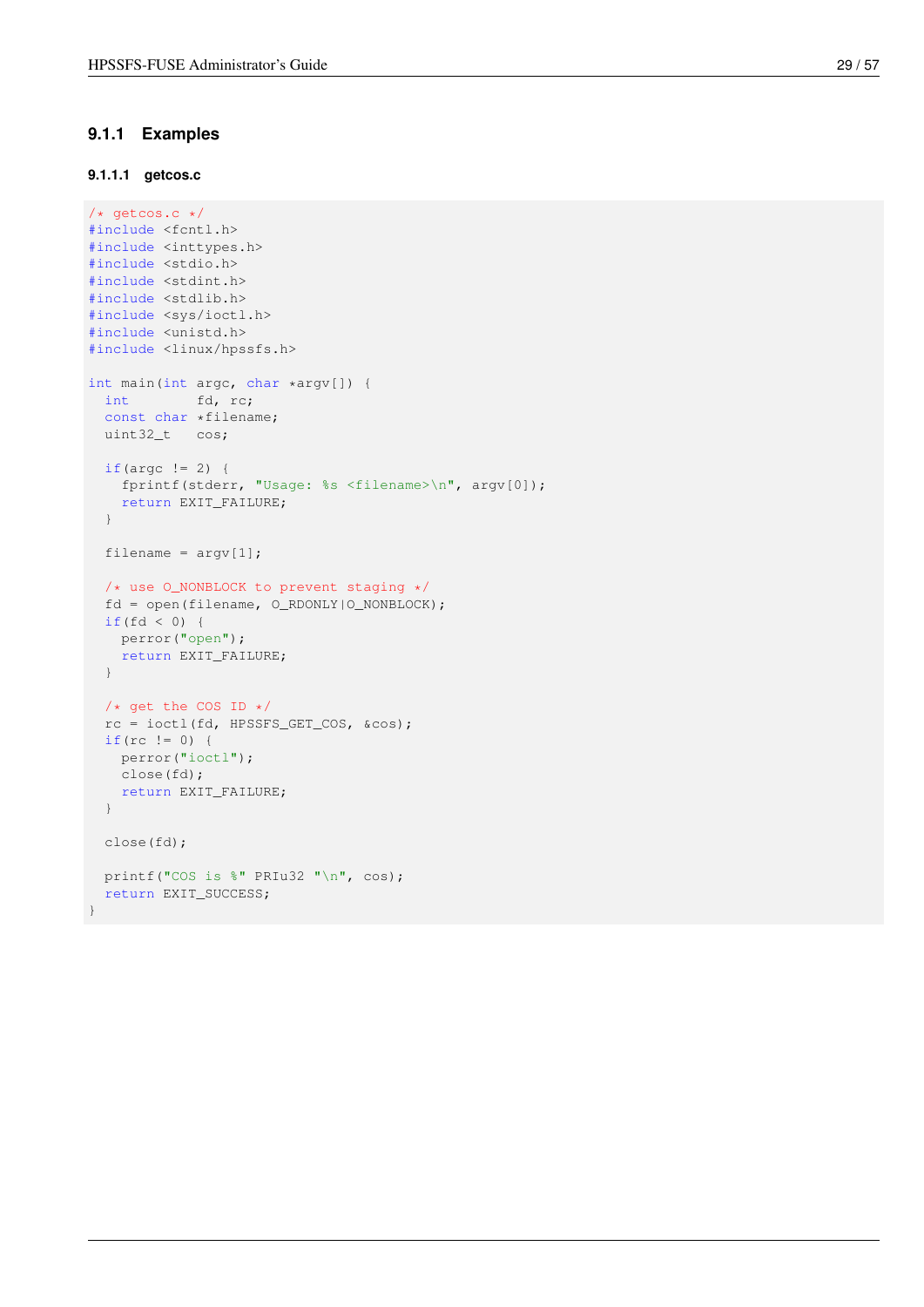### <span id="page-37-0"></span>**9.1.1.2 getcos.py**

```
#!/usr/bin/env python
import os
from sys import argv, exit
from hpssfs import *
if __name__ == '__main__':if len(argv) != 2:
   print('Usage: %s <filename>' % (argv[0]))
   exit(1)
  with os.fdopen(os.open(argv[1], os.O_RDONLY | os.O_NONBLOCK)) as f:
  print('COS is %d' % ioctl(f.fileno(), HPSSFS_GET_COS))
```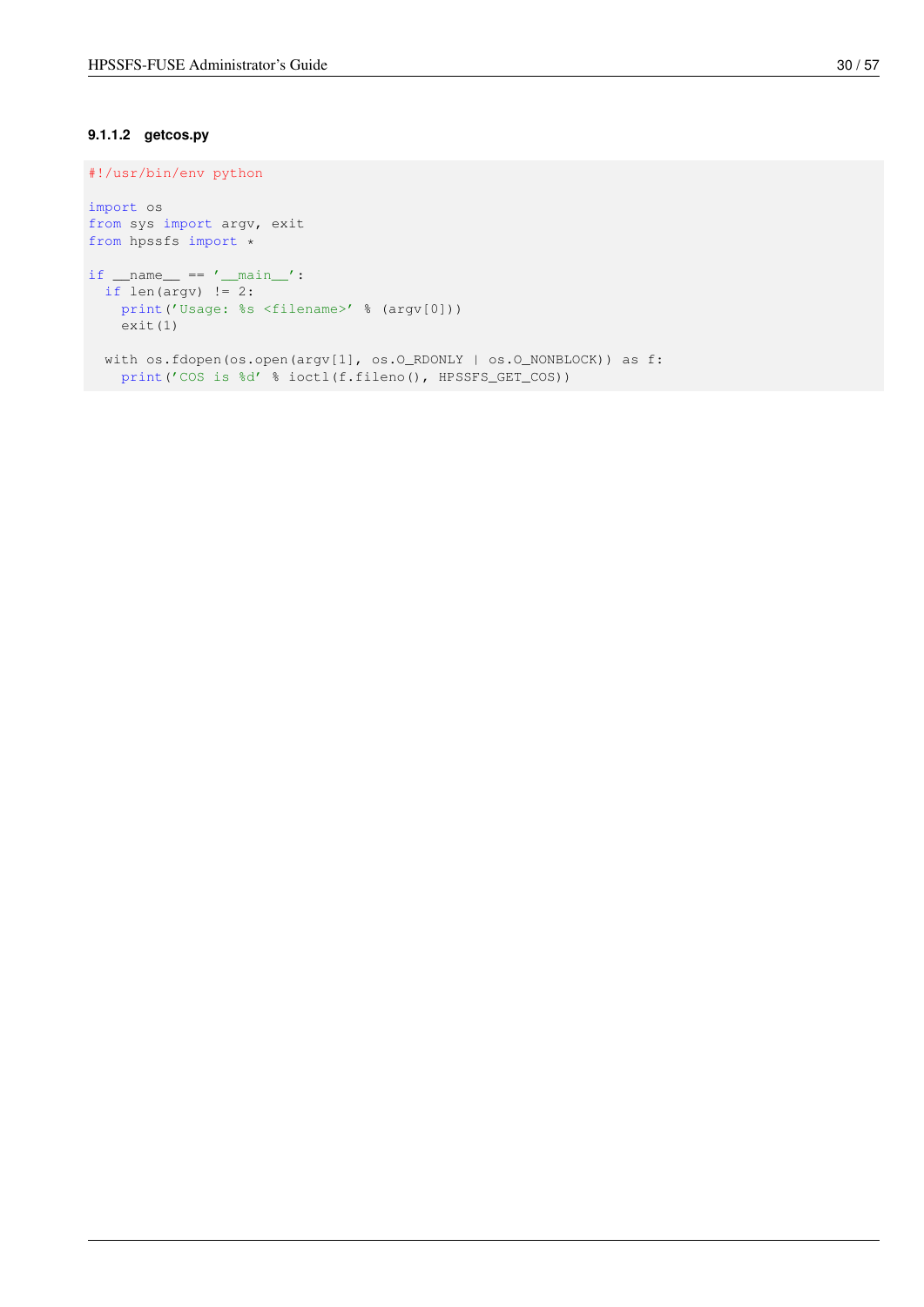#### <span id="page-38-0"></span>**9.1.1.3 setcoshint.c**

```
/* setcoshint.c */
#include <errno.h>
#include <fcntl.h>
#include <stdio.h>
#include <stdlib.h>
#include <sys/ioctl.h>
#include <unistd.h>
#include <linux/hpssfs.h>
int main(int argc, char *argv[]) {
 int rc, fd;
 const char *filename, *cosstr;
 unsigned long val;
 uint32_t cos;
  if(argc != 3) {
   fprintf(stderr, "Usage: %s <filename> <cos-id>\n", argv[0]);
   return EXIT_FAILURE;
  }
  filename = \text{argv[1]};
  \cosh r = \argv[2];/* convert COS string to value */
 errno = 0;
  val = strtoul(cosstr, NULL, 0);
 if(val > UINT32_MAX || error != 0)fprintf(stderr, "Invalid COS ID '%s'\n", cosstr);
   return EXIT_FAILURE;
  }
 cos = val;/* use O_NONBLOCK to prevent staging
  * create file if it doesn't exist
  \star/fd = open(filename, O_RDWR|O_CREAT|O_NONBLOCK, 0644);
  if(fd < 0)perror("open");
   return EXIT_FAILURE;
  }
  /* set the COS ID hint
  * this will only work if the file has no data
  */
  rc = ioctl(fd, HPSSFS_SET_COS_HINT, &cos);
  if(rc != 0) {
   perror("ioctl");
   close(fd);
   return EXIT_FAILURE;
  }
 close(fd);
 return EXIT_SUCCESS;
}
```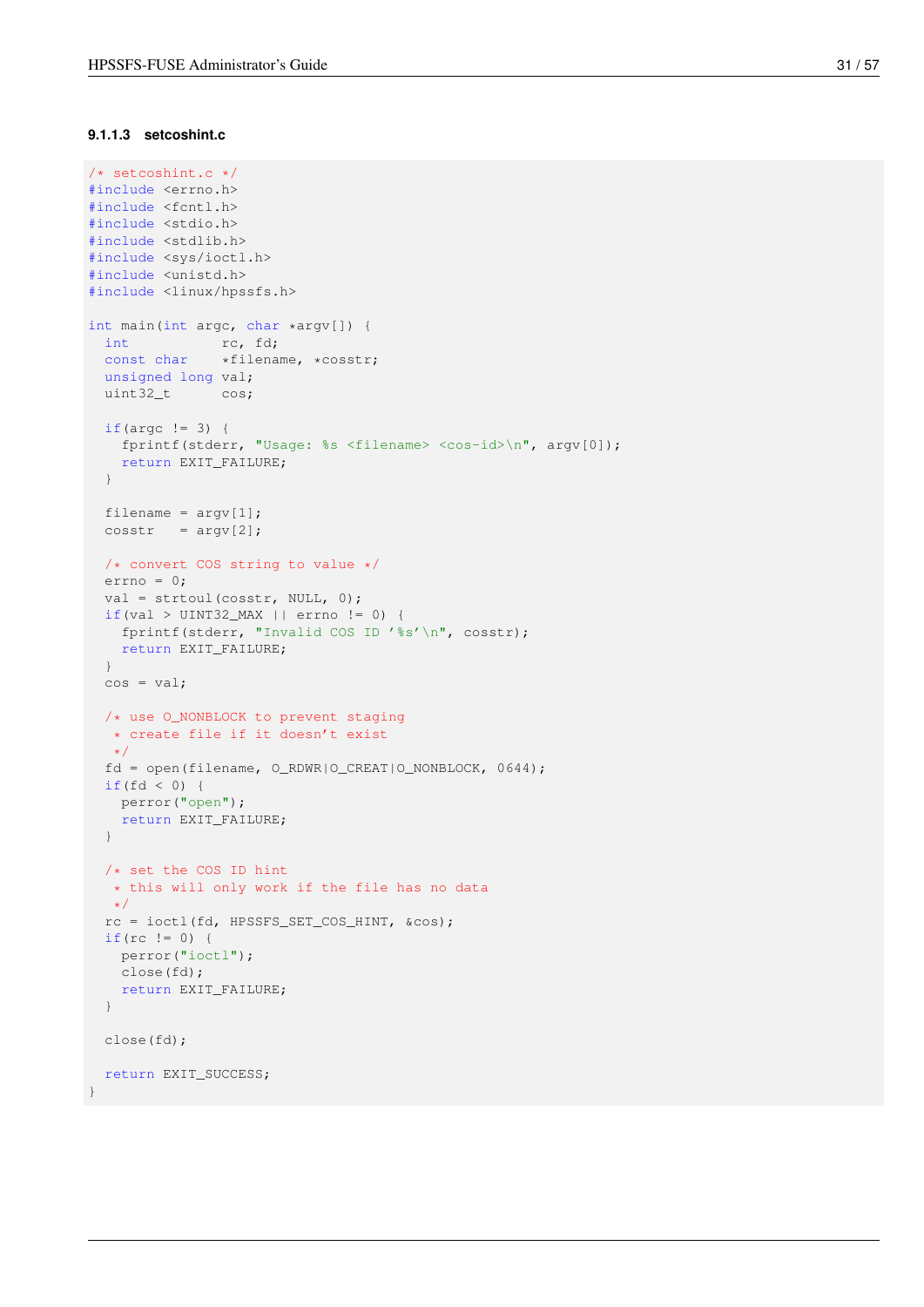### <span id="page-39-0"></span>**9.1.1.4 setcoshint.py**

```
#!/usr/bin/env python
import os
from sys import argv, exit
from hpssfs import *
if __name__ == '__main__':if len(argv) != 3:print('Usage: %s <filename> <cos-id>' % (argv[0]))
   exit(1)
  with os.fdopen(os.open(argv[1], os.O_RDWR | os.O_CREAT | os.O_NONBLOCK, 0o644)) as f:
   ioctl(f.fileno(), HPSSFS_SET_COS_HINT, int(argv[2]))
```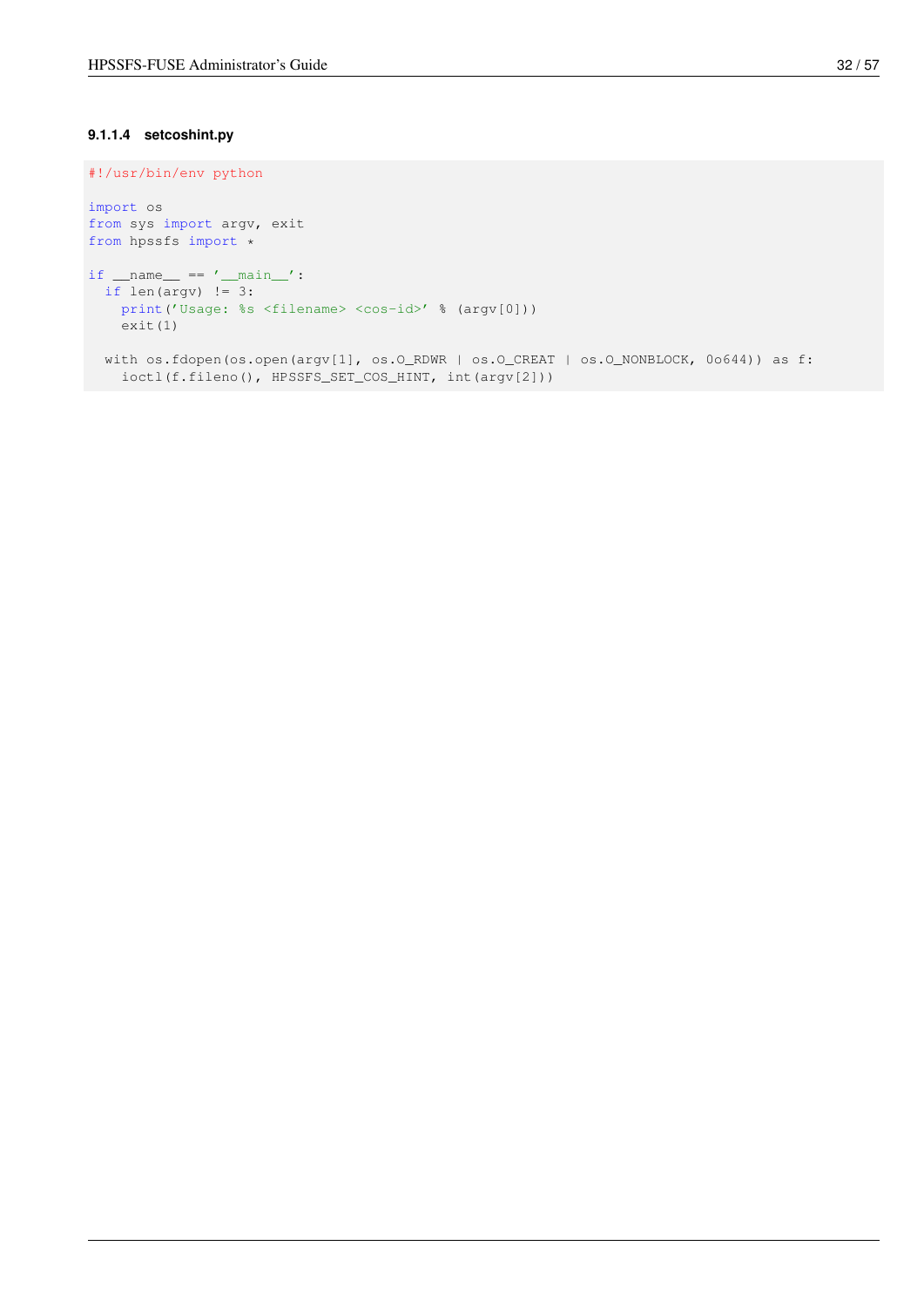### <span id="page-40-0"></span>**9.1.1.5 setfsizehint.c**

```
/* setfsizehint.c */
#include <errno.h>
#include <fcntl.h>
#include <stdio.h>
#include <stdlib.h>
#include <sys/ioctl.h>
#include <unistd.h>
#include <linux/hpssfs.h>
int main(int argc, char *argv[]) {
 int rc, fd;<br>const chemically
 const char *filename, *size;
 unsigned long long val;
 uint64_t filesize;
 if(argc != 3) {
   fprintf(stderr, "Usage: %s <filename> <size>\n", argv[0]);
   return EXIT_FAILURE;
  }
  filename = \text{argv[1]};
  size = argv[2];/* convert size string to value */
 errno = 0;
  val = strtoull(size, NULL, 0);
 if(val > UINT64_MAX || error != 0)fprintf(stderr, "Invalide size '%s'\n", size);
   return EXIT_FAILURE;
  }
  filesize = val;
  /* use O_NONBLOCK to prevent staging
  * create file if it doesn't exist
  \star/fd = open(filename, O_RDWR|O_CREAT|O_NONBLOCK, 0644);
  if(fd < 0)perror("open");
   return EXIT_FAILURE;
  }
  /* set the file size hint
  * this will only work if the file has no data
  */
  rc = ioctl(fd, HPSSFS_SET_FSIZE_HINT, &filesize);
  if(rc != 0) {
   perror("ioctl");
   close(fd);
   return EXIT_FAILURE;
  }
 close(fd);
 return EXIT_SUCCESS;
}
```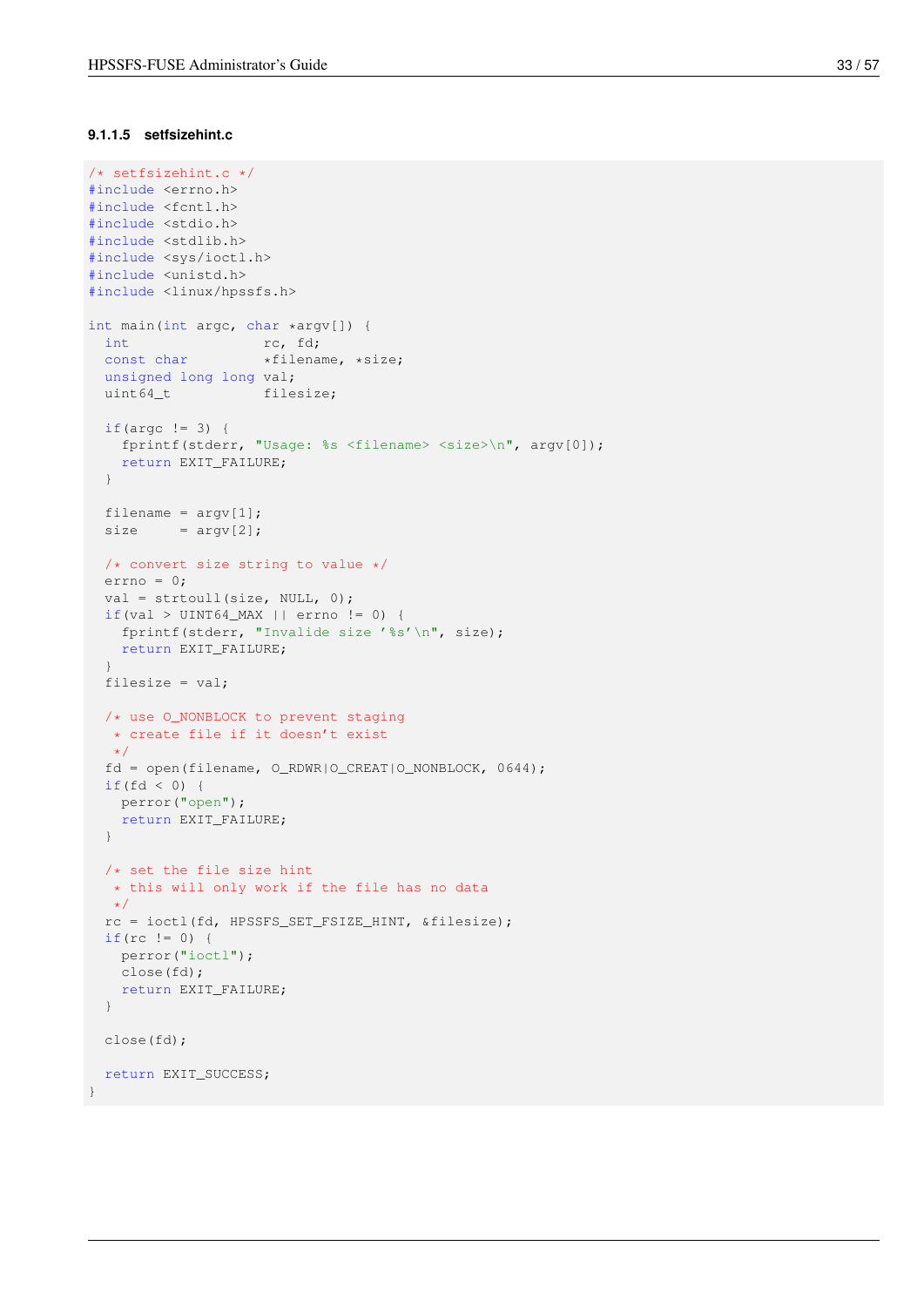### <span id="page-41-0"></span>**9.1.1.6 setfsizehint.py**

```
#!/usr/bin/env python
import os
from sys import argv, exit
from hpssfs import *
if __name__ == '__main__':if len(argv) != 3:print('Usage: %s <filename> <size>' % (argv[0]))
   exit(1)
  with os.fdopen(os.open(argv[1], os.O_RDWR | os.O_CREAT | os.O_NONBLOCK, 0o644)) as f:
   ioctl(f.fileno(), HPSSFS_SET_FSIZE_HINT, int(argv[2]))
```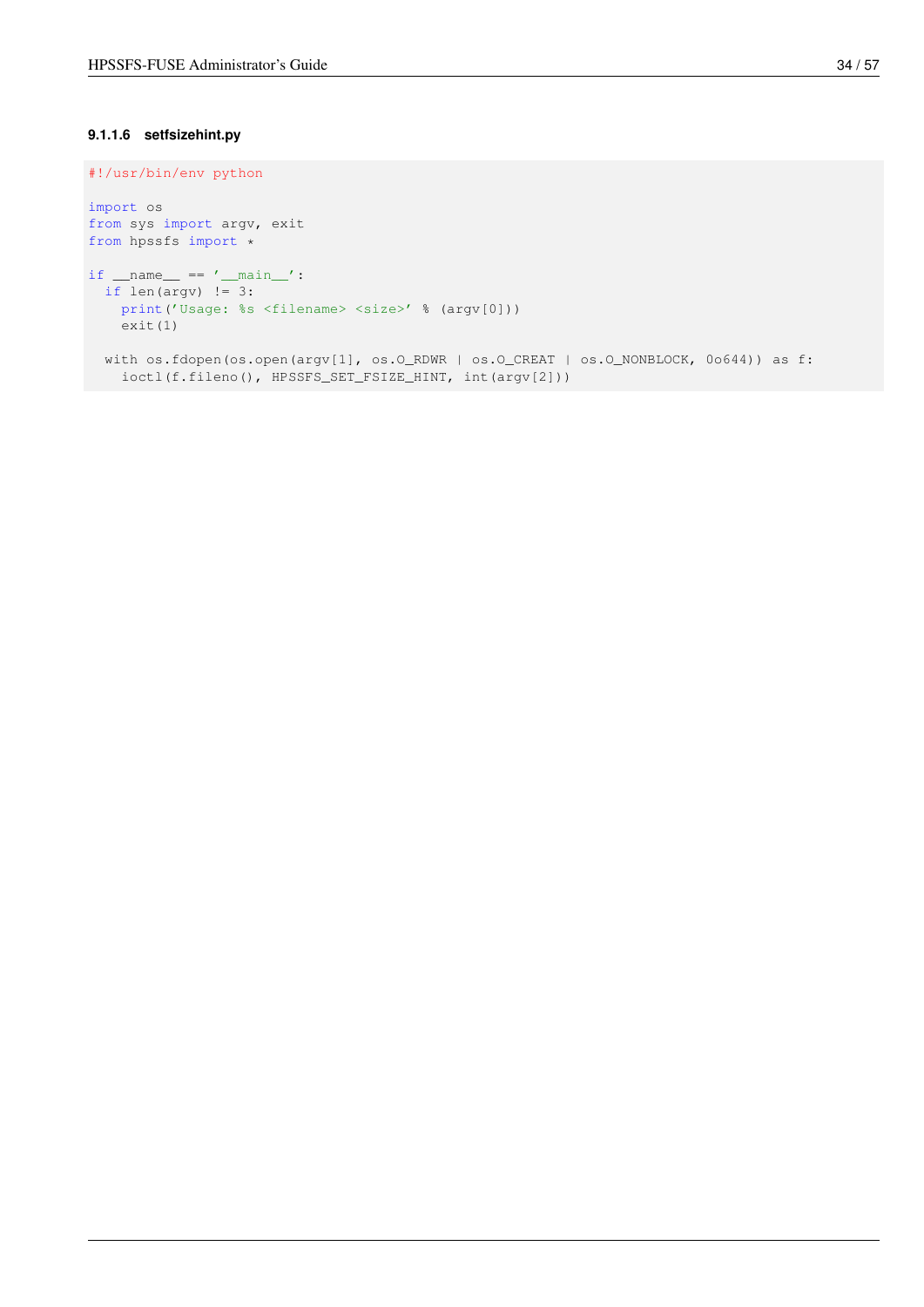#### <span id="page-42-0"></span>**9.1.1.7 setmaxsegszhint.c**

```
/* setmaxsegszhint.c */
#include <errno.h>
#include <fcntl.h>
#include <stdio.h>
#include <stdlib.h>
#include <sys/ioctl.h>
#include <unistd.h>
#include <linux/hpssfs.h>
int main(int argc, char *argv[]) {
 int rc, fd;
 const char *filename, *cosstr;
 unsigned long val;
 uint32_t cos;
 if(argc != 2 && argc != 3) {
   fprintf(stderr, "Usage: %s <filename> [<cos-id>]\n", argv[0]);
   return EXIT_FAILURE;
  }
  filename = \text{argv[1]};
 \cosh r = \argv[2];if(cosstr != NULL) {
   /* convert COS string to value */
   errno = 0;val = strtoul(cosstr, NULL, 0);
   if(va1 > UNT32 MAX || error != 0)fprintf(stderr, "Invalid COS ID '%s'\n", cosstr);
     return EXIT_FAILURE;
   }
   /* set this COS ID along with maxsegsz hint */cos = val;}
 else
   \frac{1}{2} /* 0 means only apply the maxsegsz hint */
   \cos = 0;/* use O_NONBLOCK to prevent staging
  * create file if it doesn't exist
  \star/fd = open(filename, O_RDWR|O_CREAT|O_NONBLOCK, 0644);
 if(fd < 0)perror("open");
   return EXIT_FAILURE;
  }
 /* set the maxsegsz hint
  * this will only work if the file has no data
  \star/rc = ioctl(fd, HPSSFS_SET_MAXSEGSZ_HINT, &cos);
 if(rc != 0) {
  perror("ioctl");
   close(fd);
   return EXIT_FAILURE;
  }
 close(fd);
```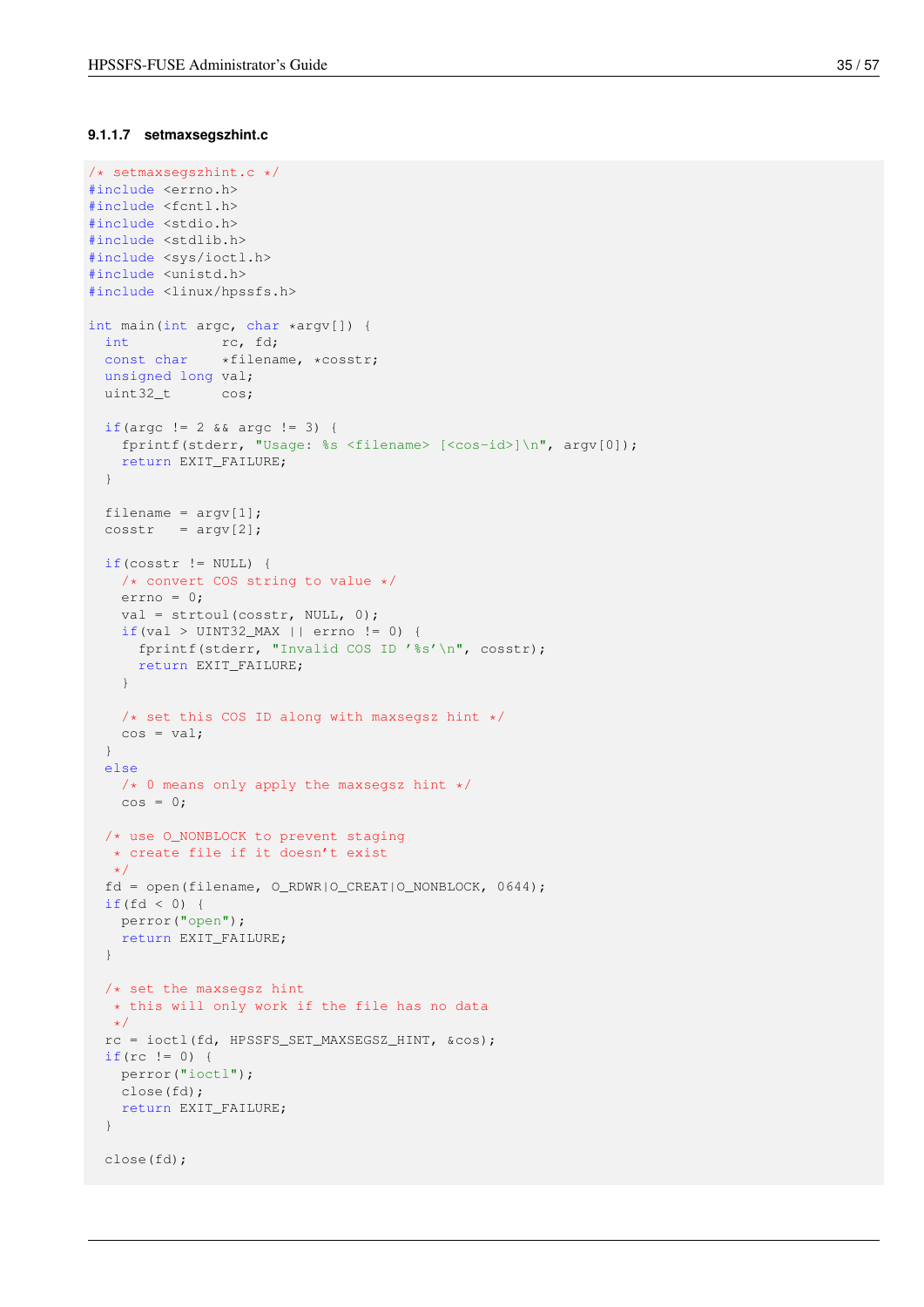return EXIT\_SUCCESS; }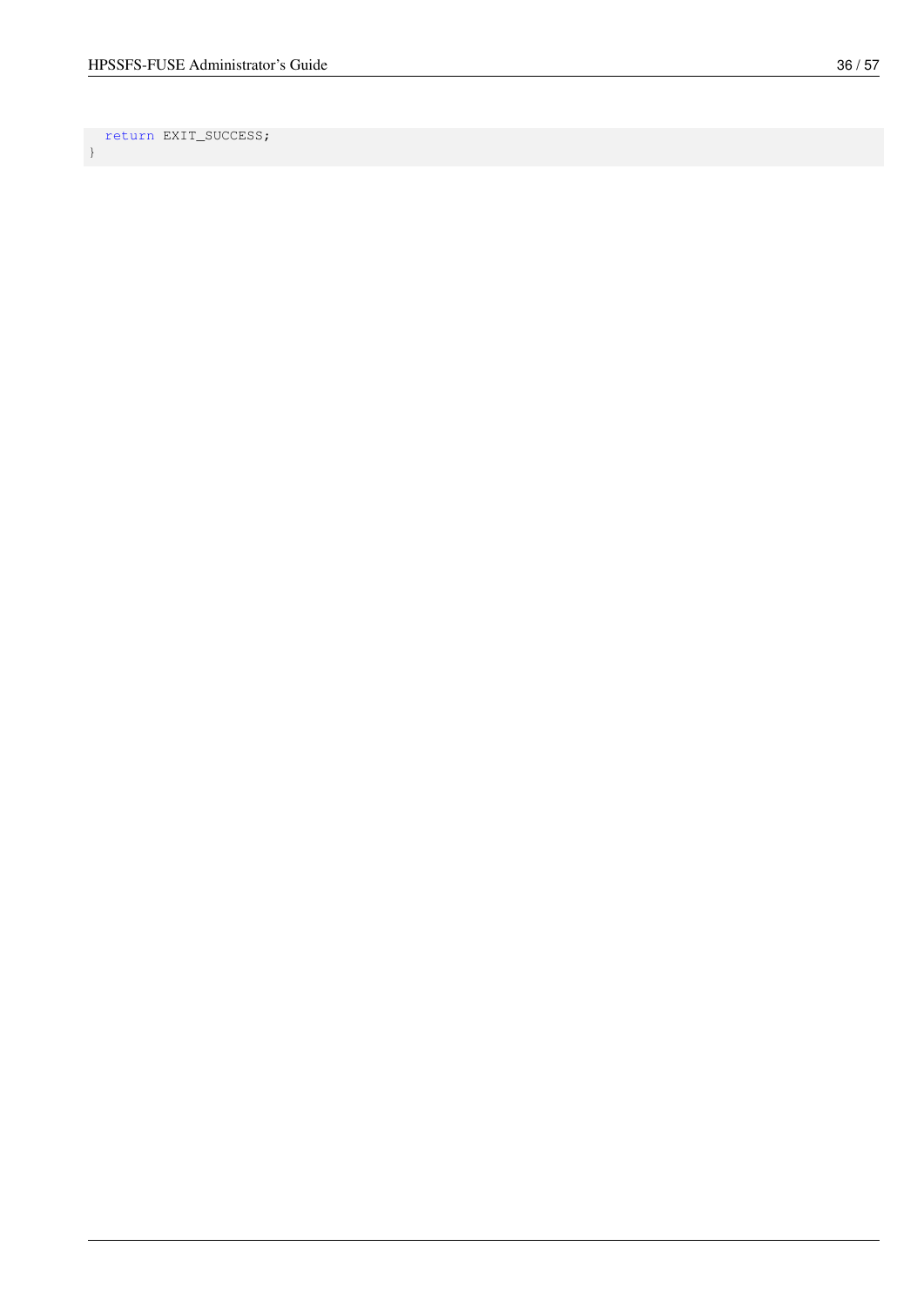#### <span id="page-44-0"></span>**9.1.1.8 setmaxsegszhint.py**

```
#!/usr/bin/env python
import os
from sys import argv, exit
from hpssfs import *
if __name__ == '__main__':if len(argv) != 2 and len(argv) != 3:
   print('Usage: %s <filename> [<cos-id>]' % (argv[0]))
   exit(1)
  if len(argv) == 2:
   argv.append('0')
  with os.fdopen(os.open(argv[1], os.O_RDWR | os.O_CREAT | os.O_NONBLOCK, 0o644)) as f:
   ioctl(f.fileno(), HPSSFS_SET_MAXSEGSZ_HINT, int(argv[2]))
```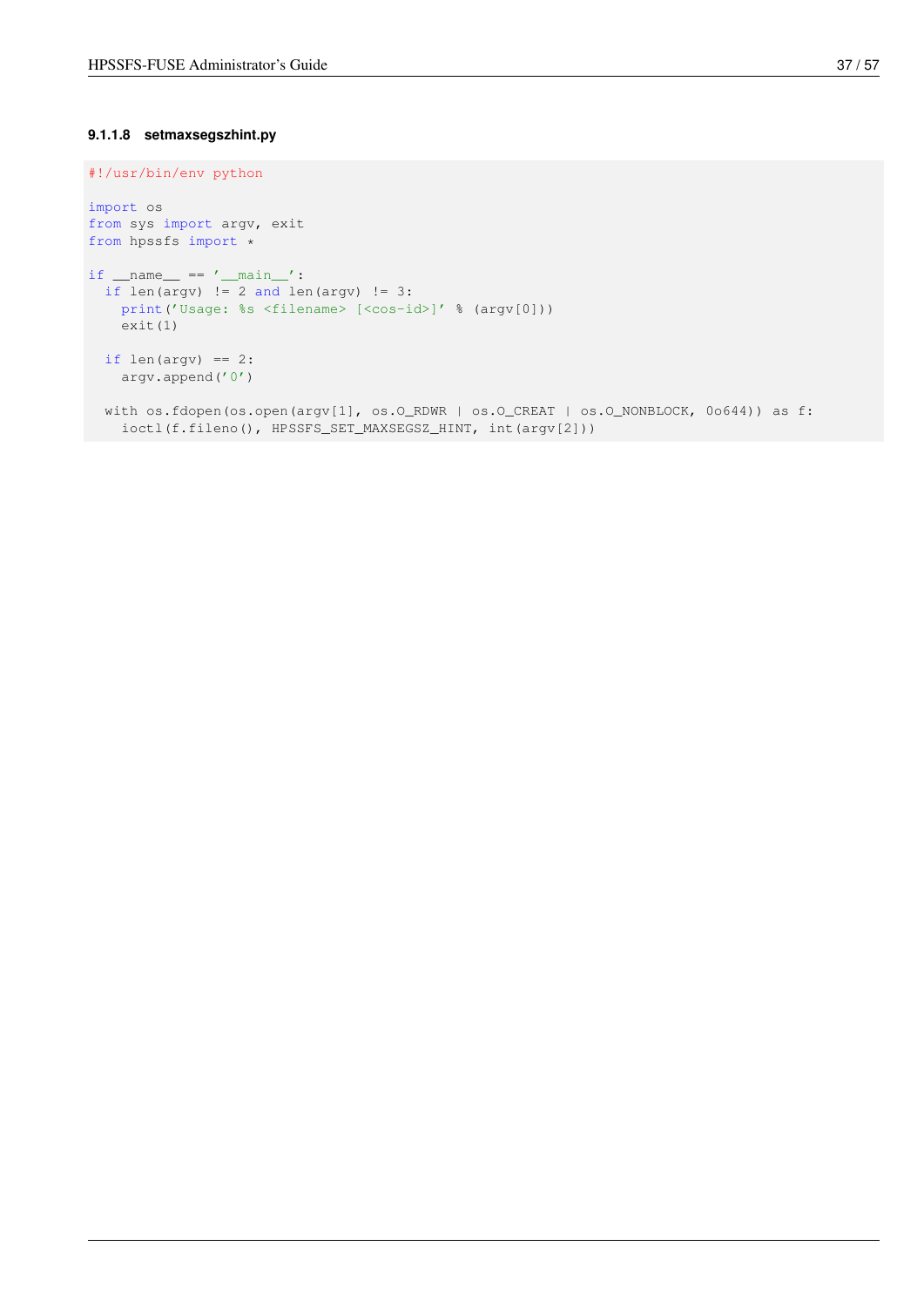#### <span id="page-45-0"></span>**9.1.1.9 purge\_cache.c**

```
/* purge_cache.c */
#include <errno.h>
#include <fcntl.h>
#include <stdio.h>
#include <stdlib.h>
#include <string.h>
#include <sys/ioctl.h>
#include <unistd.h>
#include <linux/hpssfs.h>
int main(int argc, char *argv[]) {
 int fd, rc, failed = 0;
 const char *filename;
 if(argc < 2) {
   fprintf(stderr, "Usage: %s <filename> [<filename> ...]\n", argv[0]);
   return EXIT_FAILURE;
  }
  while((filename = *+4argy) != NULL) {
    /* use O_NONBLOCK to prevent staging */
    fd = open(filename, O_RDONLY|O_NONBLOCK);
    if(fd < 0) {
     fprintf(stderr, "open(%s): %s\n", filename, strerror(errno));
      failed = 1;}
   /* purge data from kernel cache */
   rc = ioctl(fd, HPSSFS_PURGE_CACHE);
   if(rc != 0) {
     fprintf(stderr, "ioctl(%s, HPSSFS_PURGE_CACHE): %s\n", filename, strerror(errno));
     close(fd);
     failed = 1;}
   else
     fprintf(stdout, "purged %s\n", filename);
   close(fd);
  }
  if(failed)
   return EXIT_FAILURE;
  return EXIT_SUCCESS;
}
```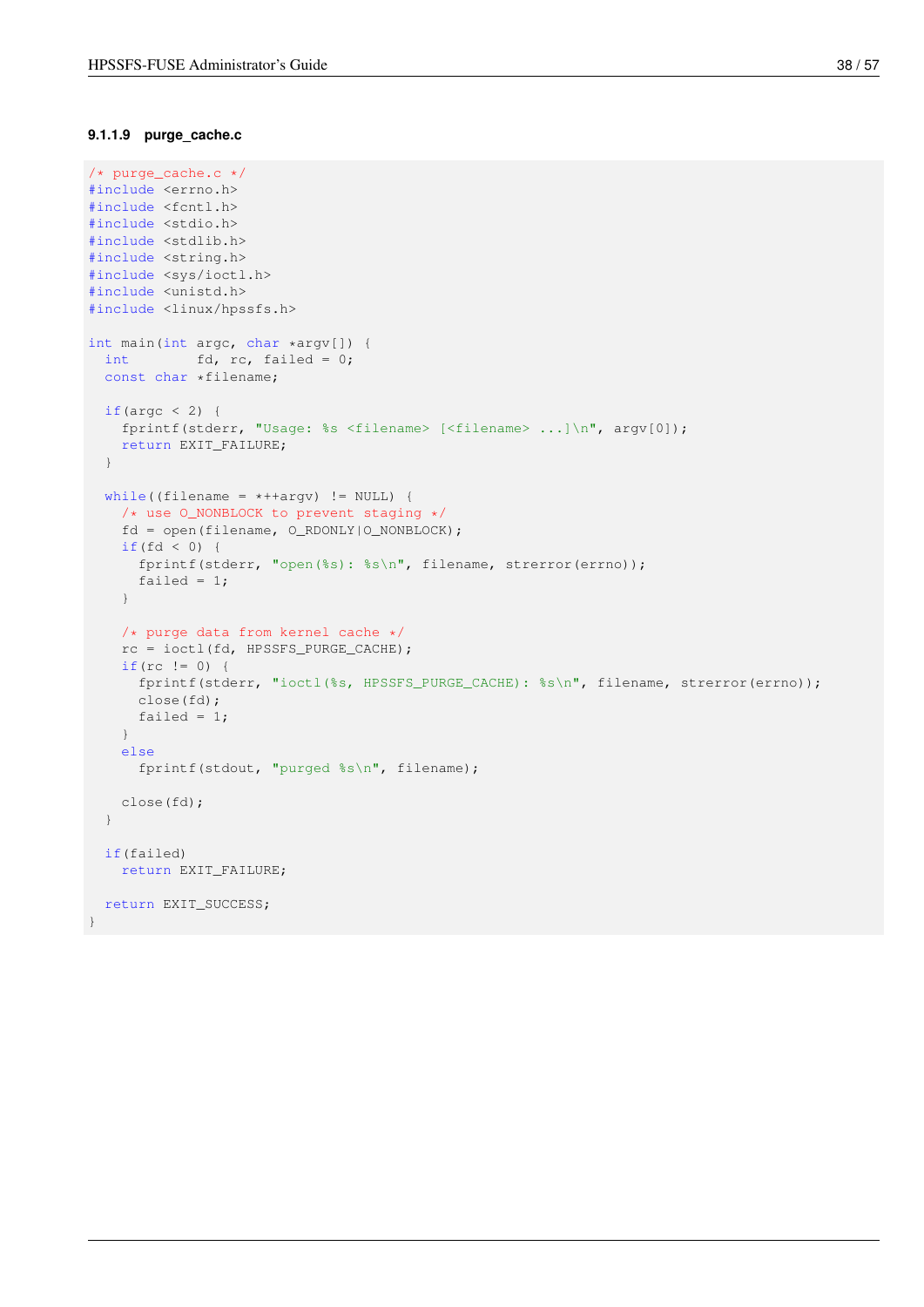### <span id="page-46-0"></span>**9.1.1.10 purge\_cache.py**

```
#!/usr/bin/env python
import os
from sys import argv, exit
from hpssfs import *
# Python 3 doesn't have 'xrange'; its 'range' is equivalent
try:
 xrange
except NameError:
 xrange = range
if __name__ == ' __main__':if len(argv) < 2:
  print('Usage: %s <filename> [<filename> ...]' % (argv[0]))
   exit(1)
 ret = 0for i in xrange(len(argv)-1):
    try:
      with os.fdopen(os.open(argv[i+1], os.O_RDONLY | os.O_NONBLOCK)) as f:
       ioctl(f.fileno(), HPSSFS_PURGE_CACHE)
     print('purged %s' % argv[i+1])
   except Exception as e:
     print(e)
     ret = 1exit(ret)
```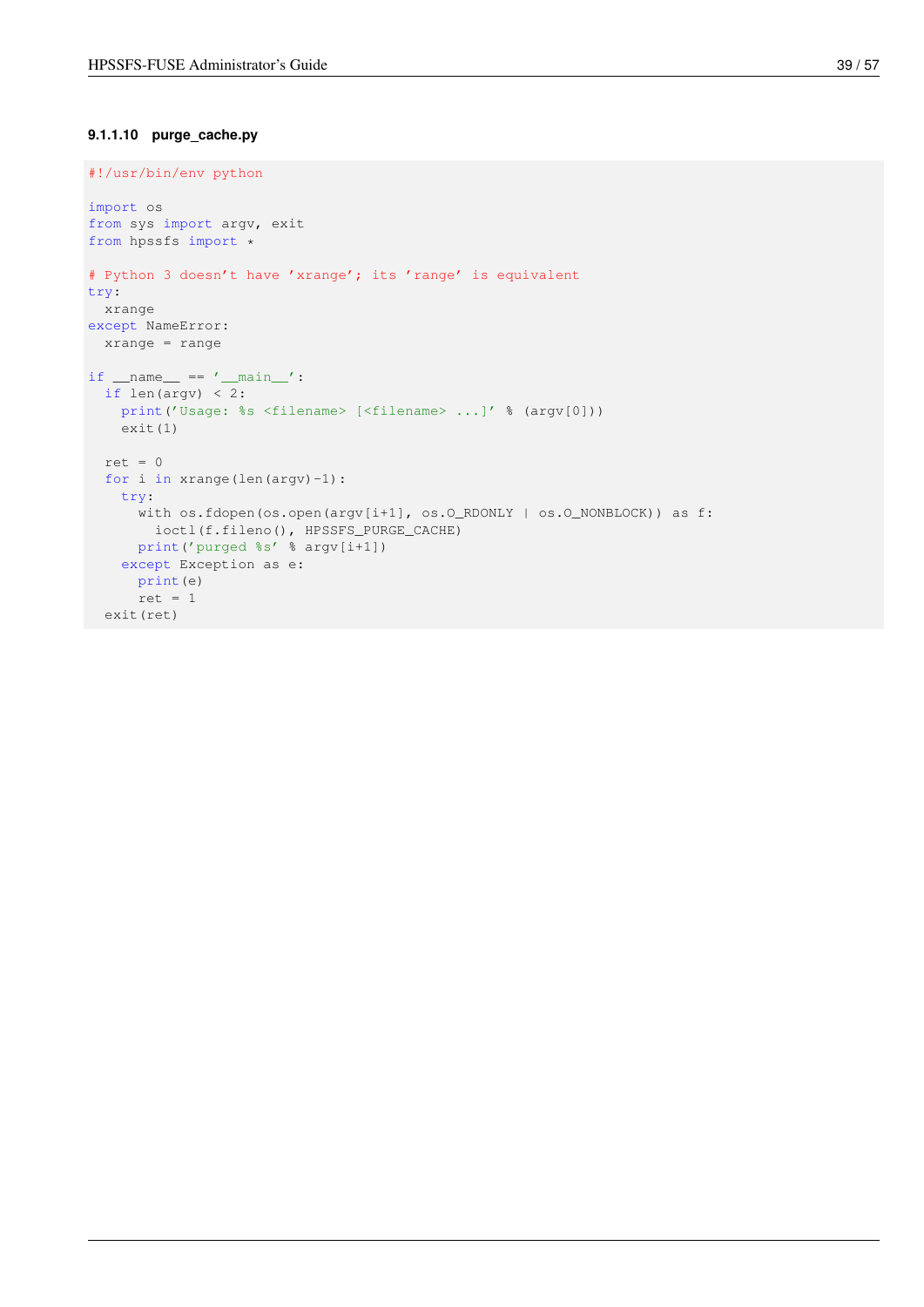#### <span id="page-47-0"></span>**9.1.1.11 purge\_lock.c**

```
/* purge_lock.c */
#include <fcntl.h>
#include <stdio.h>
#include <stdlib.h>
#include <strings.h>
#include <sys/ioctl.h>
#include <unistd.h>
#include <linux/hpssfs.h>
int main(int argc, char *argv[]) {
 int rc, fd;
 const char *filename, *cmd;
 uint32_t lock;
 if(argc != 3) {
   fprintf(stderr, "Usage: %s <filename> <lock|unlock>\n", argv[0]);
   return EXIT_FAILURE;
  }
  filename = \text{argv[1]};
  cmd = \text{argv}[2];if(strcasecmp(cmd, "lock") == 0)
   lock = 1;else if(strcasecmp(cmd, "unlock") == 0)
   lock = 0;else {
   fprintf(stderr, "Usage: %s <filename> <lock|unlock>\n", argv[0]);
   return EXIT_FAILURE;
  }
  /* use O_NONBLOCK to prevent staging */
  fd = open(filename, O_RDONLY|O_NONBLOCK);
  if(fd < 0) {
  perror("open");
   return EXIT_FAILURE;
  }
  /* set purge lock/unlock */
  rc = ioctl(fd, HPSSFS_PURGE_LOCK, &lock);
  if(rc != 0) {
   perror("ioctl");
   close(fd);
    return EXIT_FAILURE;
  }
 close(fd);
 return EXIT_SUCCESS;
}
```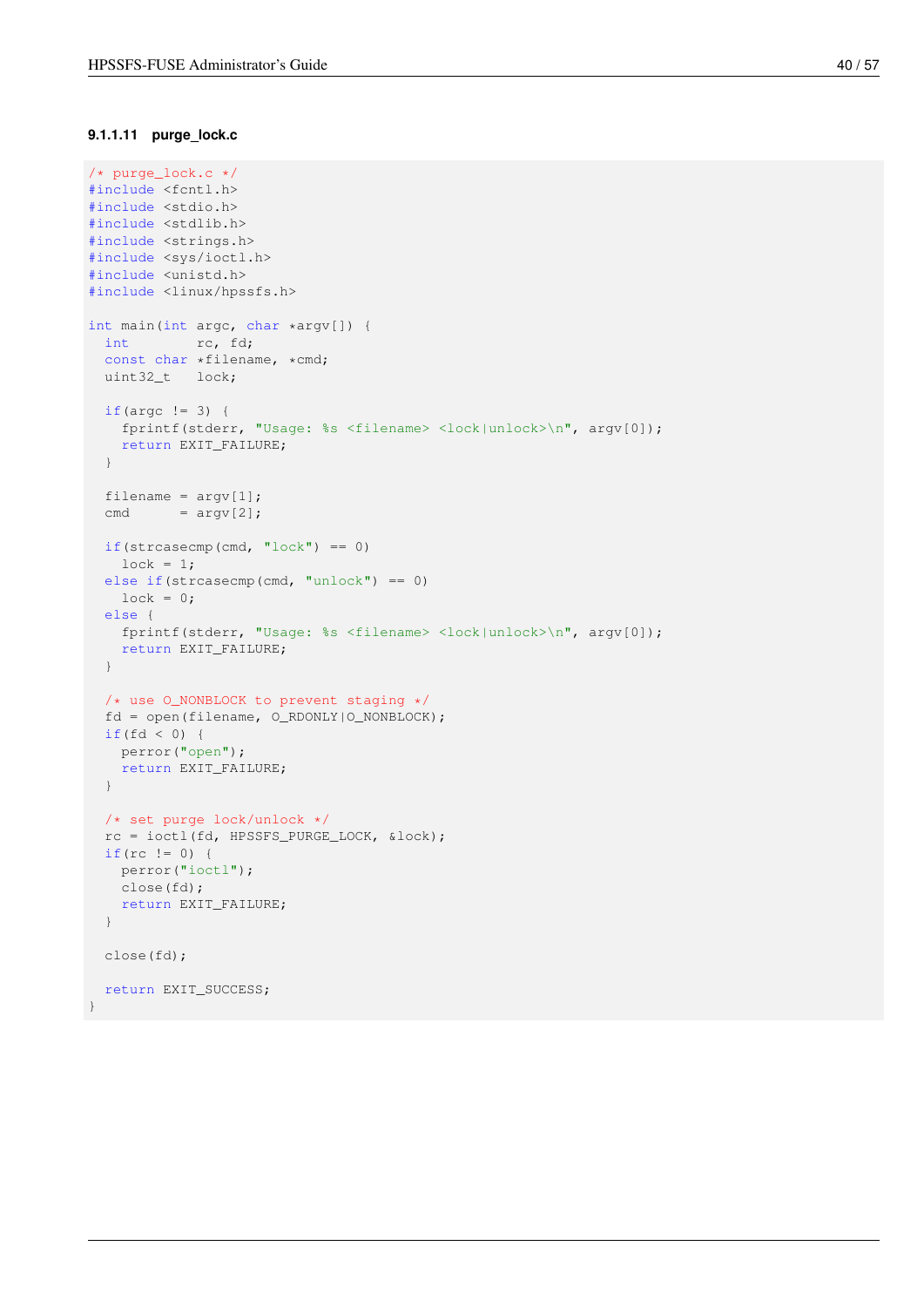### <span id="page-48-0"></span>**9.1.1.12 purge\_lock.py**

```
#!/usr/bin/env python
import os
from sys import argv, exit
from hpssfs import *
if _name_ = = '_main_:
 if len(argv) != 3:print('Usage: %s <filename> <lock|unlock>' % (argv[0]))
   exit(1)
 if argv[2].lower() == 'lock':lock = 1elif argv[2].lower() == 'unlock':
   lock = 0else:
   print('Usage: %s <filename> <lock|unlock>' % (argv[0]))
   exit(1)
 with os.fdopen(os.open(argv[1], os.O_RDONLY | os.O_NONBLOCK)) as f:
   ioctl(f.fileno(), HPSSFS_PURGE_LOCK, lock)
```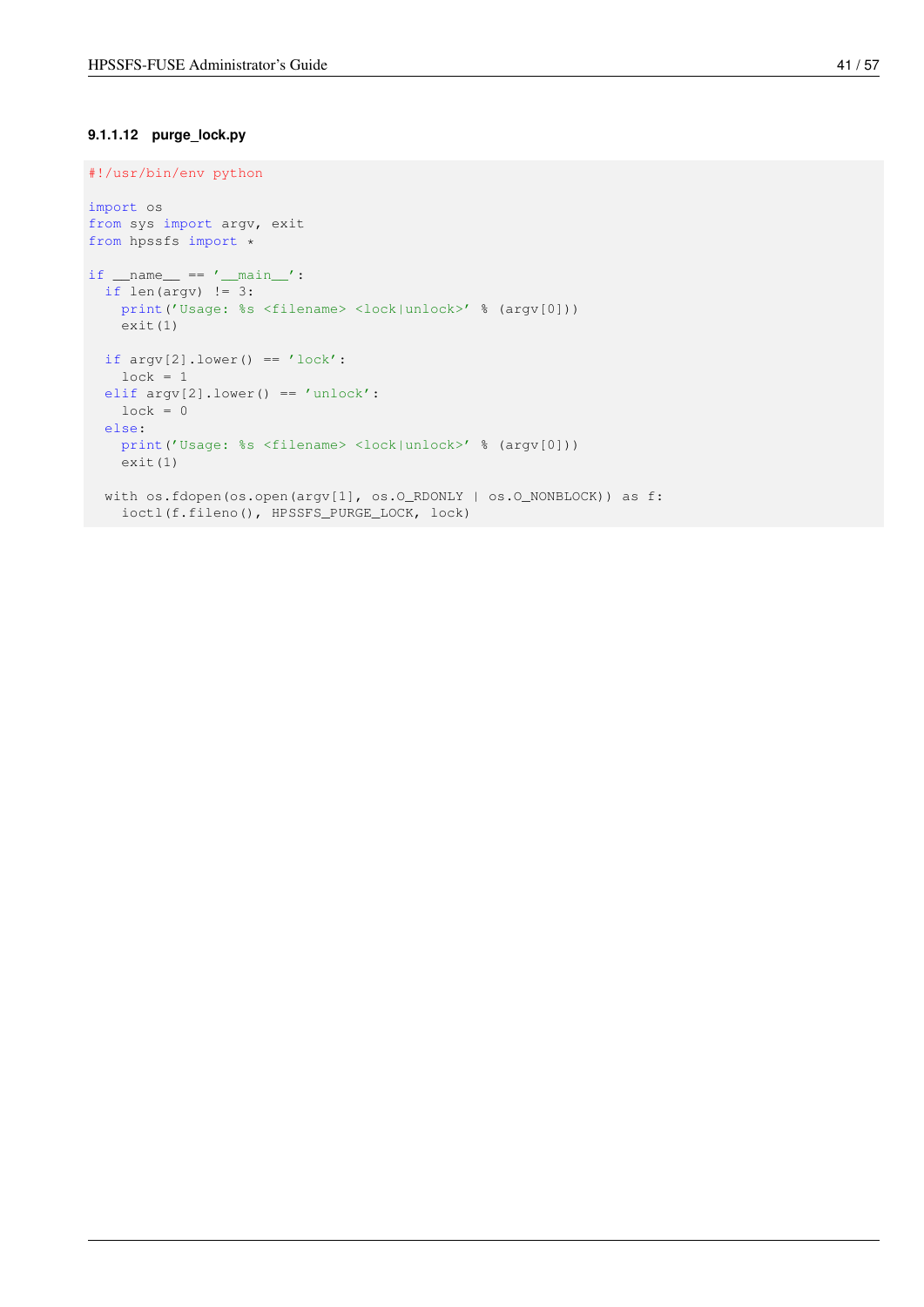#### <span id="page-49-0"></span>**9.1.1.13 undelete.c**

```
#include <errno.h>
#include <fcntl.h>
#include <getopt.h>
#include <inttypes.h>
#include <stdint.h>
#include <stdio.h>
#include <stdlib.h>
#include <string.h>
#include <sys/ioctl.h>
#include <unistd.h>
#include <linux/hpssfs.h>
/* options */
static const struct option long_options[] =
{
 { "help", no_argument, NULL, 'h', },
  { "overwrite", no_argument, NULL, 'o', },
  { "restore-time", no_argument, NULL, 'r', },
 { "verbose", no_argument, NULL, 'v', },
 { NULL, 0, NULL, 0, },
};
/* print usage */static void usage(const char *prog)
{
 fprintf(stderr, "Usage: %s [OPTION]... FILE...\n"
                 " \n\wedge n""\t-h, --help \tShow this message\n"
                 "\t-o, --overwrite \tOverwrite an existing file\n"
                 "\t-r, --restore-time \tRestore timestamps\n"
                 "\t-v, --verbose \tPrint files which have been undeleted\n"
                 " \cap ""See HPSS documentation for more information about undelete.\n",
         prog);
}
int main(int argc, char *argv[])
{
  int fd, rc, c, verbose = 0;
  int ret_code = EXIT_SUCCESS;
  const char *filename;
 uint32_t options = HPSSFS_UNDELETE_NONE;
 /* parse the options */
 while((c = getopt_long(argc, argv, "horv", long_options, NULL)) != -1)
  {
   switch(c)
    {
      /* -h or --help */
     case 'h':
       usage(argv[0]);
       return EXIT_SUCCESS;
     /* -o or --overwrite *case 'o':
       if(options == HPSSFS_UNDELETE_NONE)
         options = HPSSFS_UNDELETE_OVERWRITE;
       else if(options == HPSSFS_UNDELETE_RESTORE_TIME)
         options = HPSSFS_UNDELETE_OVERWRITE_AND_RESTORE;
       break;
```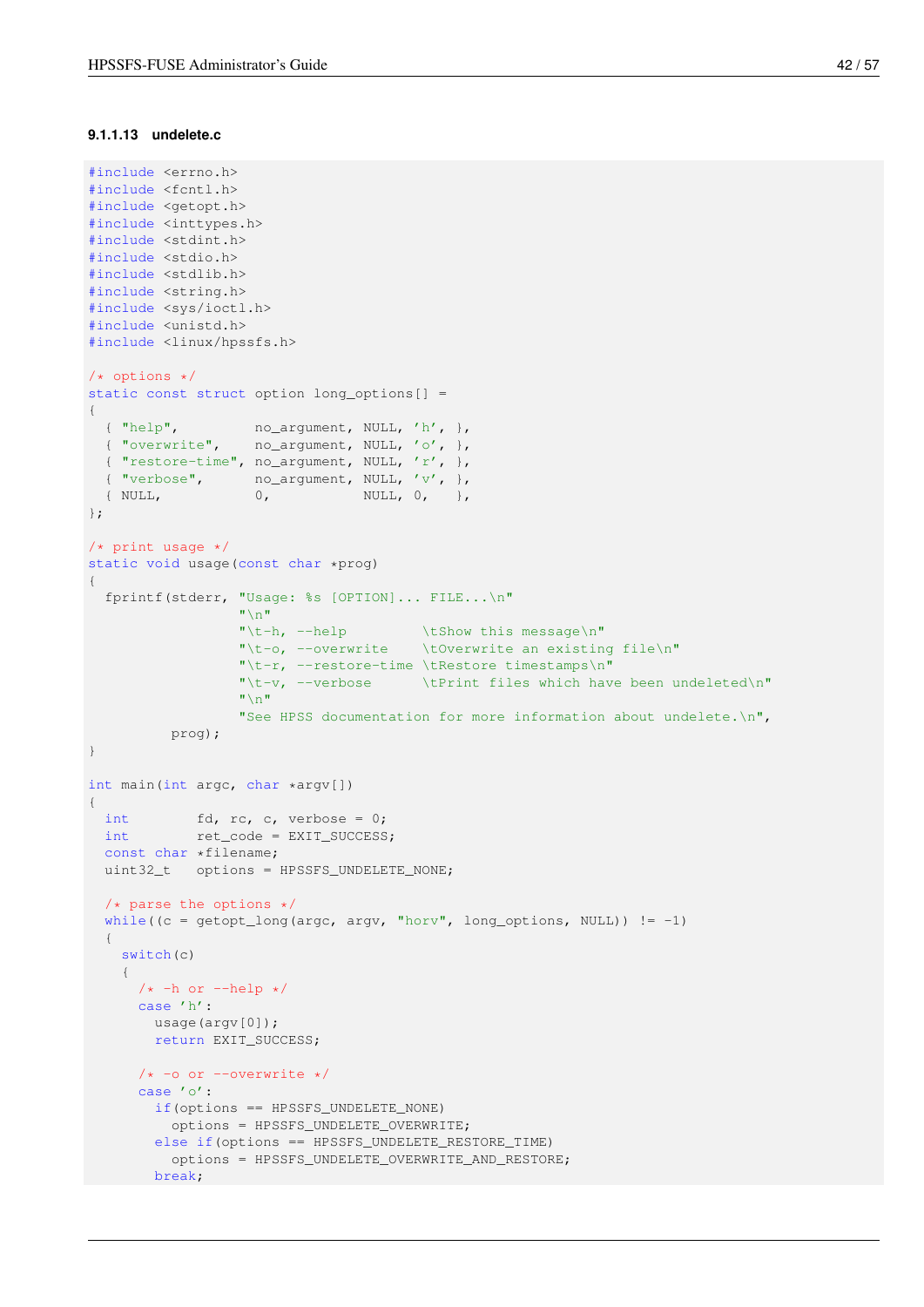```
/* -r or --restore-time */case 'r':
       if(options == HPSSFS_UNDELETE_NONE)
         options = HPSSFS_UNDELETE_RESTORE_TIME;
       else if(options == HPSSFS_UNDELETE_OVERWRITE)
         options = HPSSFS_UNDELETE_OVERWRITE_AND_RESTORE;
       break;
      /* -v or --verbose */case 'v':
       verbose = 1;
       break;
     /* invalid option */
     default:
       usage(argv[0]);
       return EXIT_FAILURE;
   }
 }
 /* check that there is at least one non-option */if(argv[optind] == NULL)
 {
   usage(argv[0]);
   return EXIT_FAILURE;
 }
 /* undelete each non-option */
 while((filename = argv[optind++]) != NULL)
  {
   /* use O_NONBLOCK to prevent staging */
   fd = open(filename, O_RDONLY|O_NONBLOCK);
   if(fd < 0)
    {
     fprintf(stderr, "%s: open: %s\n", filename, strerror(errno));
     ret_code = EXIT_FAILURE;
     continue;
   }
   /* undelete the file */rc = ioctl(fd, HPSSFS_UNDELETE, &options);
   if (rc \mid = 0){
     fprintf(stderr, "%s: ioctl: %s\n", filename, strerror(errno));
     close(fd);
     ret_code = EXIT_FAILURE;
     continue;
    }
   /* print undeleted file if verbose */
   if(verbose)
     printf("Undeleted %s\n", filename);
   close(fd);
 }
 /* all files were undeleted successfully */
 return ret_code;
}
```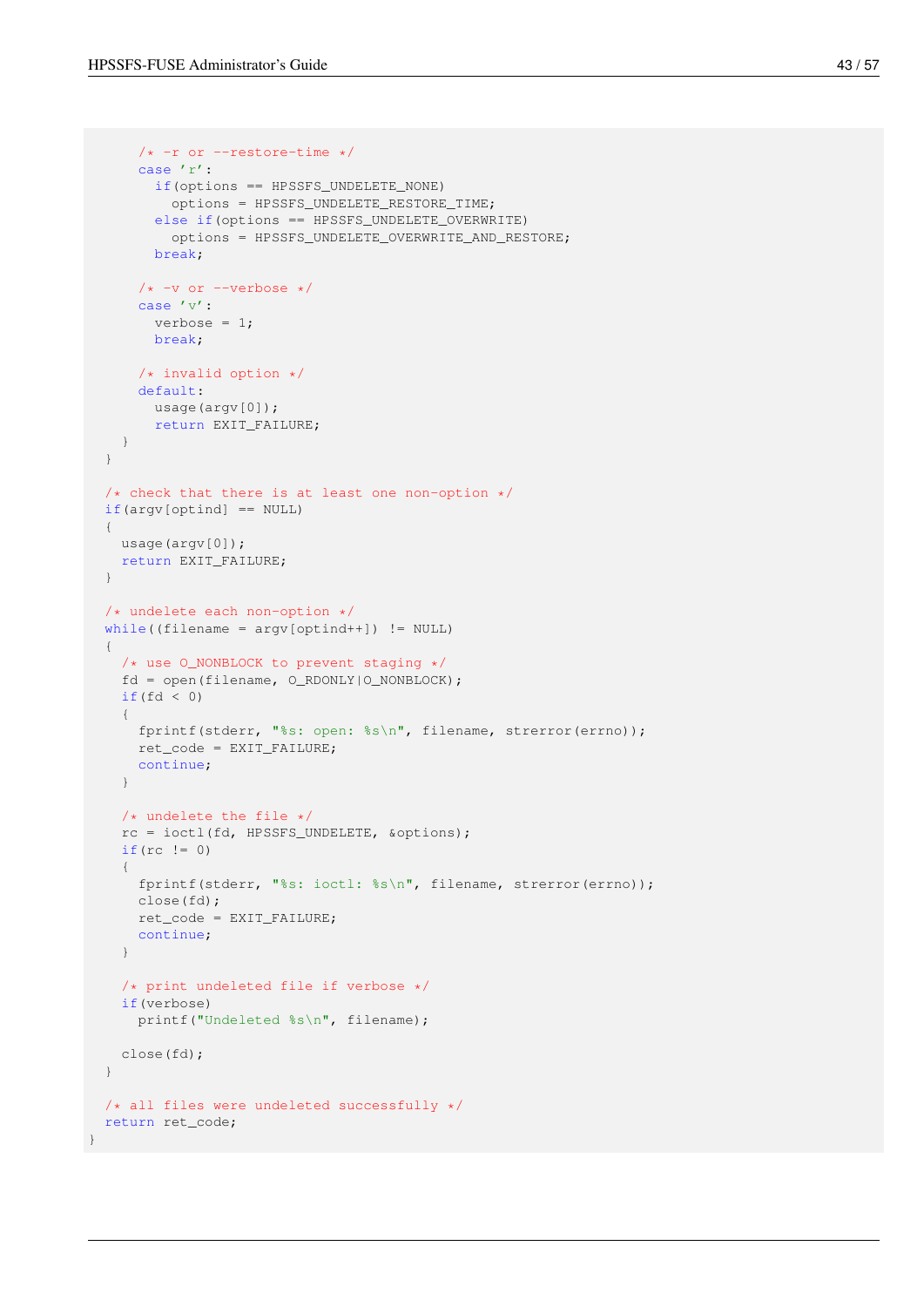#### <span id="page-51-0"></span>**9.1.1.14 undelete.py**

```
#!/usr/bin/env python
import os
from argparse import ArgumentParser
from sys import argv, exit
from hpssfs import *
# Python 3 doesn't have 'xrange'; its 'range' is equivalent
try:
 xrange
except NameError:
 xrange = range
if __name__ == ' __main__':parser = ArgumentParser()
 parser.add_argument('-o', '--overwrite', action='store_true', help='Overwrite an ←
     existing file')
 parser.add_argument('-r', '--restore-time', action='store_true', help='Restore timestamps \leftrightarrow\left( \frac{1}{2} \right)parser.add_argument('-v', '--verbose', action='store_true', help='Print files which \leftrightarrowhave been undeleted')
  parser.add_argument('filename', nargs='+', help='File to undelete')
 args = vars(parser.parse_args())
 if args['overwrite'] and args['restore_time']:
   val = HPSSFS_UNDELETE_OVERWRITE_AND_RESTORE
  elif args['overwrite']:
   val = HPSSFS_UNDELETE_OVERWRITE
  elif args['restore_time']:
   val = HPSSFS_UNDELETE_RESTORE_TIME
  else:
   val = HPSSFS_UNDELETE_NONE
  ret = 0argv = args['filename']
  for i in xrange(len(argv)):
   try:
      with os.fdopen(os.open(argv[i], os.O_RDONLY | os.O_NONBLOCK)) as f:
       ioctl(f.fileno(), HPSSFS_UNDELETE, val)
      if args['verbose']:
       print('Undeleted %s' % argv[i])
    except Exception as e:
      print(e)
      ret = 1exit(ret)
```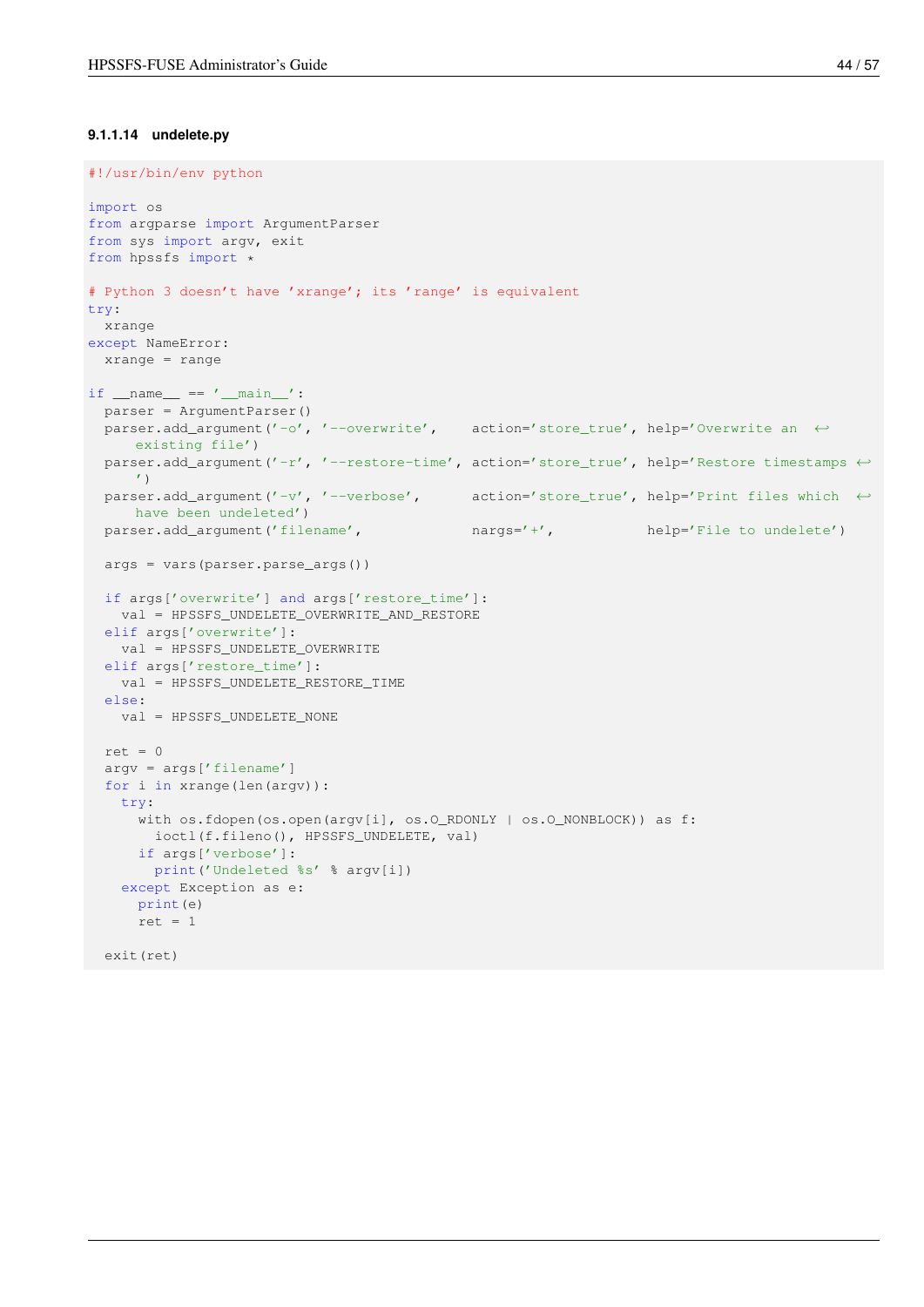# <span id="page-52-0"></span>**9.2 fallocate(2)**

HPSSFS-FUSE supports the fallocate (2) system call  $^3$  $^3$ .

The fallocate (2) system call allows the user to perform two operations.

### <span id="page-52-1"></span>**9.2.1 Preallocate**

This operation allows the user to preallocate disk space on a disk Storage Class at the top of the file's COS Hierarchy. If this operation succeeds, a write to the file up to the preallocated size cannot fail due to insufficient space.

### <span id="page-52-2"></span>**9.2.2 Punch Hole**

This operation allows the user to punch a hole in a file. Essentially in HPSS, this means removing the specified portion of Bitfile segments, which consequently makes that portion of the file filled with zeros. As a side effect, some storage segments may also be freed.

# <span id="page-52-3"></span>**9.3 Linux Extended Attributes**

<span id="page-52-7"></span>HPSSFS-FUSE supports Linux Extended Attributes (xattrs). These are manipulated using the  $q$ etxattr(2), setxattr(2), listxattr(2), and removexattr(2) system calls; the attr\_get(3), attr\_set(3), attr\_multi(3), and att r\_remove(3) library calls; and the  $\text{qettart}(1)$ ,  $\text{setfattr}(1)$ , and  $\text{attr}(1)$  commands. See attr(5) for more information.

### <span id="page-52-4"></span>**9.3.1 Features and Limitations**

### <span id="page-52-5"></span>**9.3.1.1 Improvements Over HPSSFS-VFS**

- HPSSFS-FUSE supports xattrs with binary values. Previously, xattr values were limited to text-only.
- HPSSFS-FUSE supports xattrs with values up to 64KB (enforced by the kernel). Previously, xattr values were limited to under 1KB.

### <span id="page-52-6"></span>**9.3.1.2 Limitations**

**WARNING**



Linux extended attributes will not be retrievable without the following environment variables (/var/hpss/etc/env. conf) set on the Core Server:

- HPSS\_API\_XMLSIZE\_LIMIT=131072 (or greater)
- HPSS\_API\_XMLREQUEST\_LIMIT=131072 (or greater)



### **WARNING**

SELinux labels are not supported at this time due to limitations with the FUSE kernel module.

<span id="page-52-8"></span><sup>&</sup>lt;sup>3</sup> Requires libfuse  $\ge$  2.9.1 and Linux kernel  $\ge$  3.5.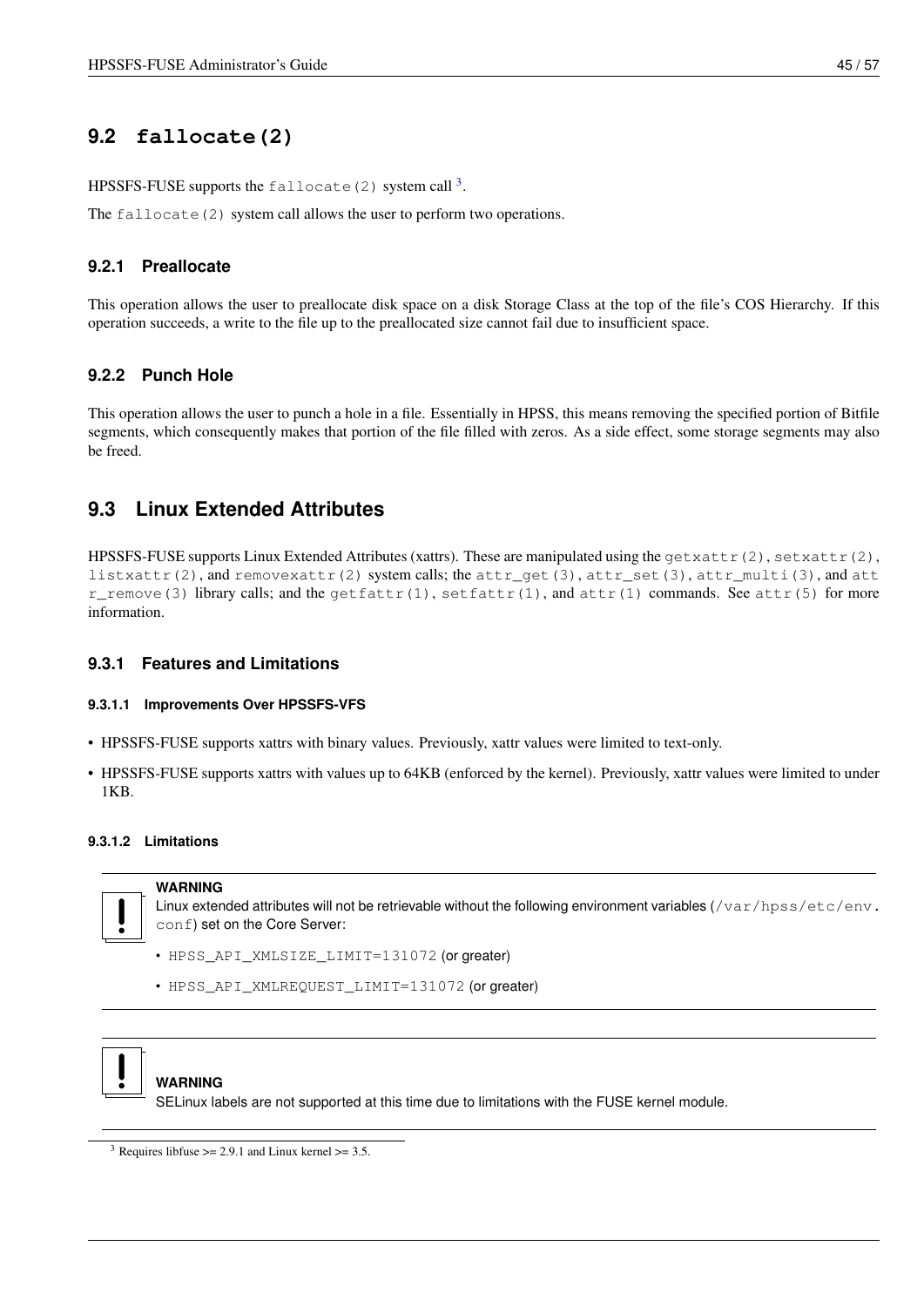### <span id="page-53-0"></span>**9.3.2** *system* **Namespace**

HPSSFS-FUSE supports arbitrary xattrs in the *system* namespace. However, the *system.posix\_acl\_access* and *system.posix\_acl\_default* xattrs are only available when using the *acl* mount option. Additionally, the *system.hpssfs* namespace is reserved for HPSSFS-FUSE runtime information, and the *system.hpss* namespace is reserved for HPSS attributes.

| <b>Name</b>                                    | <b>Description</b>                                          | <b>Access</b>        |
|------------------------------------------------|-------------------------------------------------------------|----------------------|
| system.hpssfs.trace                            | View or set the current trace level for the mount           | Read/Write           |
|                                                | point.                                                      | Mount directory only |
| system.hpssfs.info                             | View mount point information. More                          | Read                 |
|                                                | information                                                 | Mount directory only |
| system.hpssfs.opens                            | View list of open files on mount point. More                | Read                 |
|                                                | information                                                 | Mount directory only |
| system.hpssfs.apilog.                          | <b>HPSS Client API log level</b>                            | Read/Write           |
| level                                          |                                                             | Mount directory only |
| system.hpssfs.apilog.path                      | <b>HPSS Client API log path</b>                             | Read/Write           |
|                                                |                                                             | Mount directory only |
| system.hpss.account                            | <b>HPSS</b> Account ID                                      | Read/Write           |
|                                                |                                                             | Files only           |
| system.hpss.bitfile                            | <b>HPSS Bitfile ID</b>                                      | Read                 |
|                                                |                                                             | Files only           |
| system.hpss.comment                            | <b>HPSS Comment</b>                                         | Read/Write           |
| system.hpss.cos                                | HPSS COS ID <sup>4</sup>                                    | Read/Write           |
|                                                |                                                             | Files only           |
| system.hpss.family                             | <b>HPSS File Family ID</b>                                  | Read/Write           |
|                                                |                                                             | Files only           |
| system.hpss.fileset                            | <b>HPSS Fileset</b>                                         | Read                 |
| system.hpss.level                              | <b>HPSS Level Data. More information</b>                    | Read                 |
| system.hpss.opens                              | <b>HPSS Opens</b>                                           | Read                 |
|                                                |                                                             | Files only           |
| system.hpss.optimum                            | <b>HPSS Optimum Access Size</b>                             | Read                 |
|                                                |                                                             | Files only           |
| system.hpss.path                               | HPSS Path <sup>5</sup>                                      | Read                 |
| system.hpss.purgelock                          | <b>HPSS Purge Lock Status</b>                               | Read/Write           |
|                                                |                                                             | Files only           |
| system.hpss.reads                              | <b>HPSS Reads</b>                                           | Read                 |
|                                                |                                                             | Files only           |
| system.hpss.realm                              | <b>HPSS</b> Realm ID                                        | Read                 |
| system.hpss.subsys                             | <b>HPSS Subsys ID</b><br><b>HPSS Writes</b>                 | Read                 |
| system.hpss.writes                             |                                                             | Read                 |
|                                                |                                                             | Files only           |
| system.hpss.hash <sup>3</sup>                  | <b>HPSS File Hash Metadata</b>                              | Read/Write           |
|                                                |                                                             | Files only           |
| system.hpss.trash.parent                       | <b>HPSS Trash Parent ID</b>                                 | Read                 |
| system.hpss.trash.uid                          | <b>HPSS Trash User ID</b><br><b>HPSS Trash Time Deleted</b> | Read                 |
| system.hpss.trash.<br>timedeleted <sup>1</sup> |                                                             | Read                 |
|                                                | <b>HPSS Trash Time Created</b>                              |                      |
| system.hpss.trash.<br>timecreated <sup>1</sup> |                                                             | Read                 |
| system.hpss.trash.                             | <b>HPSS Trash Time Last Read</b>                            | Read                 |
| timelastread <sup>1</sup>                      |                                                             |                      |
| system.hpss.trash.                             | <b>HPSS Trash Time Last Modified</b>                        | Read                 |
| timemodified <sup>1</sup>                      |                                                             |                      |
| system.hpss.trash.path                         | <b>HPSS Trash Path</b>                                      | Read                 |
| system.hpss.trash.name <sup>1</sup>            | <b>HPSS Trash Name</b>                                      | Read                 |
|                                                |                                                             |                      |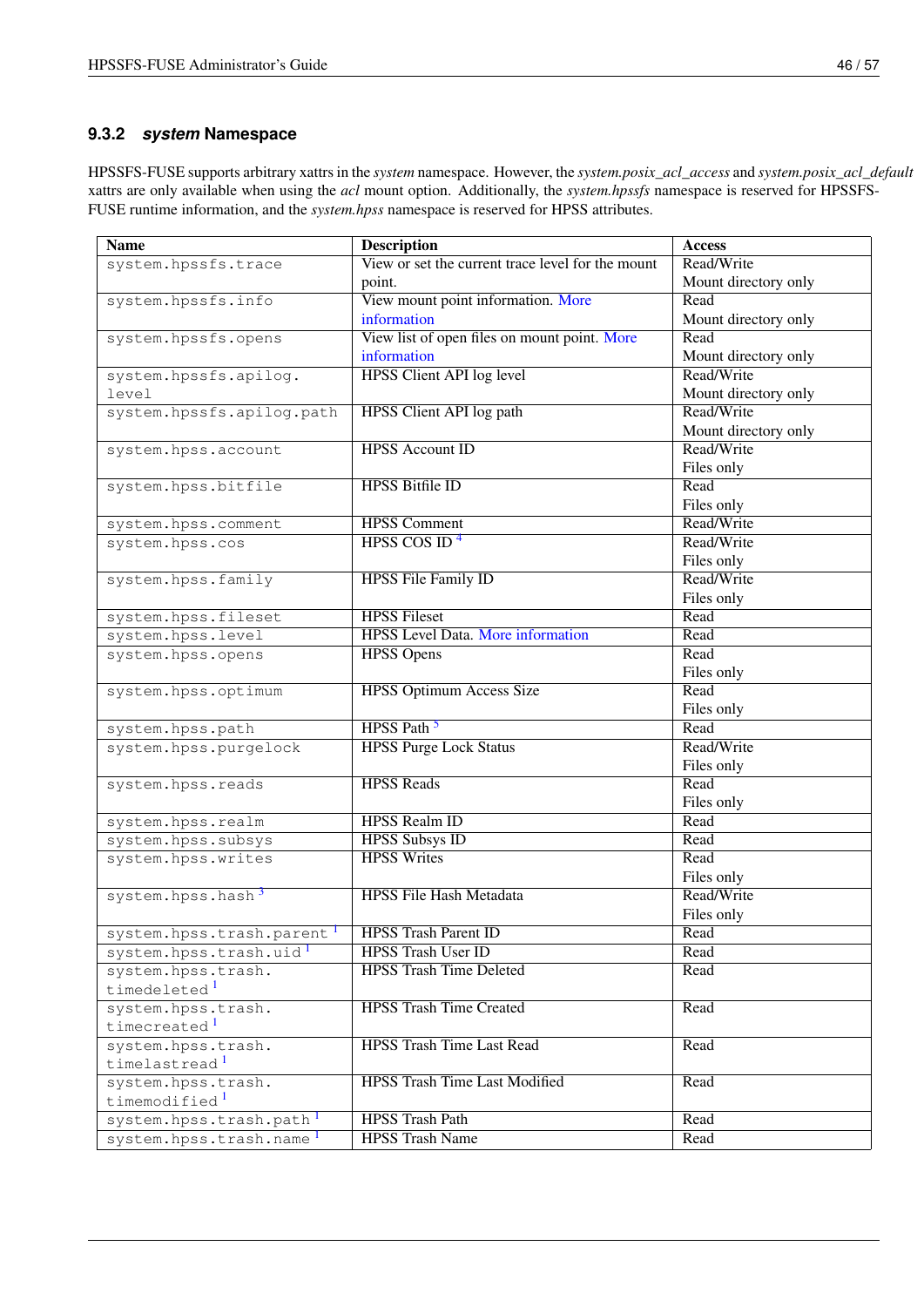#### <span id="page-54-0"></span>**9.3.2.1** *system.hpssfs.info*

<span id="page-54-2"></span>Recommend to view as:

*getfattr -n system.hpssfs.info --only-values <mount point>*

Reset counters with: *setfattr -x system.hpssfs.info <mount point>*

Example output:

|                 | Num            | Errors                      | <b>Bytes</b> |
|-----------------|----------------|-----------------------------|--------------|
| Read            |                |                             |              |
| net             | 204800         | O                           | 838860800    |
| san3p           | 845            | Ω                           | 838860800    |
| shm             | 845            | O                           | 838860800    |
| total           | 206490         | O                           | 2516582400   |
| cksum           | 180            | 0                           | 1509949440   |
| Write           |                |                             |              |
| net             | 8192           | Ω                           | 33554432     |
| san3p           | 32             | Ω                           | 33554432     |
| shm             | 32             | O                           | 33554432     |
| total           | 8256           | 0                           | 100663296    |
|                 |                | API Hostname: fc00::220:160 |              |
| Data Hostnames: |                |                             |              |
|                 | fc00::220::160 |                             |              |
|                 |                | ::ffff:192.168.220.160      |              |
|                 |                |                             |              |

This output includes stats for reading and writing. The stats do not count the overhead of the mover protocol.

The *net* row only shows up if *san3p* and/or *shm* is enabled. It is the amount of data transferred via PDATA.

The *san3p* row only shows up if *san3p* is enabled. It is the amount of data transferred via SAN3P.

The *shm* row only shows up if *shm* (shared memory) is enabled. It is the amount of data transferred via SHM.

The *total* row is the sum of the *net*, *san3p*, and *shm* rows.

The *cksum* row only shows up if [Checksum](#page-56-5) is enabled. It is the amount of data that has been checksummed (including gaps). This amount is not tallied into the *total* because the data transfers are already accumulated into the *net*, *san3p*, and *shm* rows.

*API Hostname* is the address used for communicating with the Core Server, including stage callback. It defaults to the current hostname (e.g. gethostname()), or can be changed via the *ctrlpath* [mount option.](#page-30-3)

*Data Hostnames* is the list of addresses used for communicating with Movers. There will be one address per row which corresponds to the set of *ip* mount options provided. If no *ip* [mount option](#page-30-3) was used, the HPSS\_API\_HOSTNAME is used to communicate with Movers.

#### <span id="page-54-1"></span>**9.3.2.2** *system.hpssfs.opens*

<span id="page-54-3"></span>Recommend to view as: *getfattr -n system.hpssfs.opens --only-values <mount point>*

Example output:

```
File 0: fileset=3272835621.465112592 name=./dd_file_cos1
        objid=21318465, fd=0, uid=0, oflags=0x2, count=1
```
This information includes the Fileset ID, path (relative to Fileset; absolute path may be shown for HPSS 7.5 and newer), NS Object ID, Client API file descriptor, User ID (of who opened the file), open flags ( $0 \times 2$  here is  $\circ$  RDWR), and reference count.

<span id="page-54-4"></span><sup>4</sup> Setting the COS to 0 will cancel a Change COS operation.

<sup>5</sup> Full path requires HPSS 7.5 or newer; otherwise outputs fileset-relative path.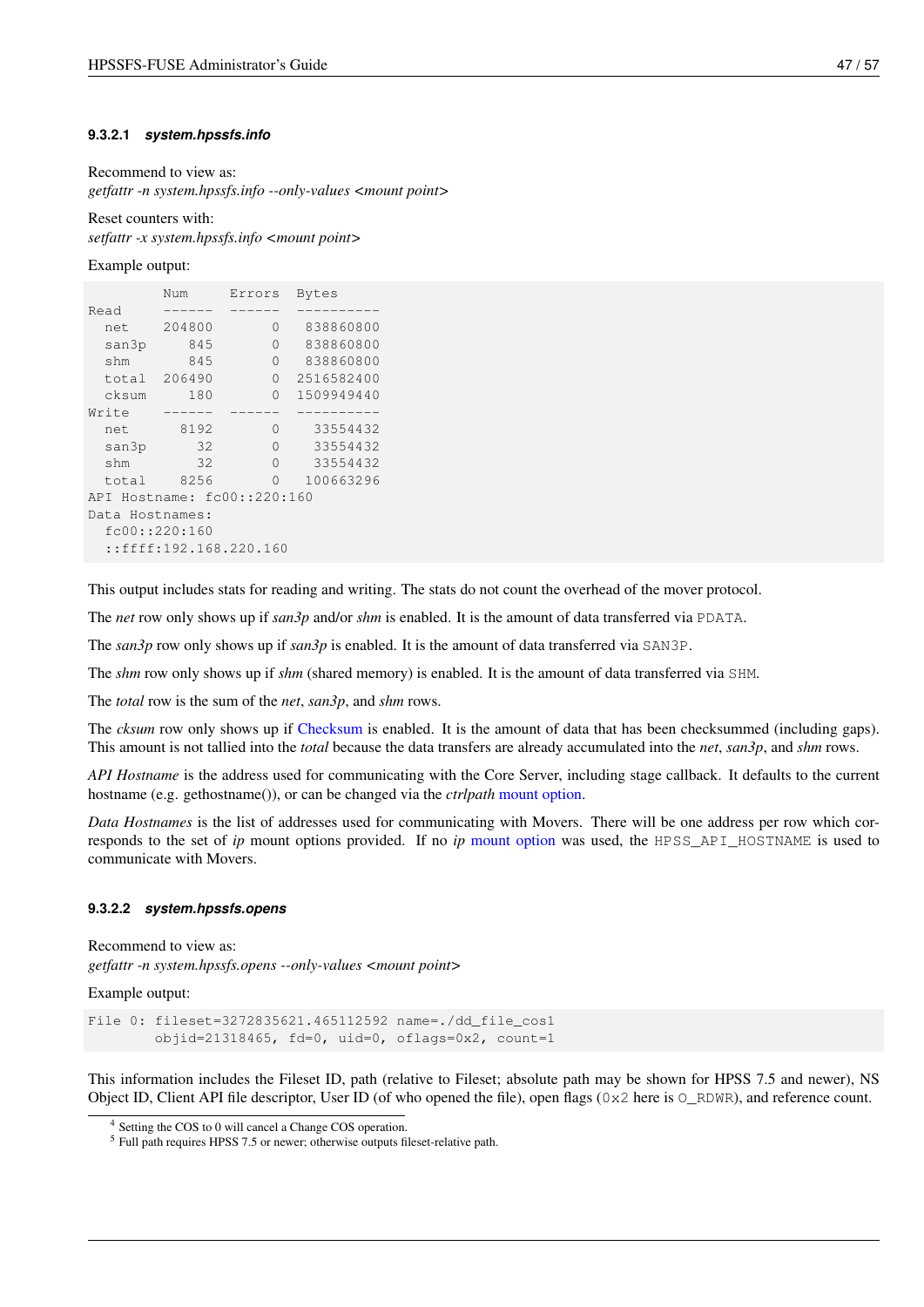#### <span id="page-55-0"></span>**9.3.2.3** *system.hpss.level*

<span id="page-55-1"></span>The *system.hpss.level* extended attribute lists information about where data for a file resides in HPSS. Here is a grammar for the output:

|                                                 | <level-list> =&gt; <level-data><br/><level-list>;<level-data><br/><empty></empty></level-data></level-list></level-data></level-list>            |
|-------------------------------------------------|--------------------------------------------------------------------------------------------------------------------------------------------------|
|                                                 | <level-data> =&gt; <level-number>:<medium>:<storage-info>:(<vv-list>)<more></more></vv-list></storage-info></medium></level-number></level-data> |
| <medium></medium>                               | $\Rightarrow$ disk<br>  tape                                                                                                                     |
| <storage-info> =&gt; nodata</storage-info>      | <bytes-at-level>:<stripe-length>:<stripe-width>:<optimum-access- ↔<br="">size</optimum-access-></stripe-width></stripe-length></bytes-at-level>  |
| <vv-list> =&gt; <vv-data></vv-data></vv-list>   | <vv-list><vv-data></vv-data></vv-list>                                                                                                           |
|                                                 |                                                                                                                                                  |
| <pv-list> =&gt; <pv-label></pv-label></pv-list> | <pv-list>,<pv-label></pv-label></pv-list>                                                                                                        |
| <more></more>                                   | $\Rightarrow \dots$<br><empty></empty>                                                                                                           |

#### Example:

```
0:disk:1024:1048576:1:4194304:(1024:0:[D00001]);1:tape ←-
   :1024:1048576:1:4194304:(1024:5:[095243])
```
This file has data on two levels:

- Level 0: Disk
	- 1024: bytes on this level
	- 1MB: stripe length
	- 1: stripe width
	- 4MB: optimum access size
	- VV 0:
		- \* 1024: bytes on volume
		- \* 0: relative offset
		- \* PV List
			- · D00001

• Level 1: Tape

- 1024: bytes on this level
- 1MB: stripe length
- 1: stripe width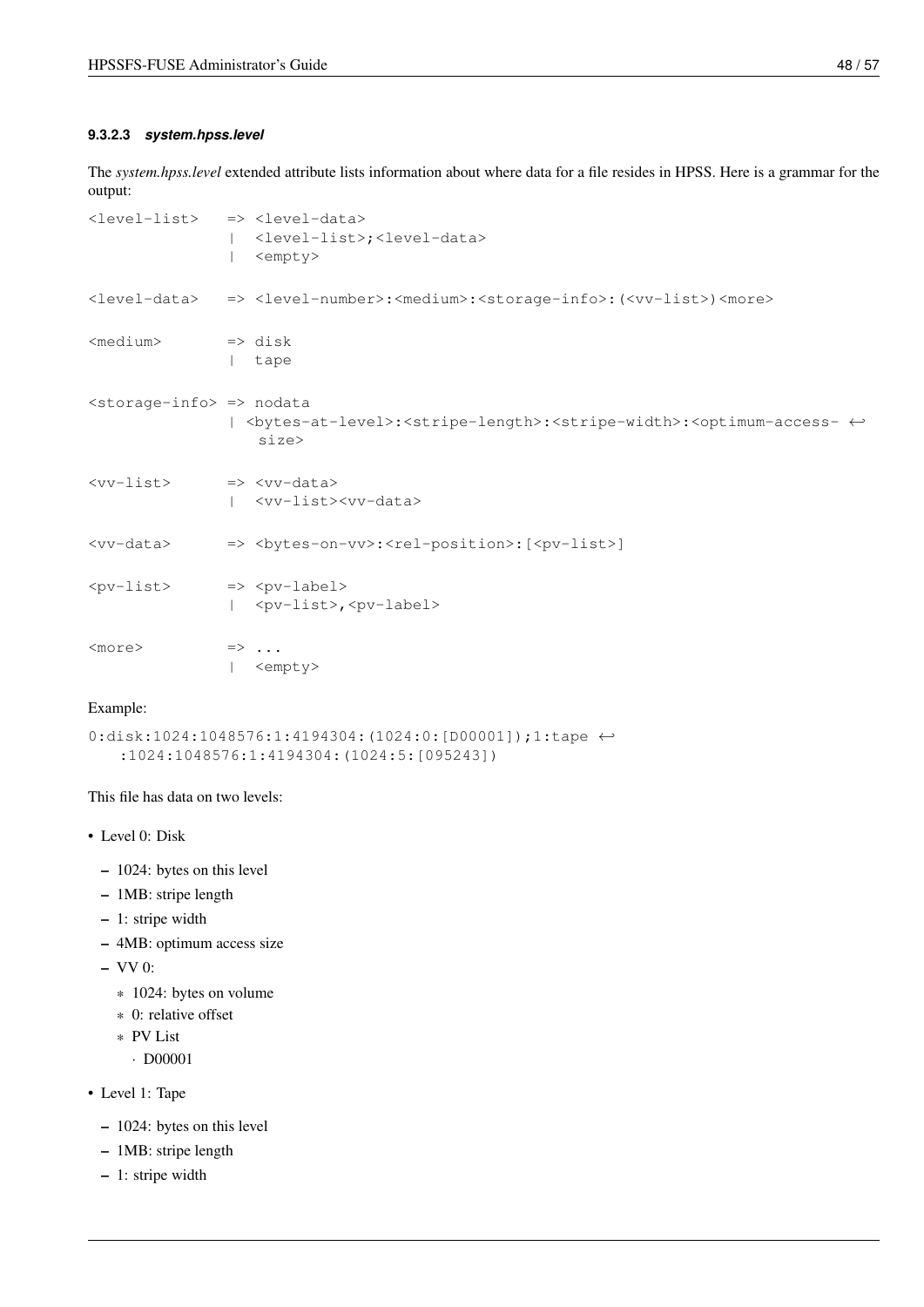- 4MB: optimum access size
- $-$  VV 0
	- \* 1024: bytes on volume
	- \* 5: relative offset
	- \* PV List
		- $\cdot$  095243

### **Disk VV Information**

Disk VV Information is only available with HPSS >= 7.5.0p1.

### <span id="page-56-0"></span>**9.3.3** *trusted* **Namespace**

HPSSFS-FUSE supports arbitrary xattrs in the trusted namespace for super users. These xattrs are stored in HPSS UDA metadata under the XPath /hpss/fs, e.g. the xattr *trusted.name* will be located at the XPath /hpss/fs/trusted.name.

### <span id="page-56-1"></span>**9.3.4** *security* **Namespace**

HPSSFS-FUSE supports arbitrary xattrs in the security namespace for all users. However, the *security.selinux*, *security.ima* and *security.capability* xattrs are currently disabled because FUSE does not properly support them.

### <span id="page-56-2"></span>**9.3.5** *user* **Namespace**

HPSSFS-FUSE supports arbitrary xattrs in the user namespace for all users. Most of these xattrs are stored in the HPSS UDA metadata under the XPath /hpss/fs, e.g. the xattr *user.name* will be located at the XPath /hpss/fs/user.name. The [checksum attributes](#page-59-3) are stored in a separate XPath for interoperability with other interfaces.

## <span id="page-56-3"></span>**9.4 Checksum**

<span id="page-56-5"></span>HPSSFS-FUSE Checksum feature is a file-level checksumming mechanism which generates file checksums when files are created and written. When files are later opened, their contents are verified against the generated checksum. If the checksum does not match, the file fails to open.

#### **WARNING**

The checksum feature will not work without the following environment variables  $\sqrt{\frac{var/hps}{\sqrt{c}}}\cdot\frac{1}{\sqrt{c}}$ on the Core Server:

- HPSS\_API\_XMLSIZE\_LIMIT=131072 (or greater)
- HPSS API XMLREQUEST LIMIT=131072 (or greater)

These must be set whether using UDA-style, FileHash-style, or Hybrid-style checksum because the locking mechanism uses UDAs.

### <span id="page-56-4"></span>**9.4.1 Operation**

This section will briefly describe the operations of the HPSSFS-FUSE Checksum feature, assuming the checksum option is enabled.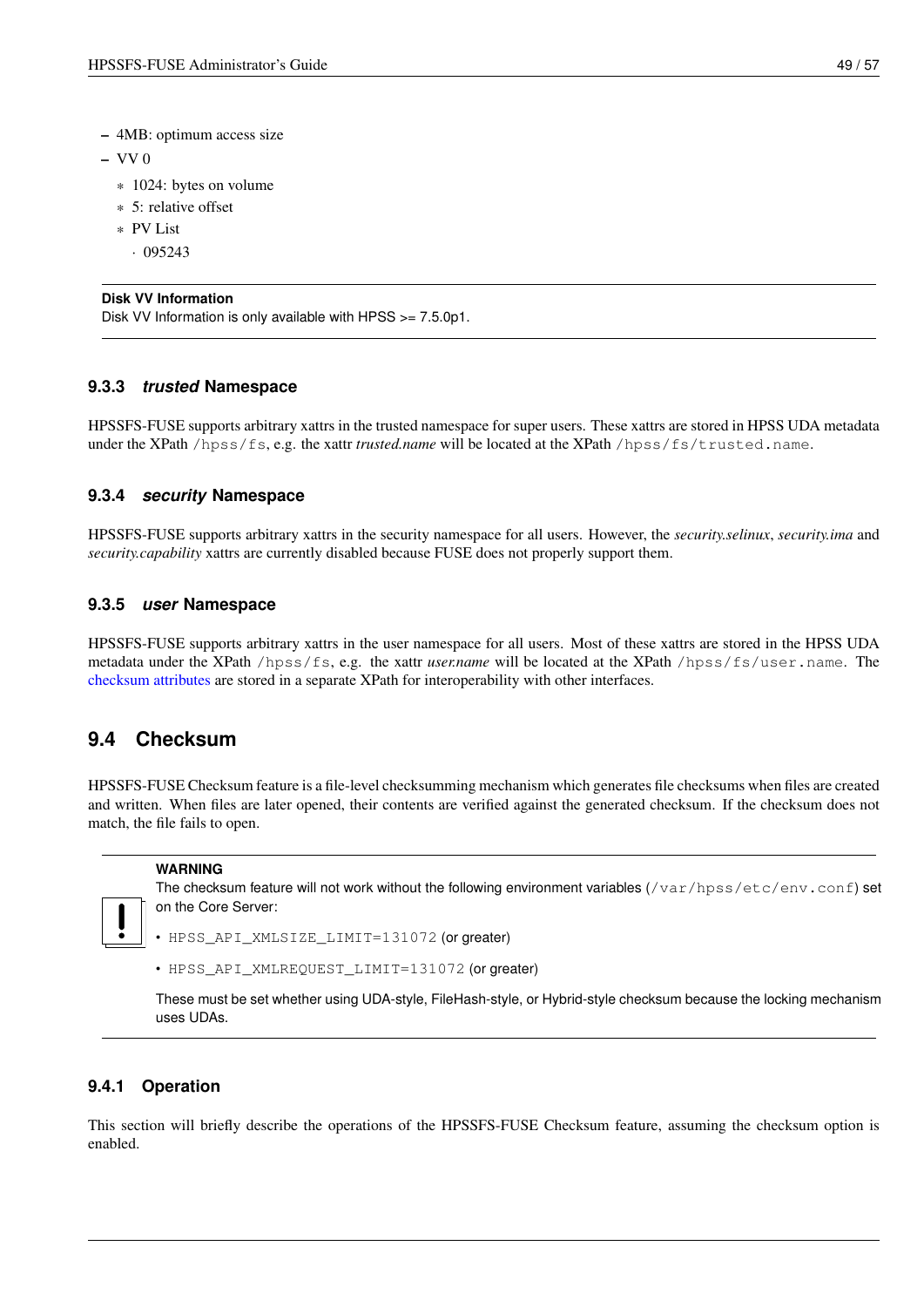#### <span id="page-57-0"></span>**9.4.1.1 File Creation and Inline Checksumming**

When a file is created, a new hash context is created which uses the algorithm specified by the cksum mount option. As data is appended to the file, the data is also appended to the hash context, and the context's offset is moved forward. If the file offset of an incoming write is past the current context's offset, then a zero-filled buffer is appended to the context in order to fill the gap. These two operations are inline checksumming. Once the file is closed, the context is finalized and the resulting digest is stored.

If the file offset of an incoming write is before the current context's offset, then inline checksumming is disabled. No more checksum processing will be performed until the file is closed.

### <span id="page-57-1"></span>**9.4.1.2 File Open Readback**

When a file is opened, the entire file is read. The file's contents are checksummed and verified against the checksum metadata. If the checksums do not match, the file fails to open. The file can resume inline checksumming with the context's offset pointed at the end of the file.

### <span id="page-57-2"></span>**9.4.1.3 File Close Readback**

A file may be read back upon close if any of the following conditions are met:

- Inline checksumming was canceled due to writing prior to the context's offset (otherwise known as "random I/O").
- Multiple users have opened the file.

In these cases, the file needs to be read back in order to generate its checksum. Once the file has been processed, its checksum metadata is updated.

#### **Checksum Readback**

Readbacks for the purpose of generating new checksum information can happen in one of two ways:



1. Generate on open if no checksum information exists and *nch=g*

2. Generate on close if random I/O or concurrent users is detected

In both cases, we must rely on the data which resides in HPSS to generate the checksum. You should minimize these cases because the checksum will be generated based on the data read from HPSS. It is possible that the data could have already been corrupted by the time we read it, resulting in a checksum that matches the corrupted data. From then on, integrity checks will continue to pass as long as the generated checksum matches the corrupted data.

#### **Checksum Readback**

A checksum readback will cause a file's atime to be updated. The *nocksumatime* mount option can be used to restore a file's atime after readback completion.

#### <span id="page-57-3"></span>**9.4.1.4 Supported Algorithms**

The HPSSFS-FUSE Checksum feature supports the following hashing algorithms:

- *Adler32*
- *CRC32*
- *MD5*
- *SHA1*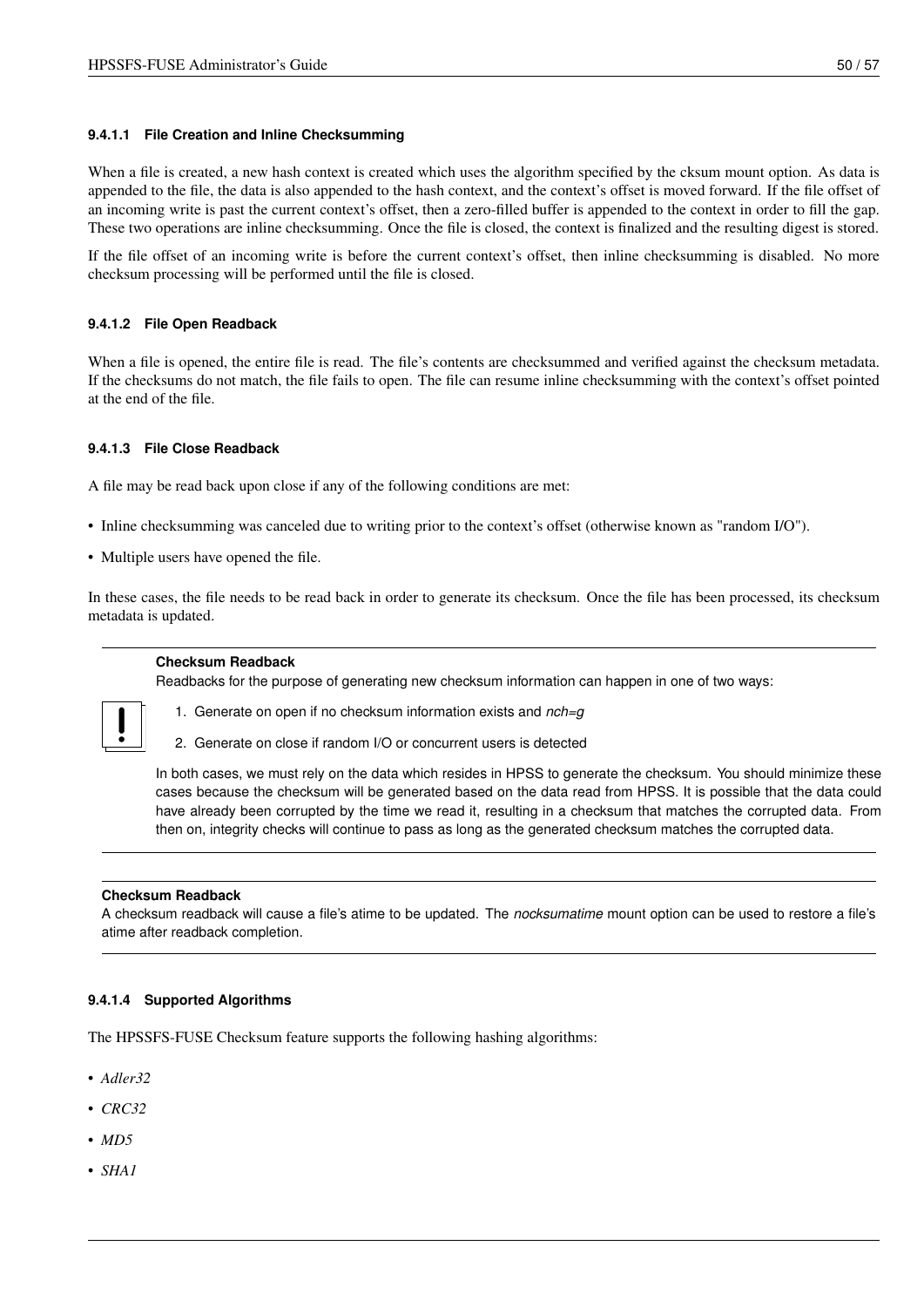- *SHA224*
- *SHA256*
- *SHA384*
- *SHA512*

### <span id="page-58-0"></span>**9.4.1.5 Concurrency**

The HPSSFS-FUSE Checksum feature is designed to consider several forms of concurrency. They are all implemented by using UDAs to create a persistent lock and persistent leases. When a file is opened for checksum processing, the mount point acquires a UDA lock and lease. All threads/processes which open the file on a single mount point have their own context, and so can be viewed as separate instances from the standpoint of concurrency. Each time a file is opened, the open count for the file will be incremented. Upon close, the open count will be decremented. If you reach an open count of zero and detect that other users had opened the file, then you will perform a readback-on-close to regenerate the checksum metadata. Similarly, readback-on-open will only be performed if you are the first to open a file.

### <span id="page-58-1"></span>**9.4.2 Configuration**

#### <span id="page-58-2"></span>**9.4.2.1 Mount Options**

There are several mount options that control the HPSSFS-FUSE Checksum feature:

- cksum This options chooses which algorithm to use for checksum processing when a new checksummed file is created. The algorithm is always determined by checksum metadata for existing checksummed files. This option is required to enable checksum. If it is not specified, checksum processing will never take place on this mount point. The supported values (caseinsensitive) are:
	- cksum=none Disable checksum; default
	- cksum=adler32 Use Adler32 algorithm
	- cksum=crc32 Use CRC32 algorithm
	- cksum=md5 Use MD5 algorithm
	- cksum=sha1 Use SHA1 algorithm
	- cksum=sha224 Use SHA224 algorithm
	- cksum=sha256 Use SHA256 algorithm
	- cksum=sha384 Use SHA384 algorithm
	- cksum=sha512 Use SHA512 algorithm
- nch This option chooses what to do when a non-checksummed file is opened. Otherwise, normal checksumming operations occur. The supported values are:
	- nch=i Do not perform any checksum processing; allow non-checksummed files to open successfully. Concurrency bookkeeping will still occur, and if concurrency is detected, this will still perform readback-on-close checksumming.
	- nch=g Generate a new checksum. This will perform readback-on-open checksumming and apply the generated checksum to the metadata.
	- nch=f If the file is non-checksummed, the open will fail; default
- $rvl$  Revalidation timeout: number of seconds that a checksum is considered valid since it was last successfully verified. The default is 0, so checksums are verified on every open. A non-zero value allows subsequent opens to succeed without performing a readback if they occur within this timeout since the last verification by this mount point.
- ckstyle  $3$ —Where to store checksum metadata. The supported values are:
	- ckstyle=filehash Store in File Hash metadata
	- ckstyle=uda Store in UDA metadata
	- ckstyle=hybrid Store in both File Hash and UDA metadata; default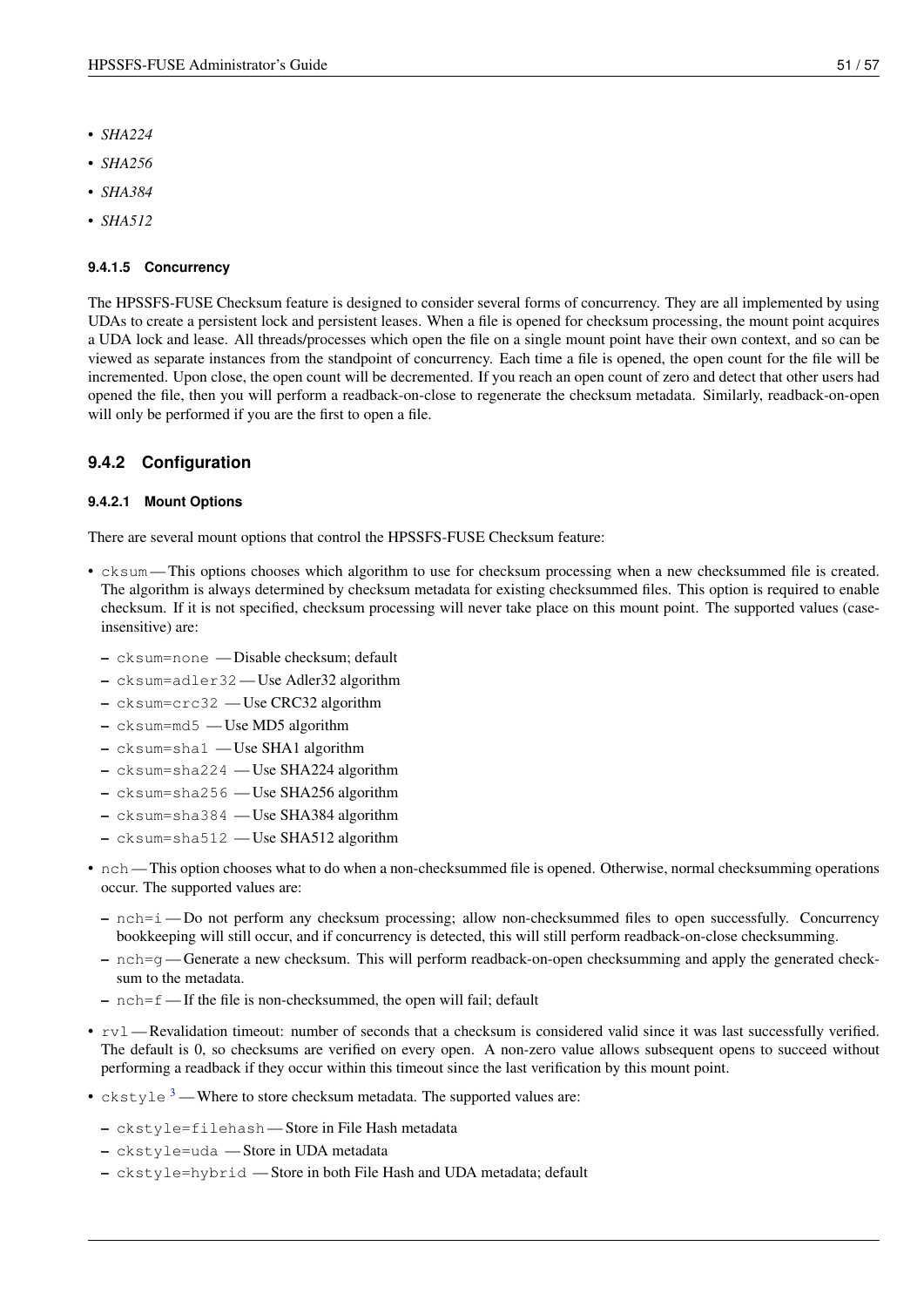#### <span id="page-59-0"></span>**9.4.2.2 Relation to Other Mount Options**

Readbacks occur separately from normal file activity. Due to this, some mount options apply differently to readbacks.

- [no] stage Has no effect; readbacks always stage the file
- [no] stagetape If nostagetape is set, files that are on tape cannot be opened for write, and therefore cannot have their checksums updated. This does not apply to initial file creation in single level tape classes of service, those files will have a checksum applied to them when they are created. The stagetape mount option is only valid on HPSS 8.1 or newer.
- eremote\_callout Allows the HPSSFS-FUSE mount point administrator to run arbitrary operations in response to ER-EMOTE errors from the nostagetape option. For example, this option can be used to populate a list of files that need to be staged at some later time. The callout can also be used for more complex automated processing, such as feeding the requests into a mass recall tool, which would notify the users when their request was completed and the data was available for use. This process could include things like purgelocking the data for some amount of time, prioritization by user or project, etc. HPSSFS-FUSE passes the following positional parameters to the callout executable:
	- Requesting ID
	- Bitfile ID
	- Requesting User ID
	- Requesting Group ID
	- HPSS File Path

```
[NOTE]
.Callout code should avoid risks to HPSSFS-FUSE
=The arbitrary callout code should not interact with or pose a risk
to HPSSFS-FUSE. For example, the code should not generate an EREMOTE - the
same error condition which is to be addressed.
----
```
### <span id="page-59-1"></span>**9.4.3 External Application Interoperability**

HPSSFS-FUSE Checksum is designed to be compatible with other applications which use HPSS Checksums, including HSI, hpsssum, and HPSSFS-VFS. These programs use a unified UDA path for storing checksum metadata. The Checksum UDA values are all case-insensitive. There is no mechanism to ensure coherency between HPSSFS-FUSE and HSI/hpsssum.

### <span id="page-59-2"></span>**9.4.4 Checksum UDA Paths**

<span id="page-59-3"></span>The following is a list of UDA paths used for checksum and their purposes:

| <b>XPath</b>              | xattr               | <b>Description</b>                             |
|---------------------------|---------------------|------------------------------------------------|
| /hpss/user/cksum/checksum | user.hash.checksum  | The hash value of the file using the specified |
|                           |                     | algorithm                                      |
| /hpss/user/cksum/         | user.hash.algorithm | The algorithm used to calculate the hash       |
| algorithm                 |                     |                                                |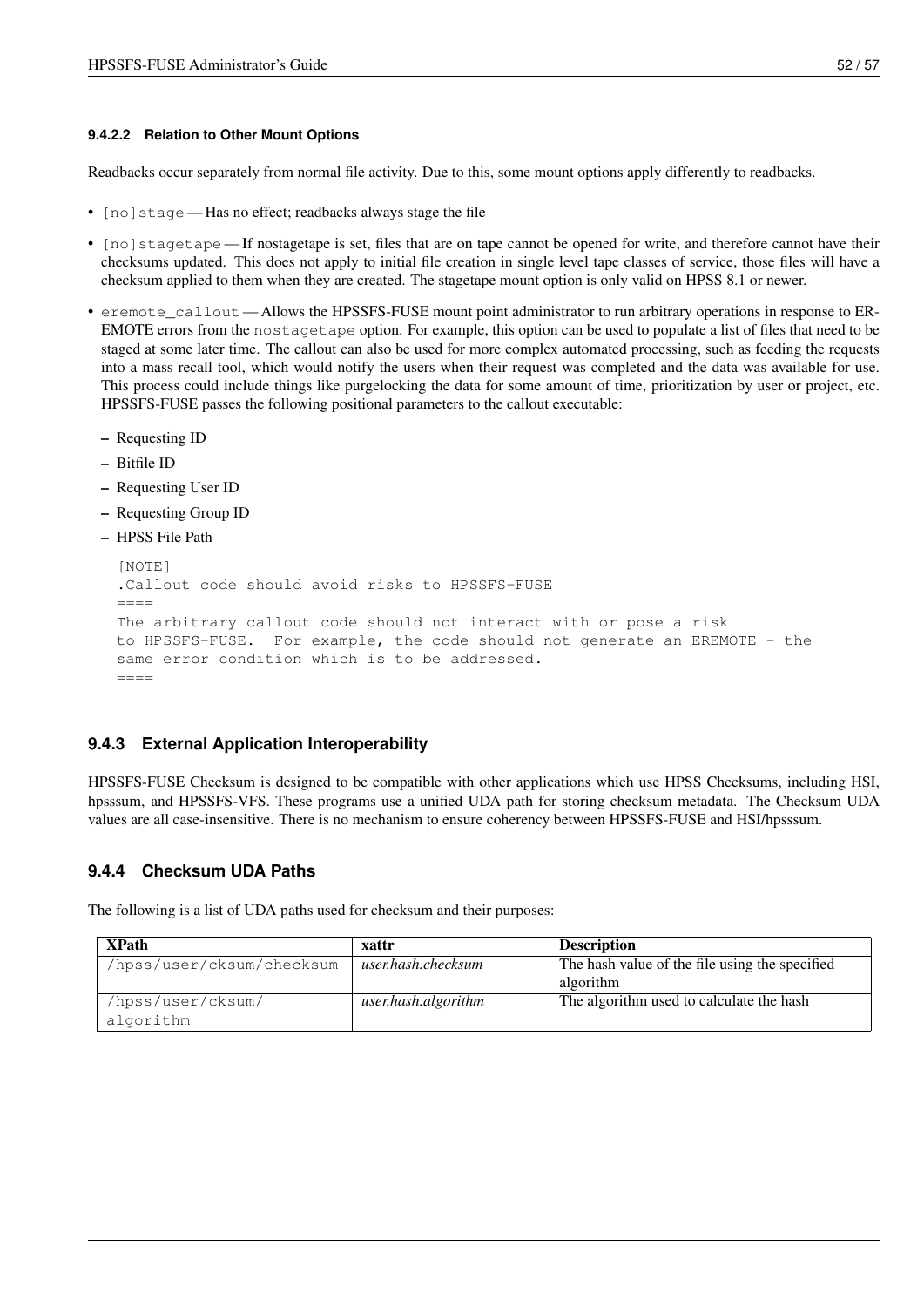| <b>XPath</b>              | xattr                | <b>Description</b>                                                                                |
|---------------------------|----------------------|---------------------------------------------------------------------------------------------------|
| /hpss/user/cksum/state    | user.hash.state      | The state of the current checksum value.                                                          |
|                           |                      | • <i>Valid</i> — The current checksum is valid                                                    |
|                           |                      | • <i>Invalid</i> — The digest did not match the<br>readback digest                                |
|                           |                      | • $Error$ — An error occurred when trying to<br>readback the file                                 |
|                           |                      | • <i>NoEntry</i> — Not all of the required checksum<br>UDAs were present during the last readback |
|                           |                      | These values may contain a comment, delimited                                                     |
|                           |                      | by a + character. Example:                                                                        |
|                           |                      | Error+Failed to read file                                                                         |
| /hpss/user/cksum/         | user.hash.lastupdate | A UNIX timestamp of the last time UDAs were                                                       |
| lastupdate                |                      | updated                                                                                           |
| /hpss/user/cksum/errors   | user.hash.errors     | Number of readback errors since the last                                                          |
|                           |                      | successful readback                                                                               |
| /hpss/user/cksum/filesize | user.hash.filesize   | Size of the file                                                                                  |
| /hpss/user/cksum/app      | user.hash.app        | Name of the application which last updated the                                                    |
|                           |                      | checksum UDAs                                                                                     |

### <span id="page-60-0"></span>**9.4.4.1 HPSSFS-FUSE-Specific UDA Paths**

The following is a list of UDA paths which are only used by HPSSFS-FUSE and HPSSFS-VFS. They should not be modified by end users, otherwise unexpected checksum behavior may occur.

| <b>XPath</b>             | <b>Description</b>                                                                |  |
|--------------------------|-----------------------------------------------------------------------------------|--|
| /hpss/fs/user.open.total | Number of concurrent opens on this file                                           |  |
| $/hpss/fs/user.mounts/*$ | List of mount points that have this file open                                     |  |
| /hpss/fs/user.open.lock  | Lock to serialize UDA access                                                      |  |
| /hpss/fs/user.leases/*   | List of mount point leases. This attribute only applies to HPSS's root directory. |  |
|                          | It is the "heartbeat" of checksum mount points. If a lease expires, then any lock |  |
|                          | held by that mount point is invalid.                                              |  |

# <span id="page-60-1"></span>**9.5 Auto Purge Lock**

<span id="page-60-3"></span>Auto Purge Lock is a feature that prevents files under a given size from being purged after migration. It is controlled via the autopurgelock mount option.

When enabled, if a file is written to, it becomes a candidate for Auto Purge Lock. Once the file is closed, if its size is less than or equal to the size specified by the autopurgelock mount option, then the file is automatically purge locked. The file can still be migrated, but it will not be purged while it remains purge locked.

# <span id="page-60-2"></span>**9.6 POSIX.1e Draft ACLs**

HPSS Access Control Lists (ACLs) are based on DCE ACLs. POSIX.1e Draft ACLs can map almost directly onto HPSS ACLs. HPSSFS-FUSE supports POSIX.1e Draft ACLs through the xattr interface (as many Linux filesystems do). Users and administrators should not use the xattr interface directly; they can use the  $\text{qetfacl}(1)$  and  $\text{setfacl}(1)$  commands and the *libacl* library to manipulate HPSS ACLs through HPSSFS-FUSE.

HPSS ACLs are always enabled and they cannot be turned off. If no explicit HPSS ACLs exist for an object, then HPSS will return an ACL based on the UNIX permissions set for the object.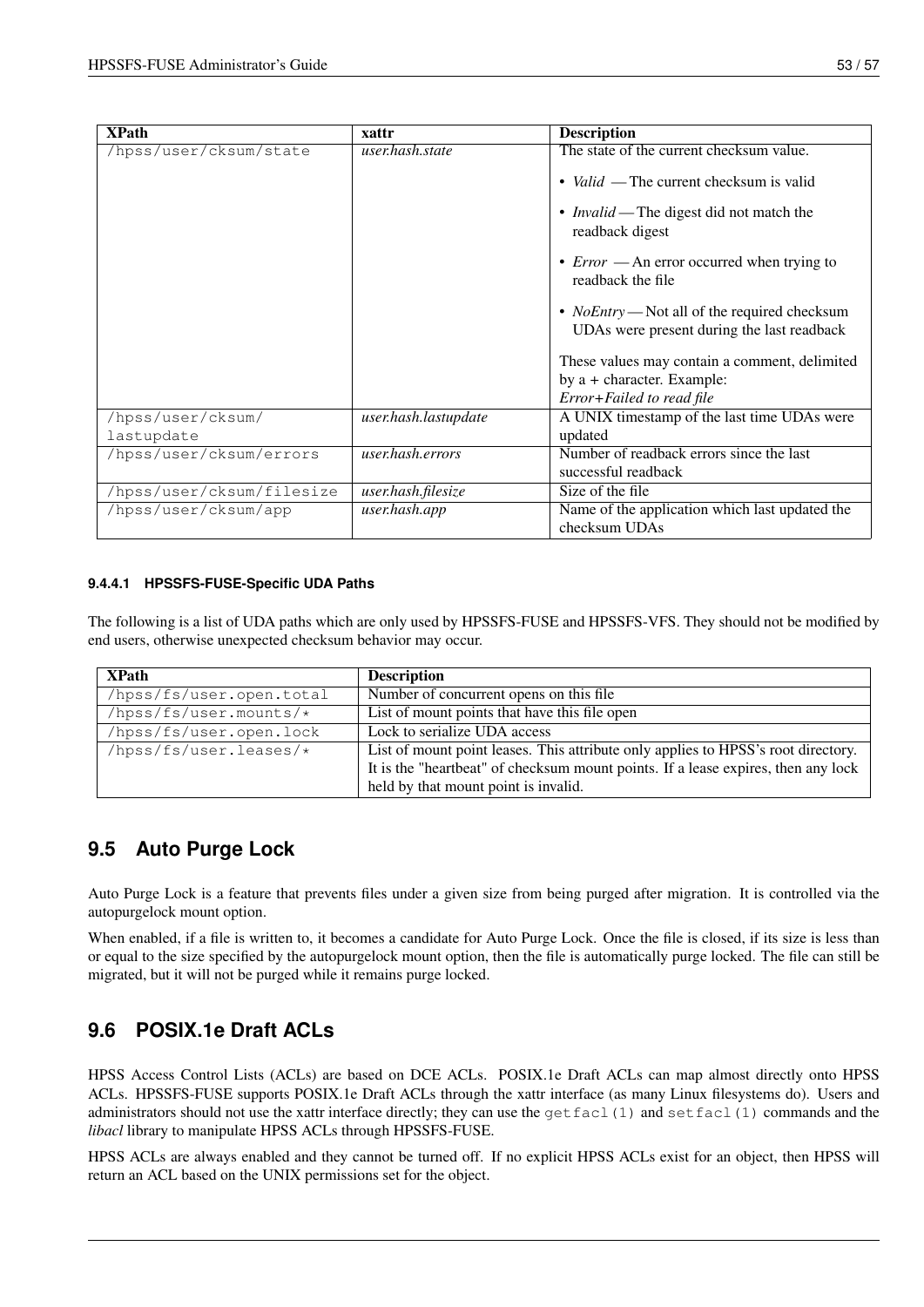The ability to view and manipulate ACLs is enabled with the *acl* [mount option.](#page-30-3) If it is not provided, or the *noacl* option is provided, attempts to access the system.posix\_acl\_access and system.posix\_acl\_default xattrs will fail, and since the FUSE kernel will enforce UNIX permissions and HPSS will enforce the HPSS ACLs, effective access will be determined by the intersection of both, favoring restricted access.

HPSSFS-FUSE maps POSIX.1e Draft ACL entries between the following HPSS ACL entries:

| <b>HPSS ACL</b> | <b>POSIX.1e Draft ACL</b> | <b>Description</b>                                      |  |
|-----------------|---------------------------|---------------------------------------------------------|--|
| ACL_USER_OBJ    | ACL USER OBJ              | Access rights for the object's owner                    |  |
| ACL USER        | ACL USER                  | Access rights for the ACL entry's UID                   |  |
| ACL_GROUP_OBJ   | ACL_GROUP_OBJ             | Access rights for the object's group                    |  |
| ACL GROUP       | <b>ACL GROUP</b>          | Access rights for the ACL entry's GID                   |  |
| ACL MASK OBJ    | ACL MASK                  | Maximum access rights that can be granted by ACL        |  |
|                 |                           | entries of type ACL_USER, ACL_GROUP_OBJ, or             |  |
|                 |                           | ACL GROUP                                               |  |
| ACL OTHER OBJ   | ACL OTHER                 | Access rights for processes that do not match any other |  |
|                 |                           | entry in the ACL                                        |  |

Some HPSS ACL entries have no equivalent in POSIX.1e Draft ACL entries. HPSSFS-FUSE will preserve these HPSS ACL entries where they exist when the HPSS ACLs are manipulated:

| ACL FOREIGN USER           |
|----------------------------|
| ACL FOREIGN GROUP          |
| ACL FOREIGN OTHER          |
| ACL UNAUTHENTICATED MASK   |
| ACL ANY OTHER              |
| ACL USER OBJ DELEGATE      |
| ACL USER DELEGATE          |
| ACL_FOREIGN_USER_DELEGATE  |
| ACL GROUP OBJ DELEGATE     |
| ACL GROUP DELEGATE         |
| ACL FOREIGN GROUP DELEGATE |
| ACL OTHER OBJ DELEGATE     |
| ACL FOREIGN OTHER DELEGATE |
| ACL ANY OTHER DELEGATE     |

HPSS ACLs have the following access controls:

| <b>HPSS Access Control</b> |
|----------------------------|
| Read (r)                   |
| Write (w)                  |
| Execute/Search (x)         |
| Control (c)                |
| Insert (i)                 |
| Delete (d)                 |

POSIX.1e Draft access controls can be directly mapped to  $r$ ,  $w$ , and  $x$ . The remaining access controls cannot be directly manipulated by using HPSSFS-FUSE. HPSSFS-FUSE will preserve c, i, and d where they exist when the HPSS ACLs are manipulated. Where new ACL entries are created, the following will occur:

- When HPSSFS-FUSE creates a default ACL entry, it will set the i and d access controls on the HPSS\_ACL\_INITIAL\_CON TAINER\_ACL.
- When HPSSFS-FUSE creates an ACL\_USER\_OBJ entry, it will set the c access control.
- When HPSSFS-FUSE creates an ACL\_MASK\_OBJ entry, it will set the c, i, and d access controls.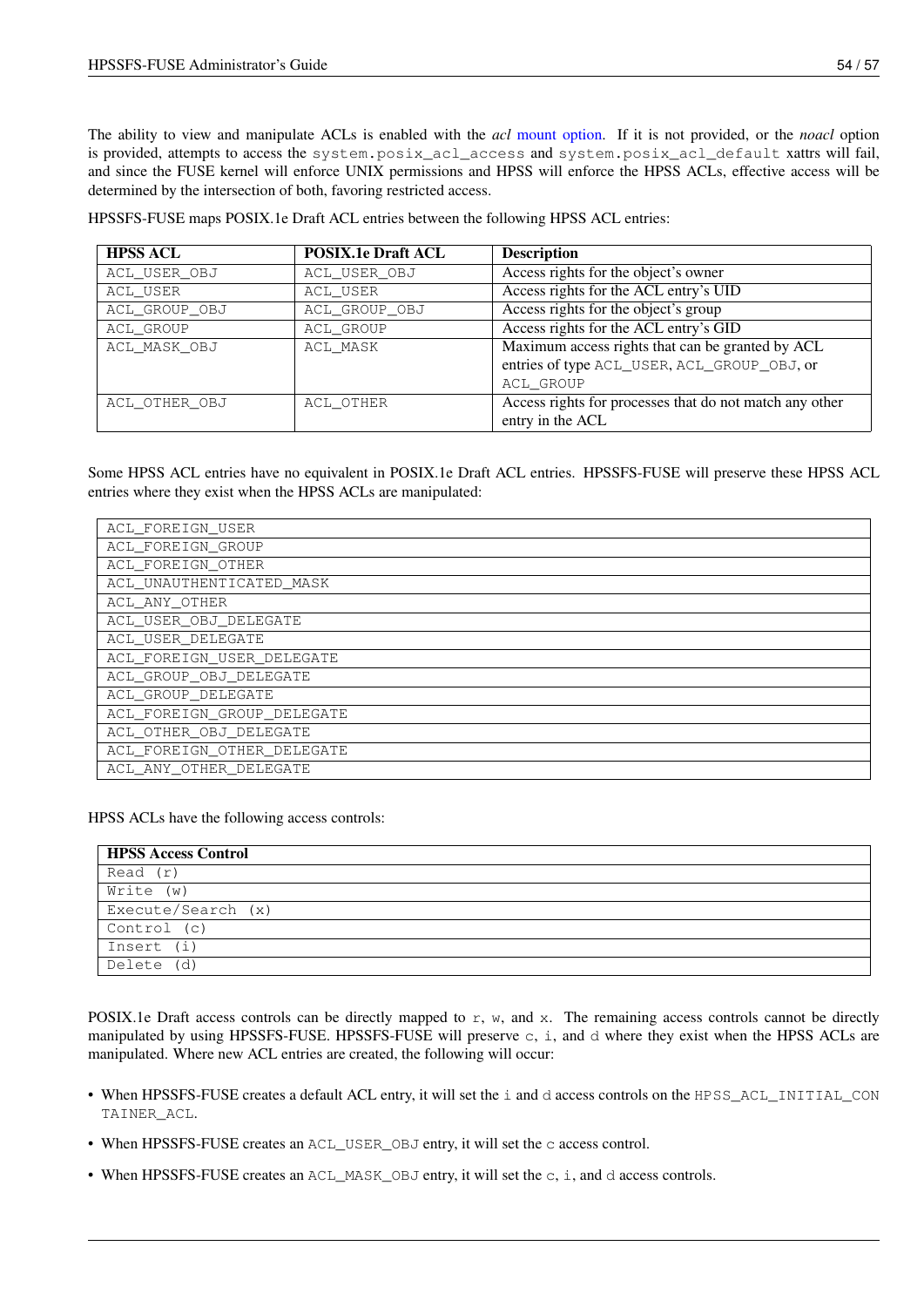When the system.posix\_acl\_default xattr is requested, HPSSFS-FUSE will use the HPSS\_ACL\_INITIAL\_OBJECT \_ACL for mapping to the POSIX.1e ACL.

See ac1 (5) for more information.

See [ID Mapping and ACLs](#page-62-6) for specific information regarding ID mapping support for ACLs.

## <span id="page-62-0"></span>**9.7 ID Mapping**

<span id="page-62-5"></span>ID mapping allows local user and group IDs to be mapped to HPSS user and group IDs. This feature is controlled by the *idmap*, *uidfile*, and *gidfile* [mount options.](#page-30-3)

### <span id="page-62-1"></span>**9.7.1** *idmap=none*

This option disables ID mapping, which is the default behavior.

#### <span id="page-62-2"></span>**9.7.2** *idmap=user*

This option maps the mounter's local UID and GID to the HPSS UID and GID of the principal provided by the *princ* [mount](#page-30-3) [option.](#page-30-3)

### <span id="page-62-3"></span>**9.7.3** *idmap=file*

This option uses the *uidfile* and *gidfile* [mount options](#page-30-3) to read ID mapping data. Both files have the same format: a plain text file with one mapping entry per line. Each line has two fields, delimited by either a colon ':' or an equal sign '='. Comments can appear anywhere; they start with an octothorpe/hash/pound '#' and continue until the end-of-line.

The first field is the local user/group name or numerical ID. The second field is the HPSS user/group name or numerical ID. Example file:

```
# format is local:hpss or local=hpss
johnsmith=jsmith
mlopez = 1000 # whitespace is trimmed
0=root # this mapping is to itself
```
### <span id="page-62-4"></span>**9.7.4 ID Mappings and ACLs**

<span id="page-62-6"></span>When retrieving, storing, updating, or otherwise manipulating ACLs, ID mapping affects each ACL entry. Since ACLs operate on groups of IDs, this may cause you to end up with an invalid ACL (i.e. it contains multiple ACL\_USER or ACL\_GROUP entries with the same uid/gid). In these cases, the ACL manipulation will simply fail. To avoid this problem, make sure that all HPSS users are mapped.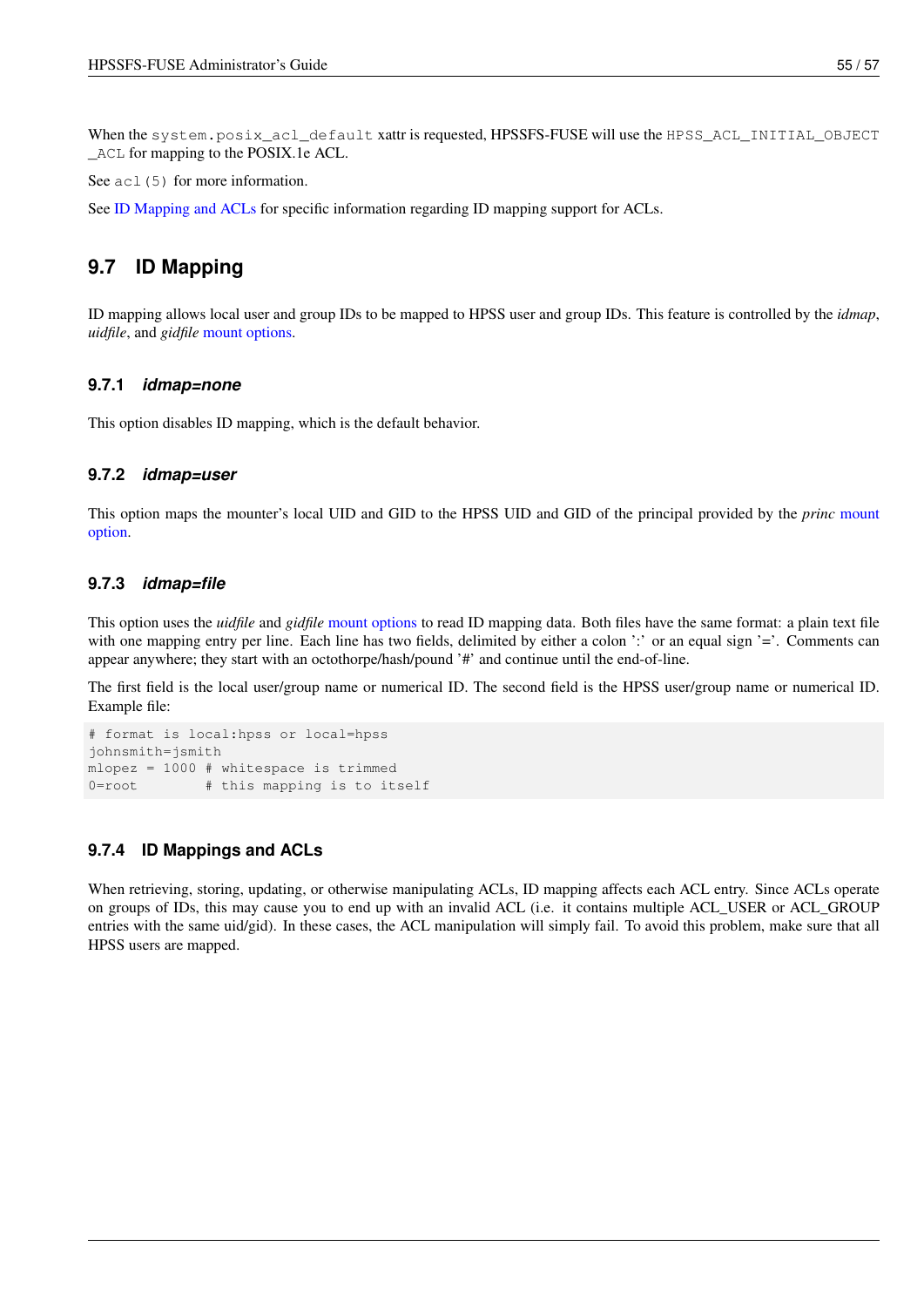# <span id="page-63-0"></span>**References**

- [HPSS Management Guide](http://www.hpss-collaboration.org/online_doc.shtml)
- [HPSS Installation Guide](http://www.hpss-collaboration.org/online_doc.shtml)
- [HPSS Programmer's Reference](http://www.hpss-collaboration.org/user_doc.shtml)